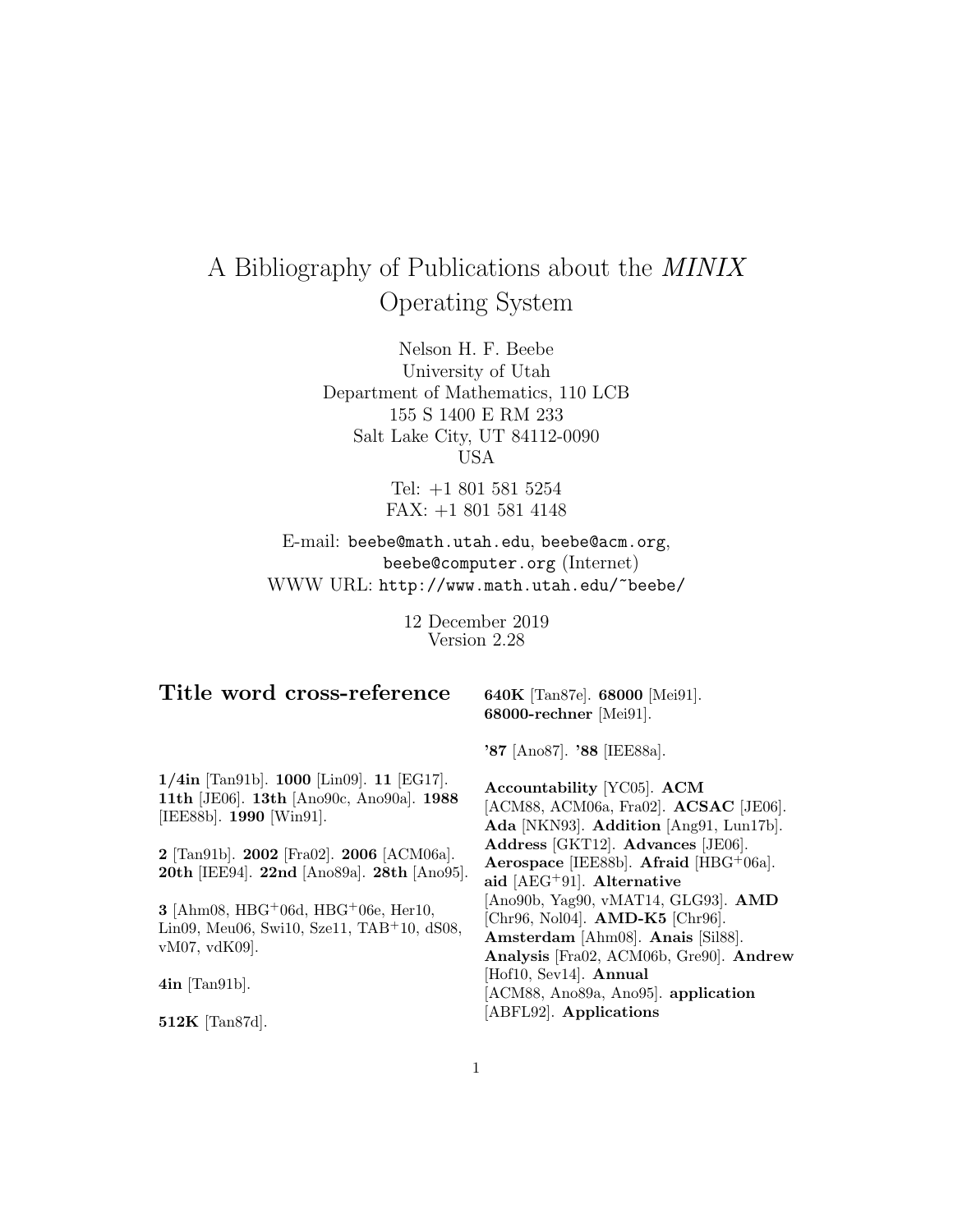[IEE88b, Ior13, IEE88a, VOJ<sup>+</sup>92]. **Applying** [FPA06]. **approach** [DSX06, Ola97, dJKH93]. **Approximations** [Nan88b]. **April** [Ano89b, Ano95]. **Architecture** [HBG<sup>+</sup>06b, Alt06b, Alt06a, Chr96, IEE94, JE06, NCCN88, Wil98]. **Architectures** [Pri12]. **Artificial** [IEE88a]. **Asia** [JE06]. **Asia-Pacific** [JE06]. **ATARI** [TSM88, Dur89, GD89b, Tan91c]. **Atlanta** [ACM88]. **authorization** [FPA06, FBM88]. **Automated** [GT12, GCT13]. **Automatic** [GKT13b, Giu14, Ior13]. **Autumn** [Ano92]. **av** [Aas89, Vik93].

**Back** [GIKT13]. **Bad** [vMAT13a]. **balance** [TCJ94]. **Based** [AvMT10b, App14, McG97, vMAT13b, Ang91, AvMT12, Kac89, PN92, Wil98]. **Battling** [vMAT13a]. **Bay** [IEE88a]. **Belgium** [Ano89b]. **Benchmarking** [GKT13a]. **besturingssysteem** [Lun17a]. **binaries** [Tan87d, Tan87e]. **Bits** [vMAT13a]. **Block** [AvMT10a, McG97]. **Block-Based** [McG97]. **Block-level** [AvMT10a]. **Brasileira** [Sil88]. **Brazilian** [Sil88]. **brings** [Her05b]. **broadcast** [Kac89]. **Brussels** [Ano89b]. **build** [Ano90d]. **Building** [App14, HBT06, Her10, Meu06]. **Byte** [Hof10].

**C** [Ahm08, NKN93]. **Cache** [AvMT14, vMAT13a]. **Caches** [AvMT14]. **Caching** [AvMST13]. **call** [Her90]. **Can** [THB06]. **Canada** [ACM06a, ACM06b]. **Carolina** [Kan92, Win91]. **Causeway** [IEE88a]. **challenges** [Ano89b]. **check** [FPA06]. **Checkpointing** [VGBT13]. **Checksums** [vMAT13a]. **China** [JE06]. **Chip** [Lin11, bta17]. **Clone** [Tan87b, Tan87c, Tan87f]. **CLONIX** [Ano90d]. **Cloud** [Lin11]. **Code** [Tan87b, Tan87c, Tan87f]. **Collection** [Ahm08]. **College** [Ano89a, Ano95]. **communication** [Cus88, TC91].

**Comparing** [Ahm08]. **Compiler** [Ahm08]. **Components** [HBT14]. **Computacao** [Sil88]. **Computer** [ACM88, Ano90c, Ano90a, DW08, IEE88a, IEE88b, Lin11, MHY<sup>+</sup>95, DSX06, DTW07, JE06]. **computers** [Ano90b, Yag90]. **Computing** [Ano89a, Sil88, VOJ<sup>+</sup>92, Ano95]. **concerns** [Lun17b]. **Conference** [ACM88, Ano87, Ano90c, Ano90a, IEE88a, IEE88b, IEE94, ACM06a, Ano89b, JE06, Ano92]. **Congres** [Ano89b]. **Congress** [Sil88]. **Congresso** [Sil88]. **considerations** [Mag88]. **Construction** [HBG<sup>+</sup>06c]. **Cooperative** [GT09]. **cost** [Ano90b, Yag90]. **Countering** [HBG<sup>+</sup>08]. **Course** [Hay89]. **courses** [AEG<sup>+</sup>91, Tan87f]. **CPU** [bta17]. **CQUAL** [FPA06]. **Crash** [vMAT12, vMAT13b]. **Crashed** [GCT10]. **Creating** [Alt06b, Alt06a, Nan88b]. **CT** [Fer91]. **CT-MiniFrame** [Fer91]. **Current**  $[TAB+10]$ .

**database** [MR90, Ren90]. **DC** [Ano90c]. Dead [Her06, HBG<sup>+</sup>06a, AvMT10a]. **Dealing** [HvMA<sup>+</sup>09]. **December** [IEE88a, IEE88b]. **Dependability** [GKT13a, vMAT11]. **Dependable** [AvMT10b, GT09, GKT13a, HBG<sup>+</sup>06c, Her10, HVBT12, MFH<sup>+</sup>09, YC05]. **Design** [CAH90, Ger06a, Ger06b, Mag88, Ram88, Tan87a, Tan88c, TW97, ACM06a, Ola97, TW06, TW09]. **desk** [Gre90]. **Despite** [HBT06]. **Developing** [Chr96]. **Development** [RT93, Chr96, Lar90, Ram88, TT93]. **Device** [HBT06, Her06, HBG<sup>+</sup>06a, HBG<sup>+</sup>07a, HBG<sup>+</sup>09, OK95, SABL04, Her05b, KPG93, Nol04]. **didactical** [AEG<sup>+</sup>91]. **differences** [NKN93]. **different** [Gre90]. **Disabling** [EG17]. **discretionary** [FBM88]. **Disk** [Wei92, dJKH93]. **Distortion** [vdKGT14a]. **Distributed** [McG97, YC05, GH89, Her89, Mag88, MR90, MM91, Nan88b, Nan88a, Ram88, Ren90, San90, TCJ94].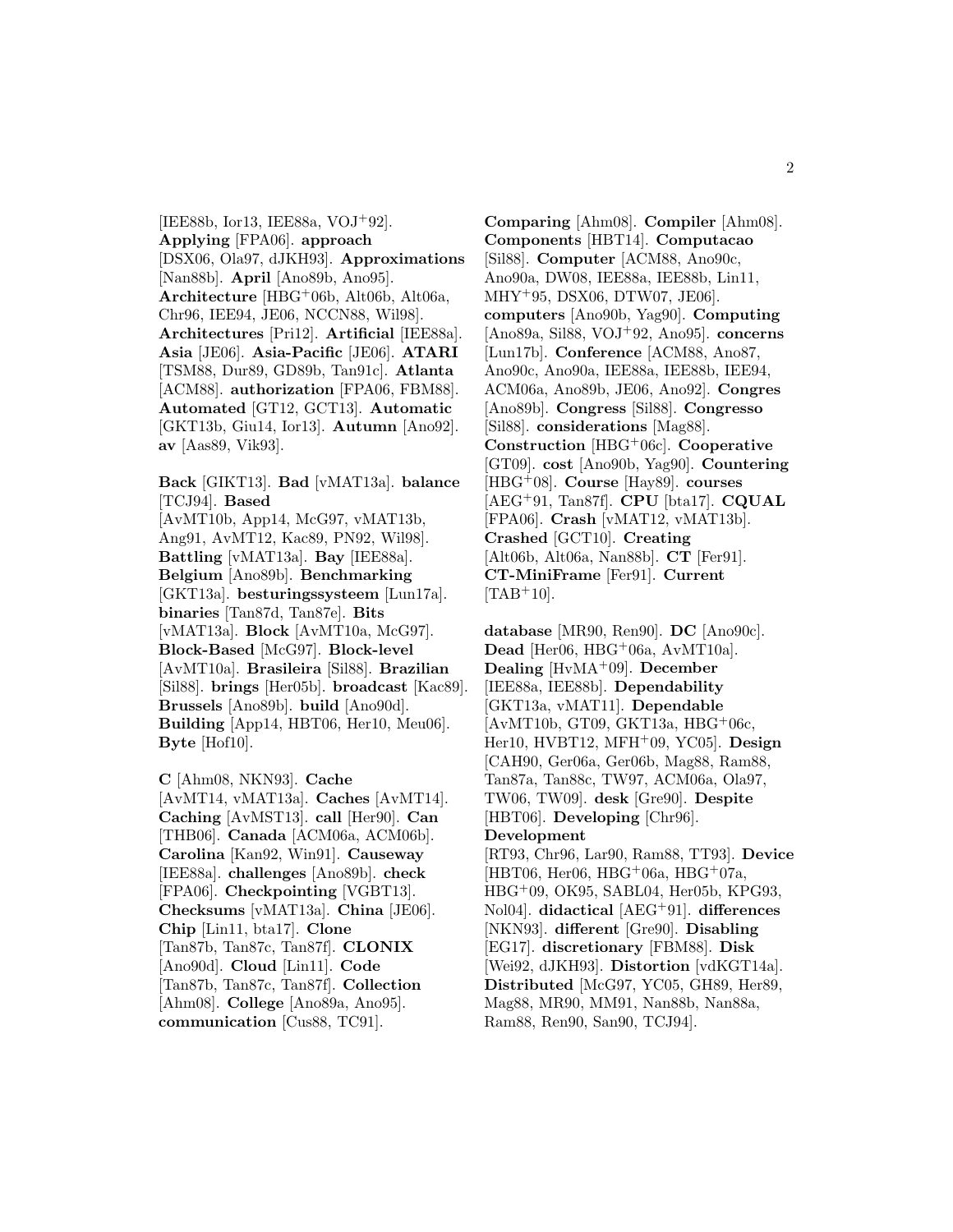**Distribution** [OW02]. **DMINIX** [TC91]. **do** [Sil88]. **Down** [AvMT14]. **Driver** [HvMA<sup>+</sup>09, OK95, Nol04, Sze11]. **Drivers** [HBT06, Her06, HBG<sup>+</sup>06a, HBG<sup>+</sup>07a, HBG<sup>+</sup>09, SABL04, Her05b]. **Dutch** [Lun17a]. **Dynamic** [Vee09].

**East** [Ano92]. **EDFI** [GKT13a]. **Education** [DW08, DSX06, DTW07]. **Effectiveness** [ABFL92]. **Efficient** [GKT12, Pri12, VGBT13, vHvAvMT11]. **electronic** [Hof10]. **Embedded** [Hei05]. **End** [vMAT11]. **End-to-End** [vMAT11]. **Engine** [bta17, Tys17]. **England** [IEE94]. **Enhanced** [GKT12]. **Enhancement** [Guh89]. **enhancements** [Her05b]. **Enhancing** [MFH<sup>+</sup>09]. **Environment** [RT93, TT93]. **EUROMICRO** [IEE94]. **European** [Ano89b]. **EurOpen** [Ano92]. **EurOpen.** [Ano92]. **EUUG** [Ano87, Ano89b]. **Evaluating** [vdKGT14a]. **evaluation** [GLG93]. **Everywhere** [AvMT14]. **Evolutionary** [MM91]. **example** [DTC90]. **Excelsior** [IEE88a]. **Exclusivity** [AvMT14]. **Execution** [RT93, TT93]. **Experience** [Har90]. **Experiencing** [AEG<sup>+</sup>91]. **Experiments** [GKT13a, vdKGT14a, vdKGT14b]. **Extending** [KPG93]. **extension** [FBM88]. **eyebrows** [Lun17b].

**facility** [TCJ94]. **Failure**  $[HBG+07a, HBG+07b, Vee09].$ **Failure-Resilient** [HBG<sup>+</sup>07b]. **Failures** [HvMA<sup>+</sup>09, vdKGT14b]. **Falls** [Ano95]. **Fast** [HVBT12]. **Faster** [HBT13a, HBT13b]. **Fault** [GIKT13, GKT13a, HBG<sup>+</sup>06b, HBG<sup>+</sup>09, Her10, vdKGT14a, vdKGT14b]. **Fault-Injection** [vdKGT14a]. **Fault-Resilient** [HBG<sup>+</sup>06b]. **Fault-tolerant** [GIKT13]. **Faults** [OW02]. **February** [ACM88]. **File** [AvMT10b, AvMT11, AvMST13, App14, Ger06a, McG97, Vee09, vMAT13b, GH89,

Her89, Hd90, San90, Wei92, dJKH93, Ger06b]. **File-Based** [AvMT10b, App14]. **File-Level** [AvMST13]. **Finding** [dS08]. **Fine** [GKT12]. **Fine-grained** [GKT12]. **firmware** [Fra19]. **First** [Win91]. **Flash** [AvMT12, AvMST13]. **Flash-based** [AvMT12]. **Flexibility** [App14]. **Flexible** [AvMT11, vMAT14, FBM88]. **Florida** [IEE88b]. **flow** [FPA06]. **flow-sensitive** [FPA06]. **Flushing** [AvMT14]. **Flying** [Chr96]. **focus** [ACM88]. **Fourth** [IEE88b]. **Future** [GIKT13, Ano90c, Ano90a].

**Generic** [OK95]. **Georgia** [ACM88]. **GNU** [Ahm08]. **Goes** [Ano92]. **grained** [GKT12].

**hardware** [GD89a]. **help** [Vik93]. **Heterogeneous** [HBT13a, HBT13b, Pri12]. **Highly** [HBG<sup>+</sup>06c, HBG<sup>+</sup>06d]. **Hits** [AvMT14]. **hjelp** [Vik93]. **Hong** [IEE88a]. **Host** [AvMST13]. **Host-Side** [AvMST13]. **hot** [dS08]. **Hotel** [Ano90c, IEE88a]. **HP** [Aas89]. **HP-Minix** [Aas89]. **HP-Minux** [Aas89]. **Hybrid** [AvMT14].

**IBM** [Tan87d, Tan87e, Tan87b, Tan87c, Tan88b, Tan88a, Tan91b]. **Impact** [Sev14]. **Implement** [Her90]. **Implementation** [Chi95, Cus88, Fer91, Ger06a, GLG93, Nan88a, San90, Tan87a, Tan88c, TW97, Tiw90, ACM06a, lC95, CAH90, Fre90, Ger06b, Kob89, Lou92, MM91, Ola97, TW06, TW09, Xu95]. **Implementing** [Lin09, Lin11, Wai95]. **Improving** [Lak04, dJKH93]. **In-memory** [VGBT13]. **independency** [Alt06b, Alt06a]. **independent** [Chr96]. **Industrial** [OW02]. **Information** [Ano90a, Ano90c]. **Injection** [GKT13a, vdKGT14a, vdKGT14b]. **instruction** [Koc90]. **Instructional** [DW08, DSX06, DTW07]. **instruments** [Chr96]. **Integrated** [vMAT11, vMAT12, Ola97]. **Integrating** [AvMT12]. **integration** [IEE94]. **Intel**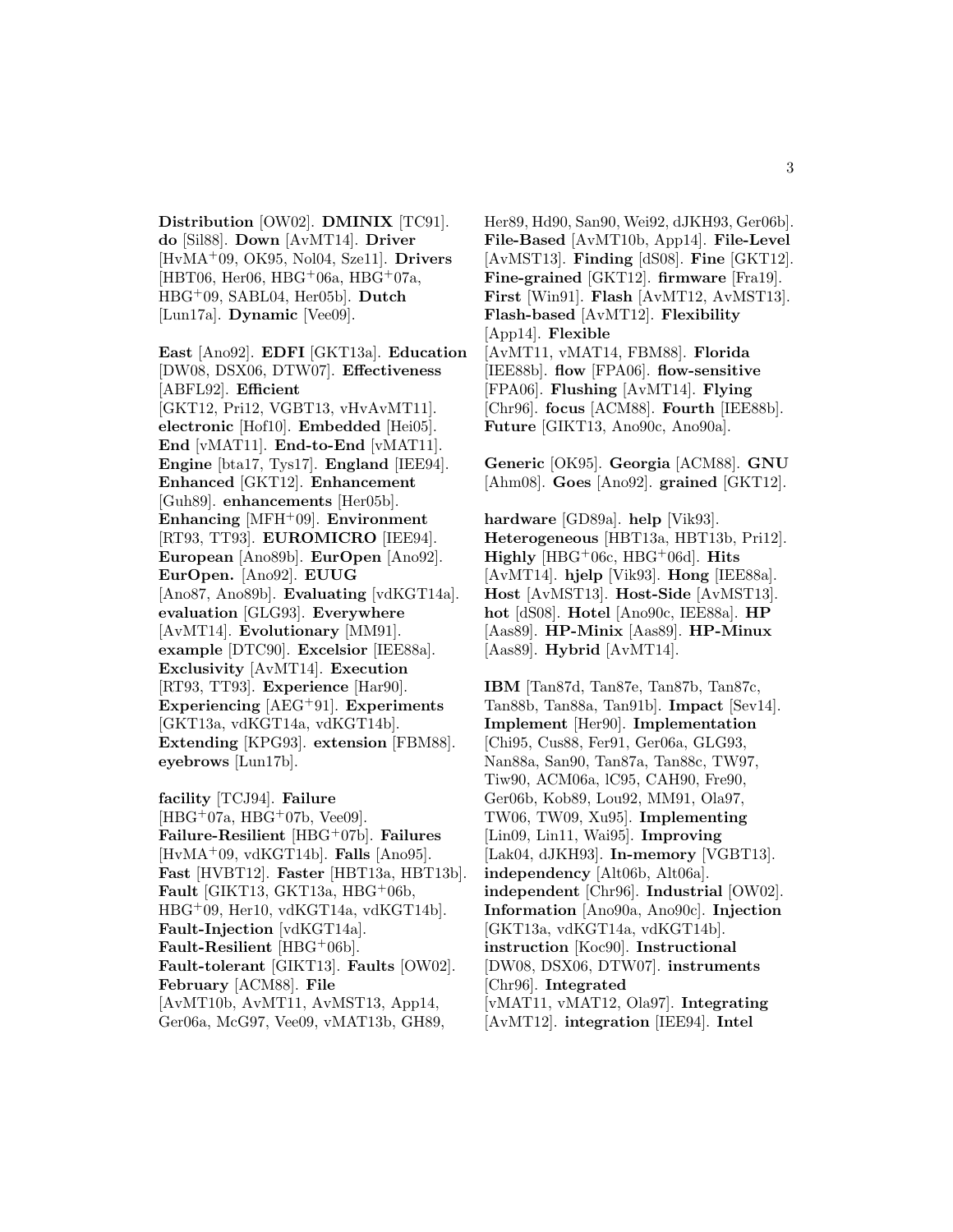[EG17, Lin09, Lun17b, Tan17, Tys17, bta17]. **intelligence** [IEE88a]. **intense** [MHY<sup>+</sup>95]. **interaction** [Ash97, MHY<sup>+</sup>95]. **interface** [LG88]. **International** [Fra02, IEE88a, Kan92, Win91]. **Interprocess** [TC91]. **introduction** [Byf10]. **Invariants** [GCT13]. **Investigating** [vdKGT14b]. **IOMMU** [Sze11]. **IP** [Tiw90]. **IPC** [HBG<sup>+</sup>08]. **Isolation** [HBG<sup>+</sup>09]. **ISSTA** [Fra02]. **Italy** [Fra02].

**jisso** [TWC98]. **July** [Fra02]. **June** [ACM06a, Kan92, Win91]. **just** [Gre90].

**K5** [Chr96]. **Keep** [HVBT12]. **kernel** [Cus88, Her05b]. **Key** [Ano90a, Ano90c]. **Kit** [Ahm08]. **know** [Lun17b]. **Known** [Ano17]. **Kong** [IEE88a].

**lab** [Har90]. **Laboratories** [DW08, AAS94, DTW07]. **language** [ACM06a, NKN93]. **languages** [ACM06b]. **Large** [OW02]. **Last** [Hof10]. **learned** [Tan16]. **learning** [Ano90d]. **Least** [Ano17]. **Lessons** [Tan16]. **Letter** [Tan17]. **Level** [AvMST13, AvMT10a]. **Lightweight** [HBT06, vMAT14]. **Linda** [CG93, Vik93]. **Lindex** [Vik93]. **Linux** [Wil98]. **Live** [GT09, GIKT13, GKT13b, Giu14, Ior13]. **Liverpool** [IEE94]. **Load** [TCJ94]. **Logical** [RT93, TT93, dJKH93]. **Loris** [AvMT10b, AvMT11, AvMST13, App14, vMAT11, vMAT12, vMAT13a, vHvAvMT11]. **low** [Ano90b, Yag90]. **low-cost** [Ano90b, Yag90].

**M3P** [NCCN88]. **M3P-project** [NCCN88]. **Machine** [RT93, TT93]. **Macintosh** [Gre90]. **main** [Lun17b]. **Make** [THB06]. **Management** [Tys17, bta17, vHvAvMT11, GD89a, KPG93, Lak04, Ren90]. **manager** [Nan88a]. **manual** [TSM88, TKS92]. **Masses** [Gre90]. **ME** [EG17]. **measure**

[Ang91]. **Measurement** [Meu06]. **mechanism** [KK88, Lou92]. **mechanisms** [FBM88]. **meets** [CG93]. **MegaST** [Tan91c]. **Memory** [GD89a, Lak04, VGBT13]. **message** [Ang91, Ash97, Kob89]. **Metadata** [vHvAvMT11]. **Method** [HBT06]. **methodology** [Wil98]. **Microkernel** [Her05b]. **Microkernels** [Hei05, Hof10]. **Microscope** [Ano90b, Yag90]. **microwaves** [MHY<sup>+</sup>95]. **might** [Lun17b]. **migration** [Lou92]. **MiniFrame** [Fer91]. **minikkusu** [TWC98]. **Minix** [Her90, Mei91, Ahm08, Alt06b, Alt06a, Ang91, Ano90d, ABFL92, Byf10, lC95, CAH90, Cus88, DTC90, FPA06, Fre90, GH89, Ger06a, Ger06b, GLG93, GD89b, Har90, Her05b, HBG<sup>+</sup>06d, HBG<sup>+</sup>06e, Her10, Her89, Hof10, Kac89, Kel06, Kob89, Koc90, Lak04, Lar90, LG88, Li93, Lin09, Lun17b, Lun17a, Mag88, MR90, Meu06, Nan88b, Nan88a, OK95, Ram88, Ros88, San90, Sev14, Smi91, Swi10, Sze11, Tan87b, Tan87c, TSM88, Tan88b, Tan91a, Tan91c, Tan91b, TAB<sup>+</sup>10, Tan16, TCJ94, Tys17, Vai96, Vik93, Wai95, Xu95, Yan95, bta17, dS08, vM07, vdK09, Aas89, AEG<sup>+</sup>91, Ano90b, AAS94, Chi95, CG93, DSX06, Fer91, Guh89, Hay89, How02, KPG93, Lin11, Lou92, Nol04, Ola97, Tan87d, Tan87e, Tan88a, TKS92, Tiw90, Vee09, Wil98, Yag90]. **MINIX/THL** [Koc90]. **MinixPPC** [Alt06b, Alt06a]. **MINNET** [Kac89]. **Minux** [Aas89]. **Mode** [Swi10, EG17]. **Model** [GT09, Alt06b, Alt06a, Her90, Ros88]. **Modern** [Tan01]. **Modular** [AvMT10b, AvMT11, HBG<sup>+</sup>06e, vHvAvMT11]. **Modularity** [App14]. **Modules** [vMAT13b]. **Monitor** [RT93, TT93]. **Monitoring** [GCT13]. **Most** [Ano17, Lun17b, Lun17a]. **moving** [Her05b]. **multi** [Dur89, Hd90]. **multi-transputer** [Hd90]. **multi-user** [Dur89]. **multicast** [Cus88, TC91]. **Multicore** [Pri12]. **Multicores** [HBT13a, HBT13b]. **Multilevel** [AvMT14].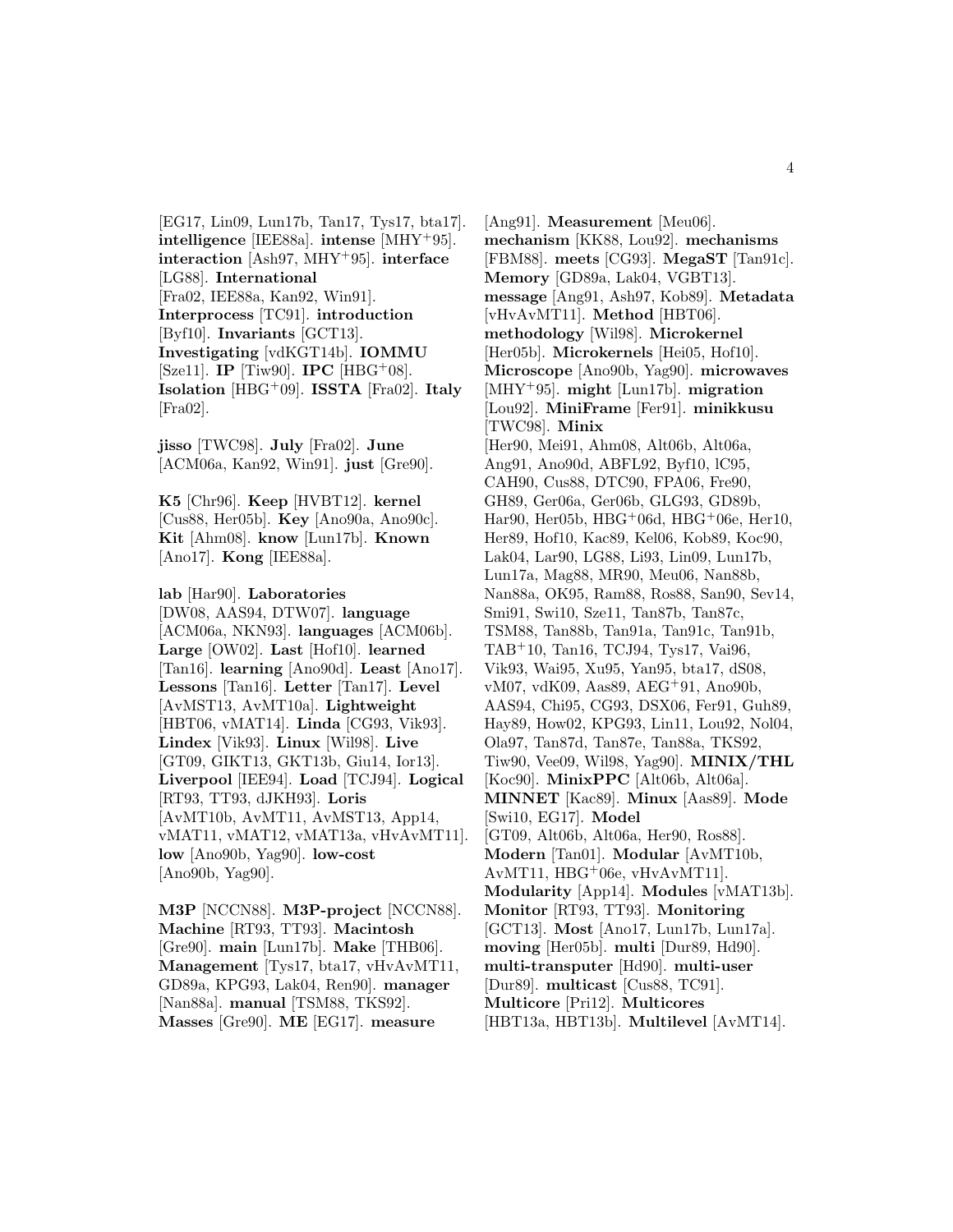**Multimedia** [vM07]. **multiprocessor** [PN92, Vai96]. **Multis** [Dur89]. **Multiserver**  $[HBG<sup>+</sup>08, HBT14, MFH<sup>+</sup>09, Pri12].$ **Multitasking** [Gre90].

**Namespace** [vMAT13b]. **National** [Ano90c, Ano90a]. **Need** [Hei05]. **Net** [HVBT12]. **network** [Kac89]. **Networking** [HVBT12]. **networks** [Ash97]. **ni** [TWC98]. **nonlinear** [MHY<sup>+</sup>95]. **North** [Kan92, Win91]. **Norwegian** [Aas89, Vik93]. **novel** [DSX06]. **NRDNIX** [Ren90].

**October** [Ano90c]. **Omni** [Ano90c]. **On-chip** [bta17]. **Ontario** [ACM06a, ACM06b]. **Open** [Fra19, Tan17]. **Operating** [Ano90b, GKT12, GKT13b, GD89b, Hay89, Her05a, Her05b, HBG<sup>+</sup>06b, HBG<sup>+</sup>06c, HBT06, HBG<sup>+</sup>06d, HBG<sup>+</sup>07b,  $HBG+08$ , Her10, How02, Kui12, MFH $+09$ , Meu06, OK95, Ola97, RT93, Tan87a, Tan88c, TW97, THB06, TW06, TW09, Yag90, Aas89, AEG<sup>+</sup>91, Ang91, Ano90d, AFL91, ABFL92, AAS94, CAH90, Cus88, DSX06, Fre90, Guh89, Har90, Kob89, Koc90, Lun17b, Lun17a, Mag88, MM91, Nan88b, PN92, Ram88, Tan87f, Tan01, Tiw90, TC91, TT93, Yan95]. **operativsystem** [Aas89]. **Operetingu** [TWC98]. **Optimal** [HBT14]. **ordinary** [Ano90b, Yag90]. **oriented** [Kob89]. **Orlando** [IEE88b]. **Ottawa** [ACM06a, ACM06b]. **oyobi** [TWC98].

**Pacific** [JE06]. **packages** [Dur89]. **Page** [vMAT13a]. **pain** [GD89a]. **Palais** [Ano89b]. **panacea** [GD89a]. **paper** [San90]. **Parallel** [VOJ<sup>+</sup>92]. **Park** [Kan92, Win91]. **Parsing** [Cox01]. **Part** [Ano90b, Yag90]. **passing** [Ang91, Ash97, Kob89]. **path** [Kan92, Win91]. **PC** [Gre90, Tan87b, Tan87d, Tan87e, Tan87c, Tan88b, Tan88a, Tan91b]. **PC-AT** [Tan87d, Tan88a]. **PCnet32** [Nol04].

**Peachtree** [ACM88]. **Performance** [Ahm08, Meu06]. **personal** [Ano90b, Yag90]. **placement** [FPA06]. **plasmas** [MHY<sup>+</sup>95]. **Platform** [Alt06a, Alt06b, Vai96]. **Plaza** [ACM88]. **PLDI** [ACM06a]. **policy** [Ros88]. **Polymorphic** [Kui12]. **populairste** [Lun17a]. **popular** [Lun17b, Lun17a]. **Port** [Alt06a, GD89b, Alt06b]. **portering** [Aas89]. **Portierung** [Mei91]. **Porting** [Aas89, Kel06, Li93, Vai96, vdK09]. **PowerPC** [Alt06b, Alt06a]. **Practical** [GCT13]. **Pro** [Lin09]. **Pro/1000** [Lin09]. **procedure** [Her90]. **Proceedings** [ACM06a, Ano89a, Ano90a, Ano92, Ano89b, Fra02, IEE88a, IEE94, ACM88, ACM06b, Ano87, Ano90c, JE06]. **Process** [vMAT12, vMAT13b, Ang91, GLG93, Kob89, Lou92, Wil98]. **process-based** [Ang91]. **processes** [Xu95]. **processing** [Smi91]. **processor** [Chr96]. **Program** [GCT13]. **Programming** [ACM06a, ACM06b, HBG<sup>+</sup>06e, Alt06b, Alt06a, NKN93]. **project** [Lar90, NCCN88]. **projects** [How02]. **Protection** [MFH<sup>+</sup>09, FBM88]. **prototype** [Win91, Kan92]. **Prototyping** [Kan92, Win91, AFL91, ABFL92]. **PS** [Tan91b]. **PS/2** [Tan91b]. **put** [Gre90].

**Q&A** [Hof10]. **QEMU** [vdK09]. **quality** [Her05b].

**RAID** [AvMT10a]. **raising** [Lun17b]. **Randomization** [GKT12]. **Rapid** [Kan92, Win91, AFL91]. **Real** [Smi91, KK88, Wai95]. **Real-time** [Smi91, Wai95]. **rechner** [Mei91]. **Recovering** [SABL04]. **Recovery** [vMAT12, vMAT13b]. **reduces** [Her05b]. **reference** [TKS92]. **reimplementasjon** [Vik93]. **reimplementation** [Vik93]. **Reincarnation** [Her06]. **Reliability** [HBG<sup>+</sup>06f]. **Reliable** [GT12, Her05a, HBT06, HBG<sup>+</sup>06d, HBT13b, Pri12, THB06]. **remote** [Her90]. **Reorganizing** [HBG<sup>+</sup>06f].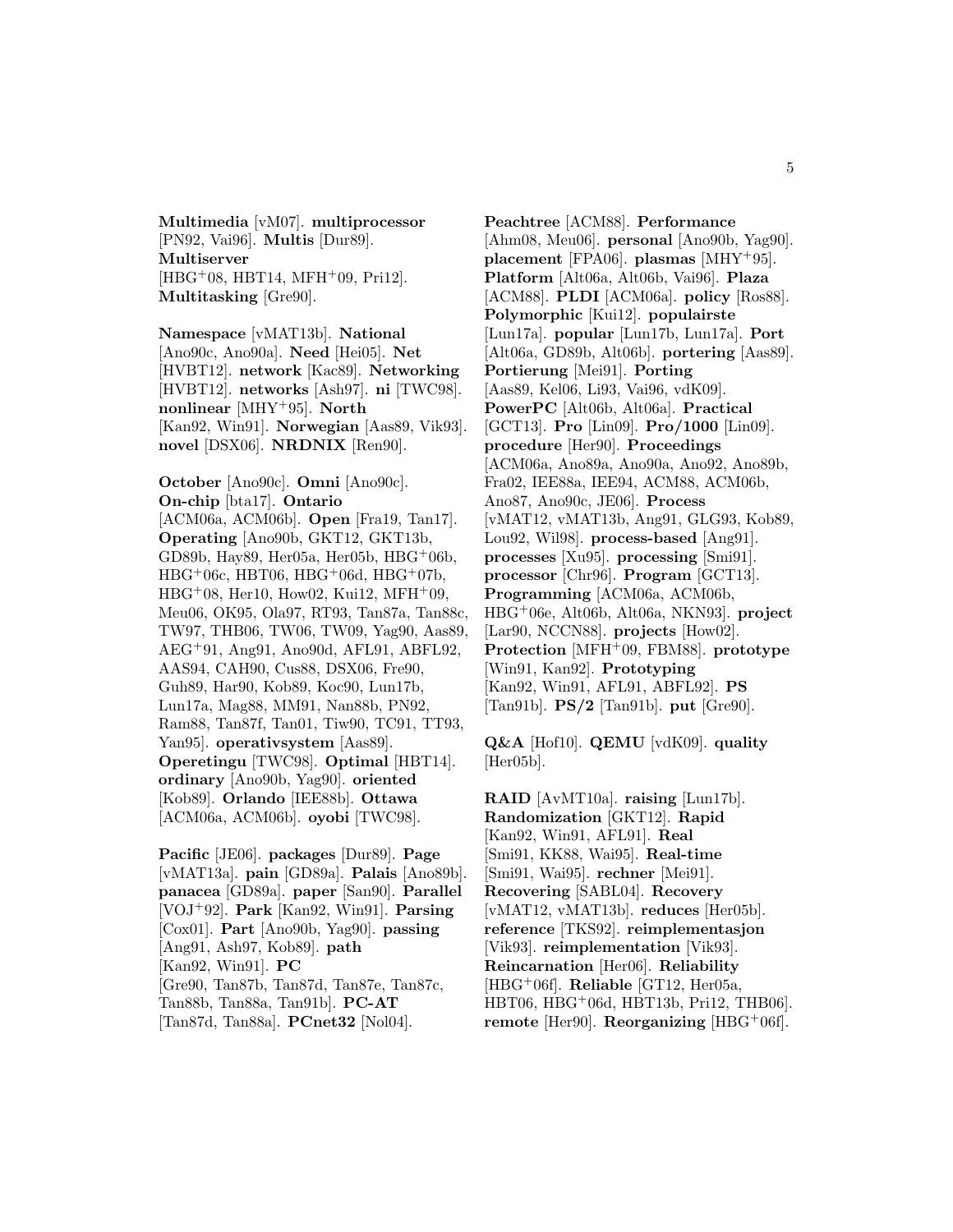**Repairing** [HBG<sup>+</sup>06d]. **Report** [TAB<sup>+</sup>10]. **Research** [Her05a, Kan92, TAB<sup>+</sup>10, Win91]. **Reservations** [MFH<sup>+</sup>09]. **Resilience** [HBG<sup>+</sup>07a]. **Resilient** [HBG<sup>+</sup>06b, HBG<sup>+</sup>07b]. **Resistance** [Vee09]. **Resource** [MFH<sup>+</sup>09, FBM88, Nan88a]. **revision** [Her05b]. **revisited** [How02]. **riron** [TWC98]. **Roadmap** [HBG<sup>+</sup>07b]. **Role** [YC05]. **Roma** [Fra02]. **RS232** [Kac89]. **running** [Lun17b]. **Runs** [bta17, Ano90b, Tys17, Yag90].

**S** [Hof10, Sev14]. **Safe** [GT12, GKT13b, Giu14, Ior13]. **SCCS** [Ano89a]. **schedulers** [GLG93]. **Scheduling** [HBT14, Swi10, KK88]. **Science** [ACM88, IEE88a]. **SD** [Ano95]. **Second** [Kan92]. **Secure** [GT12, Hei05, THB06]. **Security** [Ano90a, DW08, GKT12, IEE88b, ACM06b, Ano90c, DSX06, Ros88, DTW07]. **SEED** [DTW07, DW08]. **sekkei** [TWC98]. **Self** [HBG<sup>+</sup>06d]. **Self-Repairing** [HBG<sup>+</sup>06d]. **sensitive** [FPA06]. **September** [IEE94, JE06]. **Server** [Vee09, Her89, Hd90]. **services** [Wai95]. **Shanghai** [JE06]. **sharing** [FBM88]. **shisutemu** [TWC98]. **Shoreham** [Ano90c]. **shortening** [Kan92, Win91]. **sic** [Alt06b]. **Side** [AvMST13]. **SIGPLAN** [ACM06a]. **SIGSOFT** [Fra02]. **Silence** [vdKGT14b]. **Silent** [vdKGT14b]. **simple** [Her90]. **simulation** [MHY<sup>+</sup>95]. **Single** [Lin11]. **Sink** [AvMT14]. **Sioux** [Ano95]. **Sixteenth** [ACM88]. **size** [Her05b]. **Slower** [HBT13a, HBT13b]. **Small** [Ano89a, Ano95]. **Sociedade** [Sil88]. **Society** [Sil88]. **sockets** [Chi95]. **Software** [Fra02, OW02, vdK09, ACM88]. **Solaris** [Wil98]. **Soundness** [vdKGT14b]. **Source** [Tan87b, Tan87c, Fra19, Tan87f]. **sources** [Tan87d, Tan87e]. **Space** [GKT12, Her05b, MHY<sup>+</sup>95]. **SPARC** [Wil98]. **specification** [Kan92, Win91]. **spots** [dS08]. **Spring** [Ano87, Ano89b].

**SSDs** [AvMT12]. **ST** [Dur89, GD89b, TSM88, Tan91c]. **Stack**  $[AvMT10b, AvMT12, App14, HvMA<sup>+</sup>09,$ HVBT12, vMAT11, vMAT12]. **Standards** [Ano90a, Ano90c]. **State** [GT12, GIKT13, GCT13]. **Status** [TAB<sup>+</sup>10]. **steps** [MM91]. **Storage**  $[AvMT10b, AvMT12, App14, HvMA<sup>+</sup>09,$ vMAT11, vMAT12]. **strongly** [Her05b]. **structure** [LG88]. **structures** [Wei92]. **Study** [Xu95, Yan95, KK88]. **Suite** [DW08, DTW07]. **Summary** [Her05a]. **SunOS** [AAS94, Chi95]. **Support** [vM07, FBM88, TC91]. **Supporting** [RT93, TT93]. **swapper** [CAH90]. **swapping** [Fre90, Kob89]. **Symposium** [Ano89a, Fra02, Ano95]. **System** [Ger06a, GKT12, GD89b, Her05b, HBG<sup>+</sup>06b,  $HBG^+06c$ ,  $HBG^+06d$ ,  $HBG^+06e$ ,  $HBG^+07b$ , Her10, HBT14, Kan92, MFH<sup>+</sup>09, Meu06, OK95, OW02, Tan88c, Win91, vMAT12, vMAT13b, Aas89, Ang91, ABFL92, AAS94, lC95, CAH90, Cus88, DSX06, Fre90, GH89, Ger06b, Guh89, Hd90, Kob89, Koc90, KK88, Lun17b, Lun17a, Mag88, MR90, MM91, NKN93, Nan88b, PN92, Ram88, Ren90, San90, Smi91, Tiw90, TC91, TCJ94, Yan95, IEE94]. **Systematic** [Hof10]. **Systems** [Ano90b, Ano90a, GKT13b, Hay89, Hei05, Her05a, HBT06, HBG+08, HBT13b, Kui12, McG97, Pri12, RT93, Tan87a, TW97, THB06, Yag90, YC05, AEG<sup>+</sup>91, Ahm08, Ano90c, Ano90d, AFL91, Har90, Hof10, How02, JE06, Koc90, Ola97, Tan87f, Tan01, TW06, TW09, TT93, Wei92, dJKH93].

**talks** [Hof10]. **Tanenbaum** [Hof10, Sev14]. **TCP** [Tiw90]. **TCP/IP** [Tiw90]. **Techniques** [VGBT13]. **template** [AFL91, ABFL92]. **Temporal** [MFH<sup>+</sup>09]. **ter** [Lun17a]. **Testing** [Fra02]. **thanks** [Lun17b]. **theory** [IEE88a, MM91]. **Thinking** [Hof10]. **THL** [Koc90]. **Threats** [HBG<sup>+</sup>08]. **Time**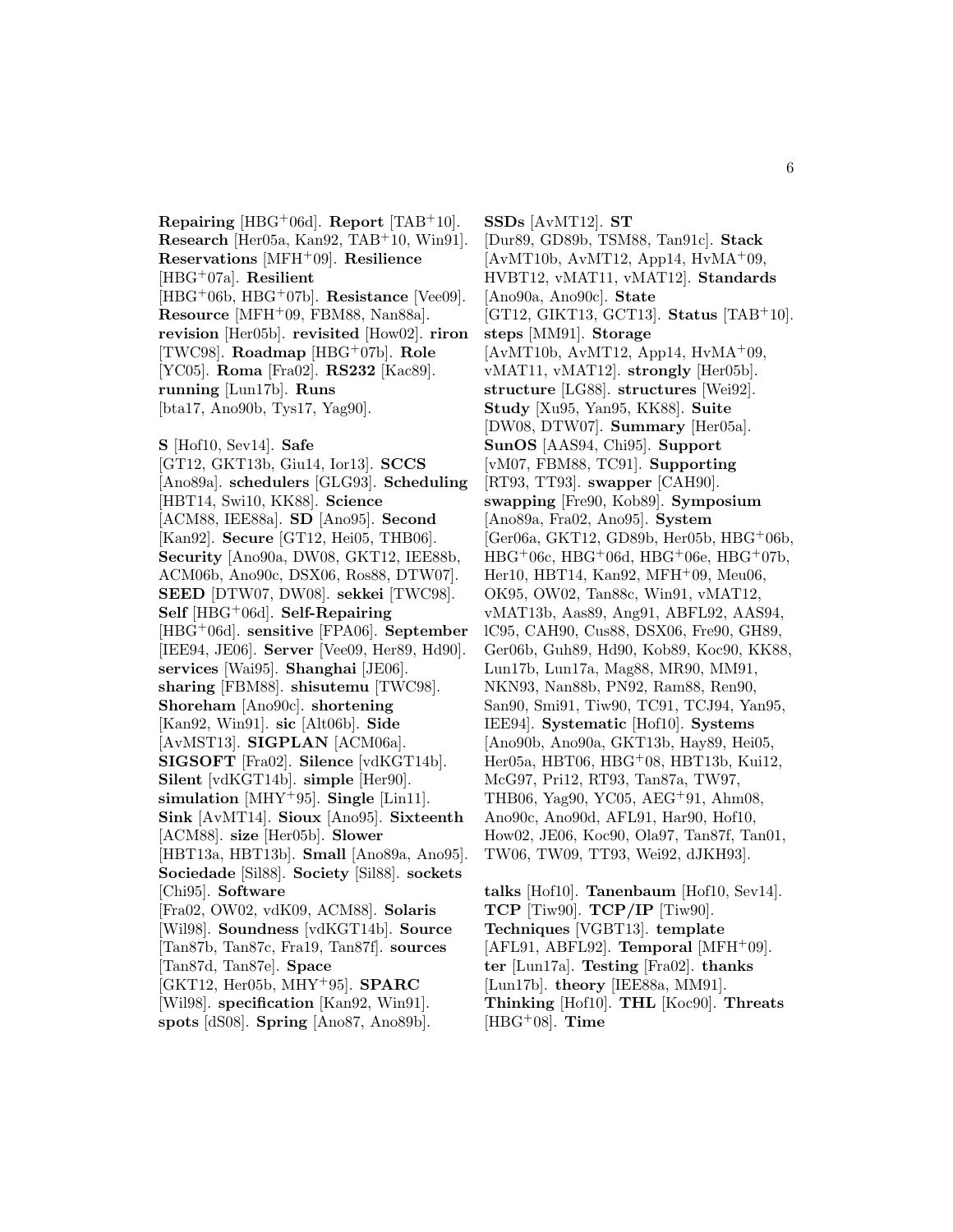#### *REFERENCES* 7

[GIKT13, KK88, Smi91, Wai95]. **Time-traveling** [GIKT13]. **Tolerance** [Her10]. **tolerant** [GIKT13]. **Tool** [GKT13a, AAS94]. **Tools** [Meu06, Gre90]. **training** [Koc90]. **Transaction** [vMAT13b]. **Transaction-Based** [vMAT13b]. **Transfer** [GT12, GIKT13]. **transformation** [Mag88]. **Transputer** [VOJ<sup>+</sup>92, Hd90, PN92]. **transputer-based** [PN92]. **traveling** [GIKT13]. **Triangle** [Kan92, Win91]. **TRIX** [PN92]. **True** [Her05b]. **Trusted** [DTC90].

**undocumented** [EG17]. **UNIX** [Ano92, Ano89b, HBG<sup>+</sup>06f, Tan87b, Tan87c, Tan87f, Ano90b, FBM88, Hd90, Ior13, Wei92, Yag90]. **Unreliable** [HBT06]. **Update** [GT09, GT12, GIKT13, GKT13b, Giu14, Ior13]. **Updates** [Vee09]. **USA** [Kan92, Win91]. **Use** [Pri12, AAS94]. **Used** [Ano17]. **User** [Swi10, Dur89, Her05b, LG88, Wil98]. **user-interface** [LG88]. **user-space** [Her05b]. **Using** [Ash97, GCT13, Hay89, vdKGT14b, DSX06, Kac89, Lou92, Ola97].

**ved** [Vik93]. **verify** [FPA06]. **VFS** [Ger06b]. **via** [EG17, MFH<sup>+</sup>09]. **VIII** [Sil88]. **Virtual** [Ger06a, Ger06b]. **Virtualization** [AvMT11, vMAT14, vdK09]. **visualization** [Ash97]. **VM** [Li93]. **Volume** [AvMT11]. **voting** [Hof10]. **Vulnerability** [GCT13].

**Washington** [Ano90c]. **wereld** [Lun17a]. **Westin** [ACM88]. **Who** [HBG<sup>+</sup>06a]. **Widely** [Ano17]. **Window** [lC95]. **without** [Chr96]. **worked** [DTC90]. **Working** [HVBT12]. **Workshop** [Kan92, Win91, ACM06b]. **World** [Ano17, Lun17b, Lun17a].

**x86** [Ahm08, Chr96]. **Xen** [Kel06]. **XML** [Cox01]. **XT** [Tan88b, Tan91b].

**years** [Tan16]. **yoru** [TWC98].

## **References**

# **Aas:1989:HMP**

[Aas89] Gisle Aas. HP-Minix: portering av et operativsystem. (norwegian). [HP-Minux: Porting of an operating system]. Hovedoppgave i datafag (computer science thesis), Universitetet i Tromsø, Tromsø, Norway, 1989. 161 pp.

## **Ashton:1994:SMT**

[AAS94] P. Ashton, D. Ayers, and P. Smith. SunOS Minix: a tool for use in operating system laboratories. Australian Computer Science Communications, 16(1):259–269, 1994. CODEN ACSCDD. ISSN 0157-3055.

**Archer:1992:EOS**

[ABFL92] M. Archer, J. Bock, D. Frincke, and K. Levitt. Effectiveness of operating system prototyping from a template: application to MINIX. In Kanapoulos [Kan92], pages 55–66. ISBN 0-8186-3040-X. LCCN QA76.76.D47 I598 1991. IEEE Catalog No. 92TH0454-9.

## **ACM:1988:PFS**

[ACM88] ACM, editor. Proceedings, focus on software / 1988 ACM Sixteenth Annual Computer Science Conference, February 23–25, the Westin, Peachtree Plaza, Atlanta, Georgia. ACM Press, New York, NY 10036, USA, 1988. ISBN 0-89791-260- 8. LCCN QA 76.758 A26 1988.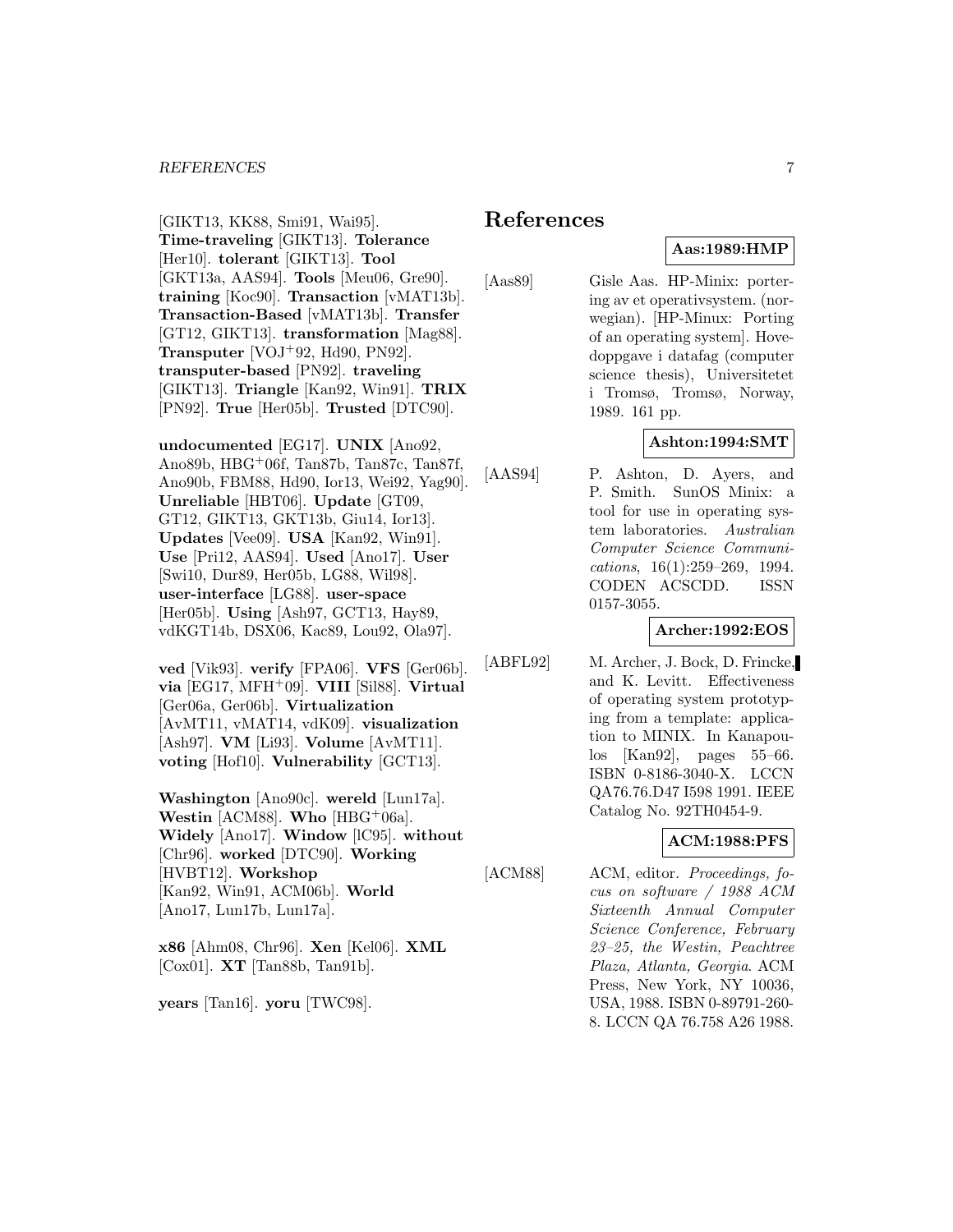#### *REFERENCES* 8

## **ACM:2006:PPA**

[ACM06a] ACM, editor. PLDI 2006: Proceedings of the 2006 ACM SIGPLAN conference on Programming language design and implementation 2006, Ottawa, Ontario, Canada, June 11–14, 2006. ACM Press, New York, NY 10036, USA, 2006. ISBN 1-59593-320-4. LCCN ???? ACM order number 548060.

## **ACM:2006:PWP**

[ACM06b] ACM, editor. Proceedings of the 2006 workshop on Programming languages and analysis for security, Ottawa, Ontario, Canada. ACM Press, New York, NY 10036, USA, 2006. ISBN 1-59593-374-3. LCCN ????

## **Aguirre:1991:EMD**

[AEG<sup>+</sup>91] G. Aguirre, M. Errecalde, R. Guerrero, C. Kavka, G. Leguizamon, M. Printista, and R. Gallard. Experiencing Minix as a didactical aid for operating systems courses. Operating Systems Review, 25 (3):32–39, July 1991. CO-DEN OSRED8. ISSN 0163- 5980 (print), 1943-586X (electronic).

## **Archer:1991:TRP**

[AFL91] M. Archer, D. Frincke, and K. Levitt. A template for rapid prototyping of operating systems. In Winkler [Win91], pages 119–127. ISBN 0-8186-2175-3. LCCN

## QA76.9.C65 I577 1990. IEEE Cat. No.91TH0380-6.

## **Ahmad:2008:MCC**

[Ahm08] Feisal S. Ahmad. MINIX 3 C compiler performance: Comparing the Amsterdam Compiler Kit to the GNU Compiler Collection on x86 systems. Bachelor's thesis, Department of Computer Science, Faculty of Sciences, Vrije Universiteit, Amsterdam, The Netherlands, June 9, 2008. 27 + 26 (appendix) pp. URL http: //www.minix3.org/theses/ ahmad-cc-performance.pdf; http://www.minix3.org/ theses/ahmad-cc-performance\_ appendix.pdf.

## **Alting:2006:PMP**

[Alt06a] Ingmar Alting. MinixPPC: A port of the MINIX OS to the PowerPC platform: Creating a programming model for architecture independency. Master's thesis in computer science, Department of Computer Science, Faculty of Sciences, Vrije Universiteit, Amsterdam, The Netherlands, September 15, 2006. xii + 83 + 59 (Appendices) pp. URL http://www. minix3.org/theses/altingpowerpc-port.pdf.

## **Alting:2006:MPM**

[Alt06b] Ingmar A. Alting. MinixPPC: a port of the MINIX OS to the PowerPC platform: Creating a programming model for architecture independency [sic].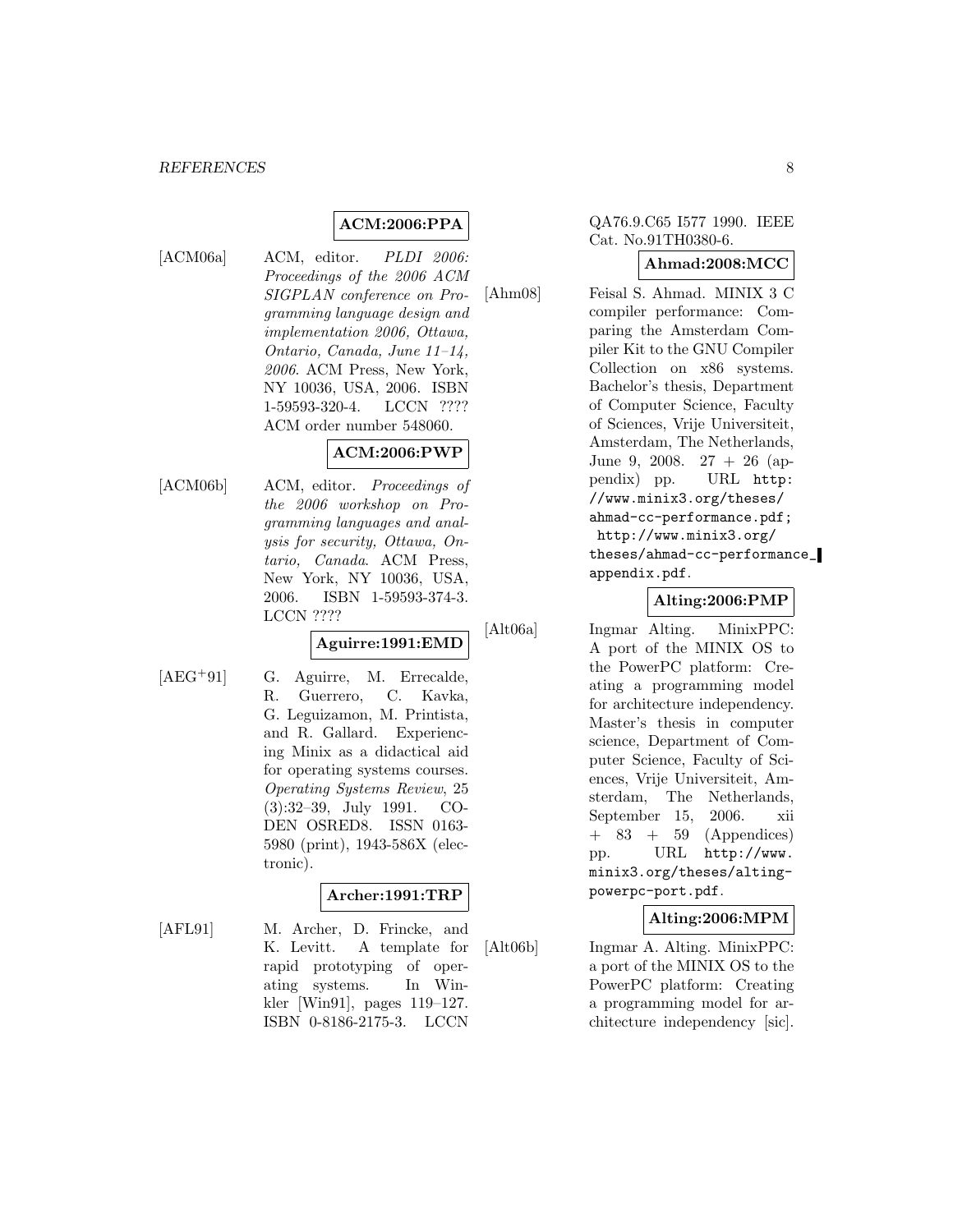Masters thesis, Department of Computer Science, Vrije Universiteit, Amsterdam, The Netherlands, September 15, 2006. xi +  $83 + 59$  pp. URL http://www.minix3. org/doc/alting\_thesis.pdf.

## **Anglin:1991:AMP**

[Ang91] Elizabeth Anglin. Addition of a message passing measure to MINIX (a process-based operating system). Thesis (m.s.), Kansas State University, Manhattan, KS, USA, 1991. iii + 90 pp.

### **Anonymous:1987:ESC**

[Ano87] Anonymous, editor. EUUG Spring '87 Conference Proceedings. EurOpen, Buntingford, Herts, UK, 1987.

#### **Anonymous:1989:SPA**

[Ano89a] Anonymous, editor. SCCS Proceedings. 22nd Annual Small College Computing Symposium. Univ. Wisconsin-Eau Claire, Eau Claire, WI, USA, 1989.

## **Anonymous:1989:UEC**

[Ano89b] Anonymous, editor. UNIX: European challenges: proceedings of the Spring 1989 EUUG conference, April 3– 7, 1989, Palais des Congres, Brussels, Belgium. European UNIX Users Group, Buntingford, Herts, UK, 1989. ISBN 0-9513181-2-8. LCCN QA76.76.O63U54514 1989.

#### **Anonymous:1990:NCS**

[Ano90a] Anonymous, editor. 13th National Computer Security Conference. Proceedings Information Systems Security. Standards — the Key to the Future. National Institute for Standards and Technology, Gaithersburg, MD, USA, 1990. 2 vol.

## **Anonymous:1990:AOS**

[Ano90b] Anonymous. Alternative operating systems, part 5: Unix with a microscope: Minix, a low-cost Unix, runs on ordinary personal computers. Byte Magazine,  $15(13):345-$ 346, December 1990. CODEN BYTEDJ. ISSN 0360-5280.

#### **Anonymous:1990:ISS**

[Ano90c] Anonymous, editor. Information systems security: stan $dards - the key to the fu$ ture: 13th National Computer Security Conference: Omni Shoreham Hotel, Washington, DC, 1–4 October, 1990: proceedings. National Institute of Standards and Technology, National Computer Security Center, Gaithersburg, MD, USA, 1990.

#### **Anonymous:1990:MCL**

[Ano90d] Anonymous. MINIX: a 'CLONIX' for learning how to build operating systems. Novatica, 16(86):79–82, 1990. CODEN NOVAEC. ISSN 0211-2124.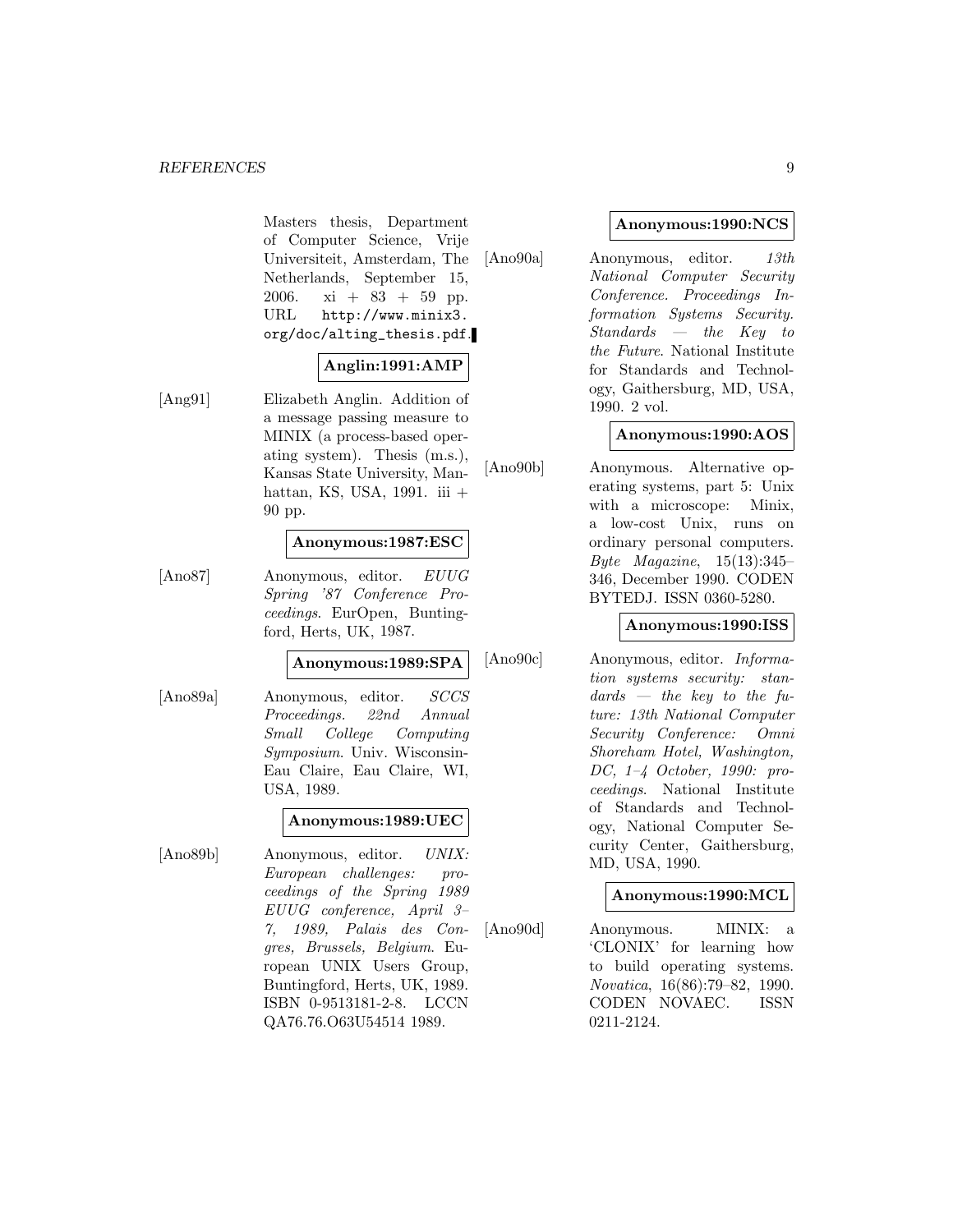#### **Anonymous:1992:EUG**

[Ano92] Anonymous, editor. EurOpen. UNIX Goes East. Proceedings of the Autumn 1991 EurOpen Conference. EurOpen, Buntingford, Herts, UK, 1992.

#### **Anonymous:1995:SCC**

[Ano95] Anonymous, editor. Small College computing: Annual symposium; 28th — April 1995, Sioux Falls, SD, SCCS -PROCEEDINGS- 1995; 28th. SCCS, ????, 1995.

#### **Anonymous:2017:MWU**

[Ano17] Anonymous. The most widely used OS in the world is the least known. Web site, November 6, 2017. URL https:// liveatpc.com/widely-usedos-world-least-known/.

#### **Appuswamy:2014:BFB**

[App14] Raja Appuswamy. Building a File-Based Storage Stack: Modularity and Flexibility in Loris. Ph.D. thesis, ????, ????, ???? 2014. ???? pp. URL http: //www.minx3.org/theses/ Raja\_Appuswamy\_PhD\_thesis. pdf.

#### **Ashton:1997:UIN**

[Ash97] Paul Ashton. Using interaction networks for visualization of message passing. SIGCSE Bulletin (ACM Special Interest Group on Computer Science Education), 29(1):272– 276, March 1997. CODEN

SIGSD3. ISBN 0-89791-889-4. ISSN 0097-8418 (print), 2331- 3927 (electronic). URL ftp: //ftp.math.utah.edu/pub/ mirrors/ftp.ira.uka.de/ bibliography/Misc/DBLP/ 1997.bib; ftp://ftp.math. utah.edu/pub/mirrors/ftp. ira.uka.de/bibliography/ Os/minix.bib.

## **Appuswamy:2013:FLH**

[AvMST13] Raja Appuswamy, David C. van Moolenbroek, Sharan Santhanam, and Andrew S. Tanenbaum. File-level, hostside flash caching with Loris. In IEEE, editor, Proceedings of the 19th International Conference on Parallel and Distributed Systems (ICPADS '13), Seoul, Korea, December 2013, pages 34–42. IEEE Computer Society Press, 1109 Spring Street, Suite 300, Silver Spring, MD 20910, USA, 2013. ISBN 1-4799-2082-7. LCCN ???? URL http:// www.minix3.org/docs/conf/ icpads-2013.pdf.

#### **Appuswamy:2010:BLR**

[AvMT10a] Raja Appuswamy, David C. van Moolenbroek, and Andrew S. Tanenbaum. Blocklevel RAID is dead. In ????, editor, Proceedings of the Second Workshop on Hot Topics in Storage and File Systems (HotStorage '10), Boston, June 2010, page ?? ACM Press, New York, NY 10036, USA, 2010. ISBN ???? LCCN ????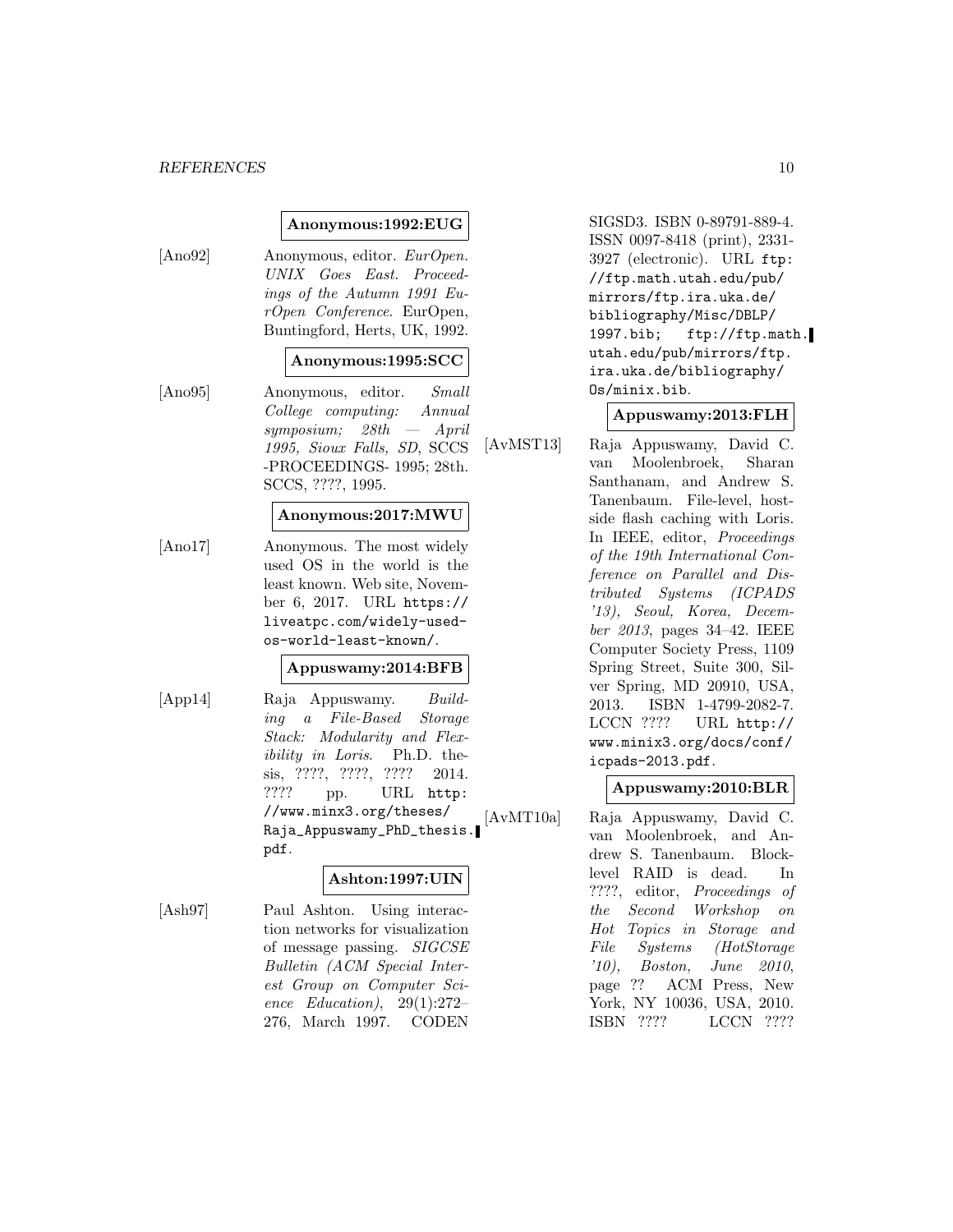URL http://www.minix3. org/docs/loris/HotStorage2010. pdf.

#### **Appuswamy:2010:LDM**

[AvMT10b] Raja Appuswamy, David C. van Moolenbroek, and Andrew S. Tanenbaum. Loris — a dependable, modular file-based storage stack. In IEEE, editor, Proceedings 16th IEEE Pacific Rim International Symposium on Dependable Computing: PRDC 2010: 13–15 December 2010, Tokyo, Japan, pages 165– 174. IEEE Computer Society Press, 1109 Spring Street, Suite 300, Silver Spring, MD 20910, USA, 2010. ISBN 1-4244-8975-X, 0-7695-4289- 1. LCCN QA76.9.F38. URL http://ieeexplore.ieee. org/servlet/opac?punumber= 5702592; http://www.minix3. org/docs/loris/PRDC2010. pdf.

## **Appuswamy:2011:FMF**

[AvMT11] Raja Appuswamy, David C. van Moolenbroek, and Andrew S. Tanenbaum. Flexible, modular file volume virtualization in Loris. In André Brinkmann and David Pease, editors, Proceedings of the 27th IEEE Conference on Mass Storage Systems and Technologies (MSST '11), 23–27 May 2011, Denver, CO, USA, pages 1– 14. IEEE Computer Society Press, 1109 Spring Street,

Suite 300, Silver Spring, MD 20910, USA, 2011. ISBN 1-4577-0428-5, 1-4577-0427-7. LCCN TK7895.M4. URL http://ieeexplore.ieee. org/servlet/opac?punumber= 5910685; http://www.minix3. org/docs/loris/MSST2011. pdf.

## **Appuswamy:2012:IFB**

[AvMT12] Raja Appuswamy, David C. van Moolenbroek, and Andrew S. Tanenbaum. Integrating flash-based SSDs into the storage stack. In ????, editor, Proceedings of the 28th IEEE Conference on Mass Storage Systems and Technologies (MSST '12), 16–20 April 2012, Pa $cific$  Grove, CA, pages 1– 12. IEEE Computer Society Press, 1109 Spring Street, Suite 300, Silver Spring, MD 20910, USA, 2012. ISBN 1-4673-1747-0. LCCN ???? URL http://www.minix3. org/docs/loris/MSST2012. pdf.

## **Appuswamy:2014:CCE**

[AvMT14] Raja Appuswamy, David C. van Moolenbroek, and Andrew S. Tanenbaum. Cache, cache everywhere, flushing all hits down the sink: On exclusivity in multilevel, hybrid caches. In ????, editor, 29th IEEE Symposium on Massive Storage Systems and Technologies: (MSST2013): Research Track: in Long Beach,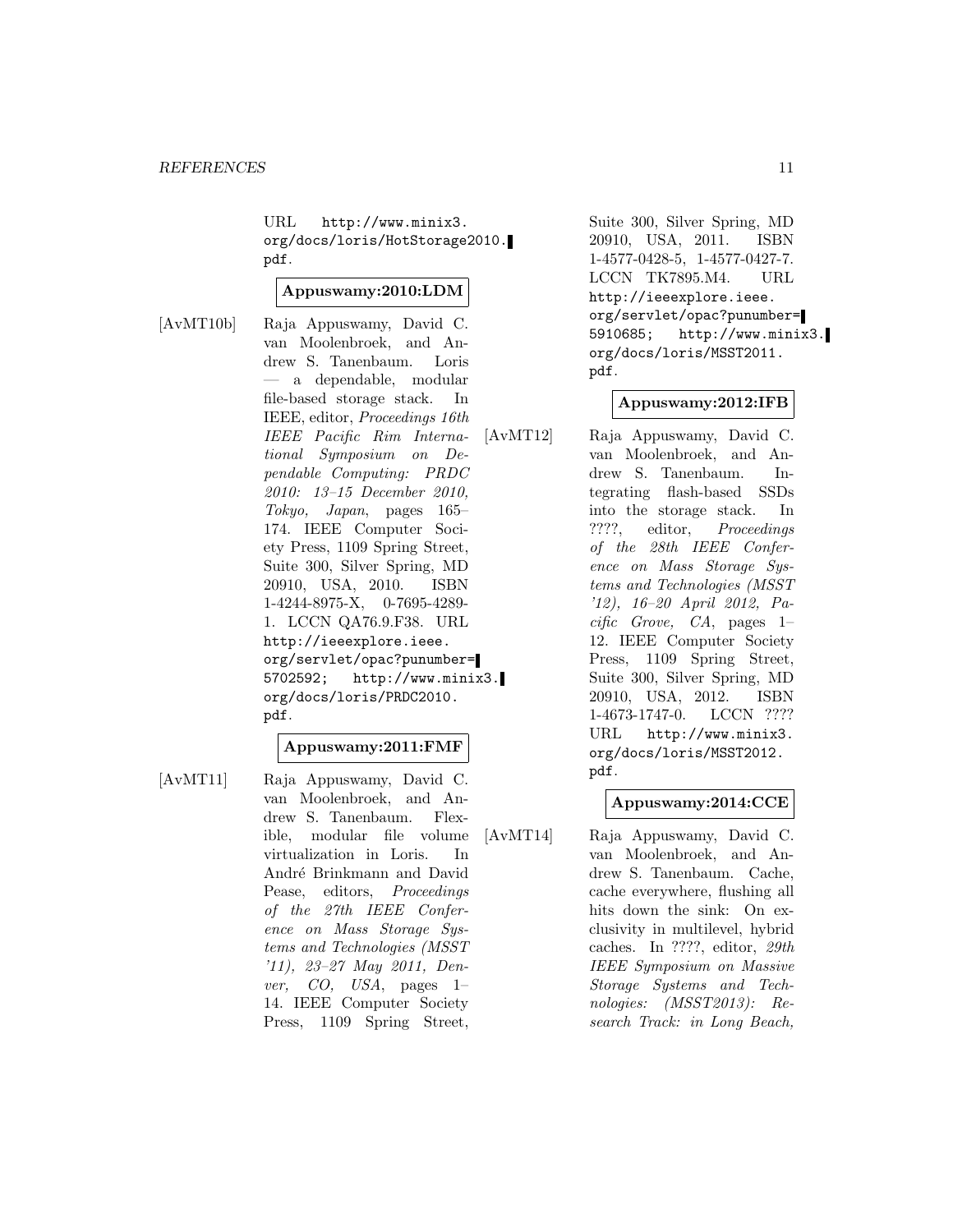#### *REFERENCES* 12

California: [May 6, 2013–May 10, 2013], pages 1–14. IEEE Computer Society Press, 1109 Spring Street, Suite 300, Silver Spring, MD 20910, USA, 2014. ISBN 1-4799-0218-7. LCCN TK7895.M4. URL http://ieeexplore.ieee. org/servlet/opac?punumber= 6554307; http://www.minix3. org/docs/conf/msst-2013. pdf.

## **btarunr:2017:ICC**

[bta17] btarunr. Intel CPU onchip management engine runs on MINIX. Web site, November 5, 2017. URL https://www.techpowerup. com/238514/intel-cpu-onchip-management-engineruns-on-minix.

## **Byfield:2010:IM**

[Byf10] Bruce Byfield. An introduction to MINIX. Linux Journal, 2010(194):5:1–5:??, June 2010. CODEN LIJOFX. ISSN 1075- 3583 (print), 1938-3827 (electronic).

#### **Chappelow:1990:DIS**

[CAH90] Stephen W. Chappelow, Steven F. Ackerman, and Stephen J. Hartley. Design and implementation of a swapper for the MINIX operating system. SIGCSE Bulletin (ACM Special Interest Group on Computer Science Education), 22 (4):55–59, December 1990. CODEN SIGSD3. ISSN 0097- 8418 (print), 2331-3927 (electronic).

#### **Ciancarini:1993:LMM**

[CG93] P. Ciancarini and N. Guerrini. Linda meets Minix. Operating Systems Review, 27(4): 76–92, October 1993. CO-DEN OSRED8. ISSN 0163- 5980 (print), 1943-586X (electronic).

## **Chittoor:1995:ISS**

[Chi95] Chandra S. Chittoor. Implementation of sockets on SunOS Minix. Thesis (m.s.), Kansas State University, Manhattan, KS, USA, 1995. iii + 75 pp.

## **Christie:1996:DAK**

[Chr96] Dave Christie. Developing the AMD-K5 architecture: Flying without instruments: the independent development on the x86 processor. IEEE Micro, 16 (2):16–26, March/April 1996. CODEN IEMIDZ. ISSN 0272- 1732 (print), 1937-4143 (electronic). Presented at Hot Chips VII, Stanford University, Stanford, California, August 1995.

## **Cox:2001:PX**

[Cox01] David Cox. Parsing XML. Dr. Dobb's Journal of Software Tools, 26(1):96, 98, 100, January 2001. CODEN DDJOEB. ISSN 1044-789X. URL http://www.ddj.com/ftp/ 2001/2001\_01/minixml.txt; http://www.ddj.com/ftp/ 2001/2001\_01/minixml.zip.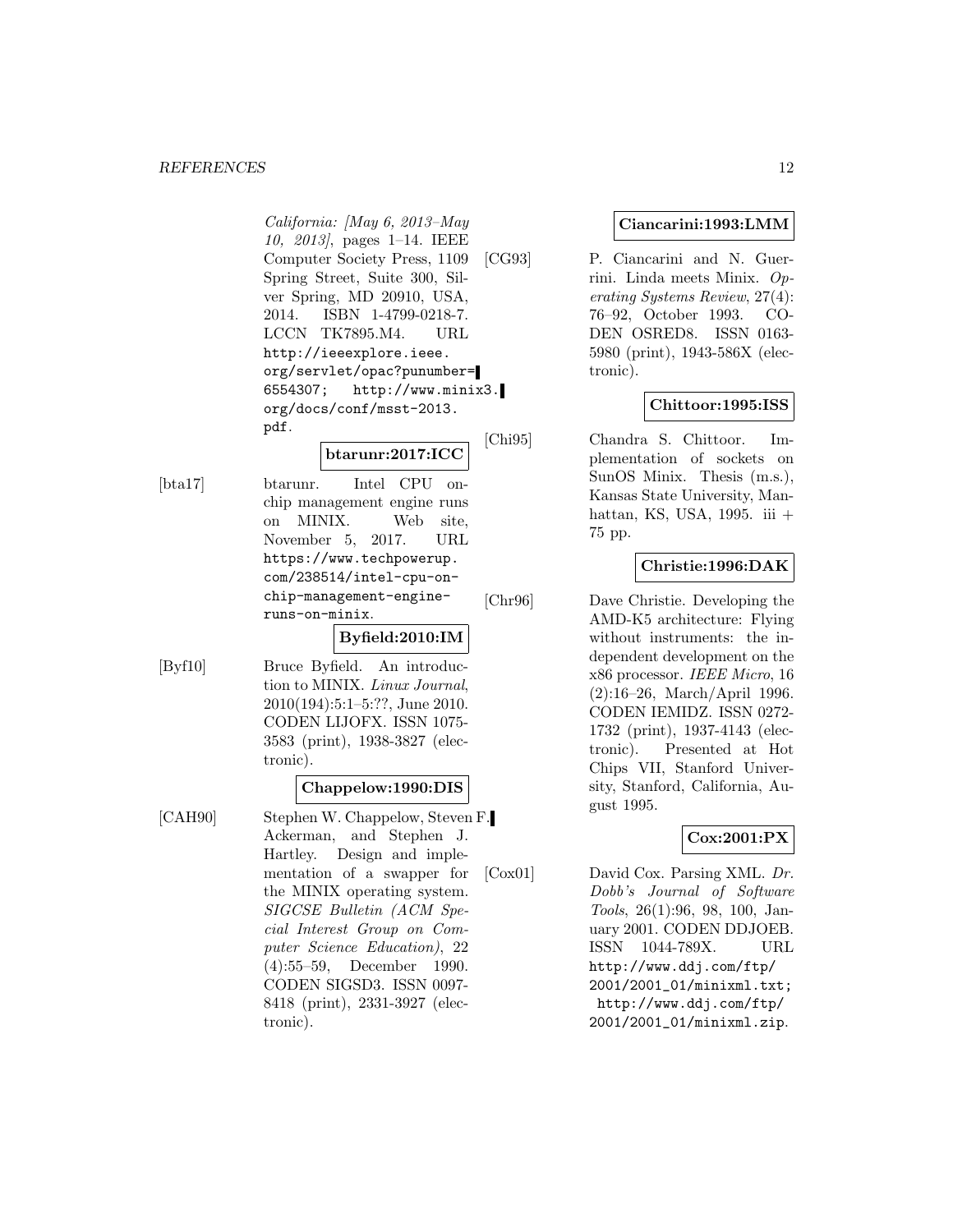#### **Cushing:1988:IMC**

[Cus88] David Bruce Cushing. The implementation of multicast communication in the MINIX operating system kernel. Thesis (M.Comp.Sc.), School of Computer Science, Technical University of Nova Scotia, Halifax, NS, Canada, 1988. viii + 119 pp.

## **deJonge:1993:LDN**

[dJKH93] Wiebren de Jonge, M. Frans Kaashoek, and Wilson C. Hsieh. The Logical Disk: a new approach to improving file systems. Operating Systems Review, 27(5):15–28, December 1993. CODEN OSRED8. ISSN 0163-5980 (print), 1943- 586X (electronic). 14th ACM Symposium on Operating Systems Principles, Ashville, NC, USA.

#### **deSmit:2008:FHS**

[dS08] Jens de Smit. Finding hot spots in MINIX 3. Bachelor's thesis, Department of Computer Science, Faculty of Sciences, Vrije Universiteit, Amsterdam, The Netherlands, January 7, 2008. 15 pp. URL http://www.minix3. org/theses/smit-findinghot-spots.pdf.

## **Du:2006:NAC**

[DSX06] Wenliang Du, Mingdong Shang, and Haizhi Xu. A novel approach for computer security education using Minix

instructional operating system. Computers & Security,  $25(3):190-200$ , May 2006. CODEN CPSEDU. ISSN 0167-4048 (print), 1872- 6208 (electronic). URL http://www.sciencedirect. com/science/article/pii/ S0167404805001550.

#### **Donaldson:1990:TMW**

[DTC90] A. L. Donaldson, J. W. Taylor, Jr., and D. M. Chizmadia. Trusted MINIX: a worked example. In Anonymous [Ano90a], pages 307–317 (vol. 1). 2 vol.

#### **Du:2007:SSI**

[DTW07] Wenliang Du, Zhouxuan Teng, and Ronghua Wang. SEED: a suite of instructional laboratories for computer SEcurity EDucation. SIGCSE Bulletin (ACM Special Interest Group on Computer Science Education), 39(1):486–490, March 2007. CODEN SIGSD3. ISSN 0097-8418 (print), 2331-3927 (electronic).

#### **Durr:1989:MAS**

[Dur89] C. L. Durr. Multis for the Atari ST (multi-user packages). Chip, July 1989. CO-DEN CHIPDP. ISSN 0170- 6632.

## **Du:2008:SSI**

[DW08] Wenliang Du and Ronghua Wang. SEED: a suite of instructional laboratories for computer security education.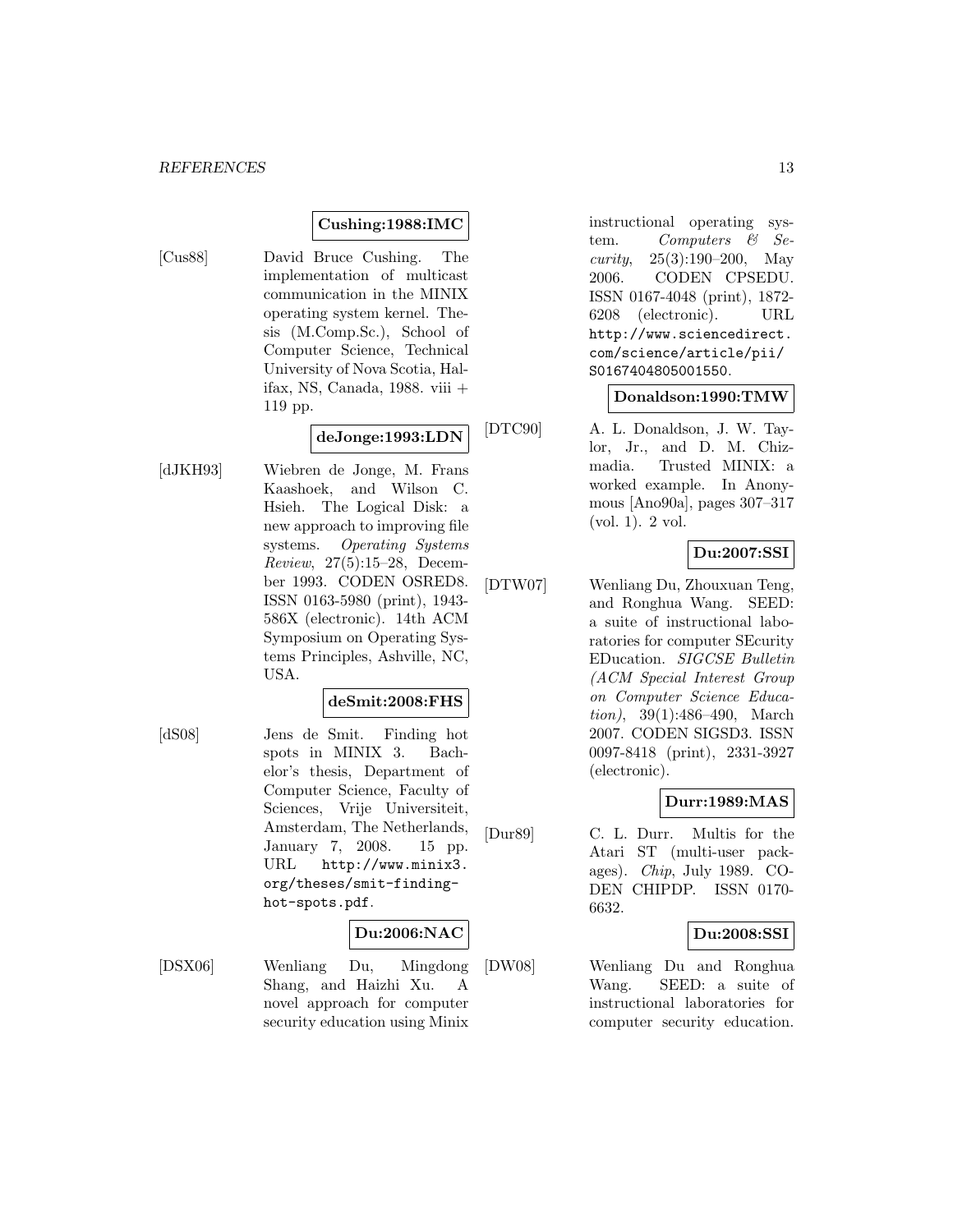#### *REFERENCES* 14

ACM Journal on Educational Resources in Computing (JERIC), 8(1):3:1–3:??, March 2008. CODEN ???? ISSN 1531-4278.

#### **Ermolov:2017:DIM**

[EG17] Mark Ermolov and Maxim Goryachy. Disabling Intel ME 11 via undocumented mode. Web site, August 28, 2017. URL http://blog. ptsecurity.com/2017/08/ disabling-intel-me.html.

## **Fugini:1988:EUP**

[FBM88] M. G. Fugini, R. Bellinzona, and G. Martella. An extension to Unix protection mechanisms to support flexible resource sharing and discretionary authorization. In IEEE [IEE88a], pages 663– 671.

#### **Ference:1991:IMC**

[Fer91] James M. Ference. Implementation of Minix on the CT-MiniFrame. Thesis (m.s.), San Francisco State University, San Francisco, CA, USA, 1991.  $xi + 380$  pp.

## **Fraser:2006:AFS**

[FPA06] Timothy Fraser, Nick L. Petroni, Jr., and William A. Arbaugh. Applying flowsensitive CQUAL to verify MINIX authorization check placement: 3. In ACM [ACM06b], pages 3–6. ISBN 1-59593-374-3. LCCN ????

## **Frankl:2002:IPA**

[Fra02] Phyllis G. Frankl, editor. IS-STA 2002: proceedings of the ACM SIGSOFT International Symposium on Software Testing and Analysis, Roma, Italy, July 22–24, 2002, volume  $27(4)$  of Software engineering notes. ACM Press, New York, NY 10036, USA, 2002. ISBN 1-58113-562-9. LCCN ????

## **Frazelle:2019:OSF**

[Fra19] Jesse Frazelle. Open source firmware. Communications of the ACM, 62(10):34–38, October 2019. CODEN CACMA2. ISSN 0001-0782 (print), 1557- 7317 (electronic). URL https: //cacm.acm.org/magazines/ 2019/10/239673/fulltext.

## **Fresquez:1990:SIM**

[Fre90] Vicente Fresquez. A swapping implementation for the MINIX operating system. Thesis (m.s.), University of Texas at El Paso, El Paso, TX, USA, 1990. viii + 122 pp.

#### **Giuffrida:2010:WCN**

[GCT10] Cristiano Giuffrida, Lorenzo Cavallaro, and Andrew S. Tanenbaum. We crashed, now what? In ????, editor, Proceedings of the Sixth Workshop on Hot Topics in System Dependability (HotDep '10), Vancouver, BC, Canada, October 2010, pages 1–8. USENIX Association, Berkeley, CA, USA, 2010. ISBN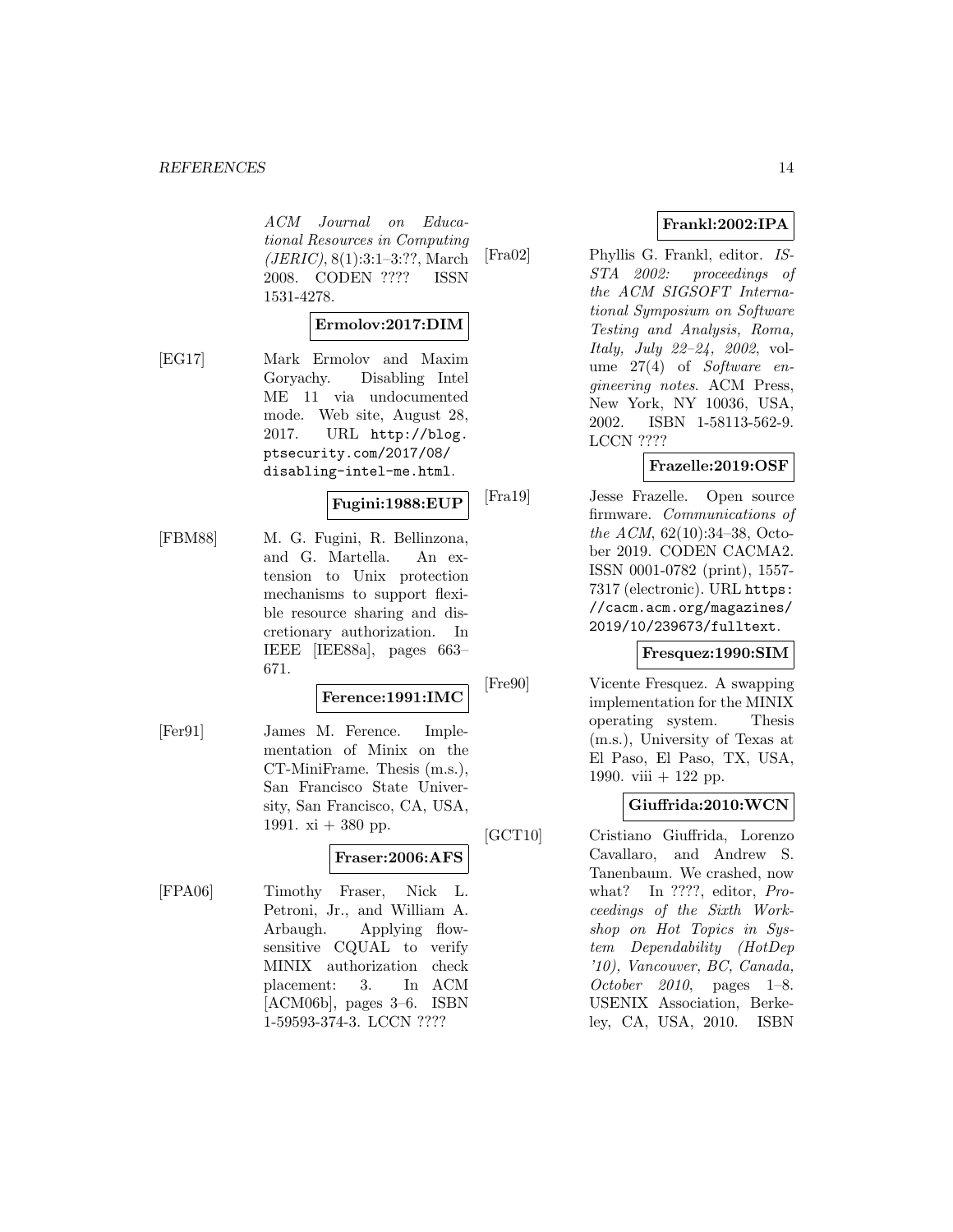???? LCCN QA76.9.A25. URL http://www.cs.vu.nl/ %7Egiuffrida/papers/hotdep-2010.pdf.

#### **Giuffrida:2013:PAV**

[GCT13] Cristiano Giuffrida, Lorenzo Cavallaro, and Andrew S. Tanenbaum. Practical automated vulnerability monitoring using program state invariants. In IEEE, editor, Proceedings of the 43rd International Conference on Dependable Systems and Networks (DSN '13), Budapest, Hungary, 24– 27 June 2013, pages 1–12. IEEE Computer Society Press, 1109 Spring Street, Suite 300, Silver Spring, MD 20910, USA, 2013. ISBN 1-4673-6471- 1. ISSN 1530-0889. LCCN QA76.9.F38 I58 2013. URL http://ieeexplore.ieee. org/xpl/mostRecentIssue. jsp?punumber=6569391; http://www.minix3.org/docs/ conf/dsn-2013.pdf.

#### **Gull:1989:MMH**

[GD89a] A. Gull and S. K. Das. Memory management hardware: panacea or pain? In Anonymous [Ano89b], pages 217–221. ISBN 0-9513181-2- 8. LCCN QA76.76.O63U54514 1989.

#### **Gull:1989:PMO**

[GD89b] Aarron Gull and Sunil K. Das. A port of the MINIX operating system to the Atari ST. European UNIX Systems User

Group, EUUG Newsletter, 9 (1):2–14, Spring 1989. CO-DEN EONLE8. ISSN 1011- 4211.

#### **Gerofi:2006:DIM**

[Ger06a] Balázs Gerőfi. Design and implementation of the MINIX virtual file system. Master's thesis in computer science, Department of Computer Science, Faculty of Sciences, Vrije Universiteit, Amsterdam, The Netherlands, August 2006. xii  $+$  108 pp. URL http://www. minix3.org/theses/gerofiminix-vfs.pdf.

## **Gerofi:2006:MVD**

[Ger06b] Balázs Gerőfi. MINIX VFS: Design and implementation of the MINIX Virtual File system. Masters thesis, Department of Computer Science, Vrije Universiteit, Amsterdam, The Netherlands, August 2006.  $x + 108$  pp. URL http://www.minix3. org/doc/gerofi\_thesis.pdf.

#### **Gammill:1989:DFS**

[GH89] R. Gammill and J. Hernes. A distributed file system for MINIX. In Anonymous [Ano89a], pages 151–160.

#### **Giuffrida:2013:BFF**

[GIKT13] Cristiano Giuffrida, Călin Iorgulescu, Anton Kuijsten, and Andrew S. Tanenbaum. Back to the future: Faulttolerant live update with timetraveling state transfer. In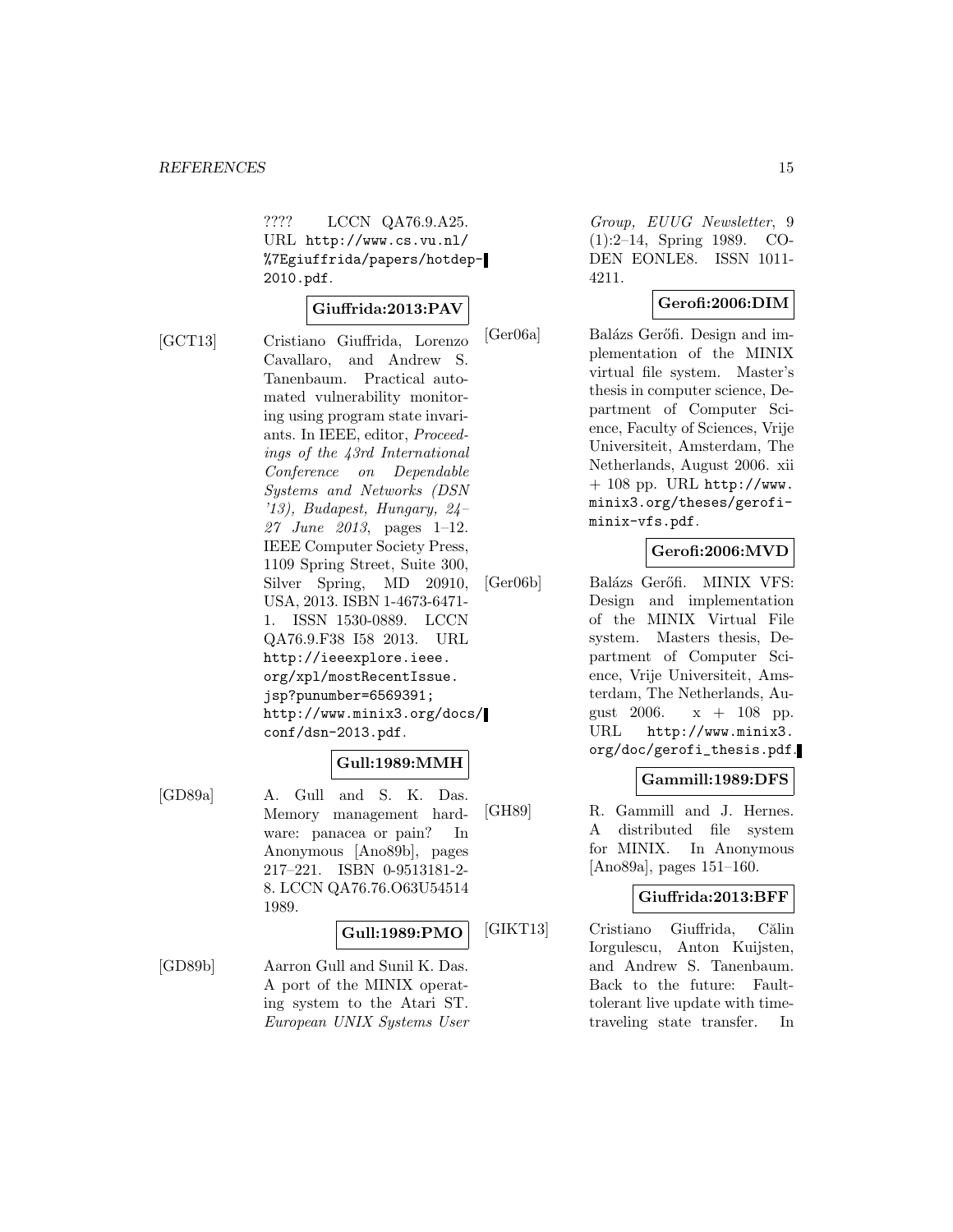????, editor, Proceedings of the Large Installation System Administration Conference (LISA '13), Washington, DC, November 2013, pages 89–104. USENIX Association, Berkeley, CA, USA, 2013. ISBN ???? LCCN ???? URL http://www.minix3. org/docs/conf/lisa-2013. pdf. Best student paper award.

## **Giuffrida:2014:SAL**

[Giu14] Cristiano Giuffrida. Safe and Automatic Live Update. Ph.D. thesis, ????, ????, ???? 2014. ???? pp. URL http: //www.minix3.org/theses/ Cristiano\_Giuffrida\_PhD\_ thesis.pdf.

## **Giuffrida:2012:EOS**

[GKT12] Cristiano Giuffrida, Anton Kuijsten, and Andrew S. Tanenbaum. Enhanced operating system security through efficient and fine-grained address space randomization. In ????, editor, Proceedings of the 21st USENIX Security Symposium (USENIX Sec '12), Bellevue, WA, Aug, 2012, pages 40–55. USENIX Association, Berkeley, CA, USA, 2012. ISBN ???? LCCN ???? URL http://www.cs.vu.nl/ %7Egiuffrida/papers/usenixsec-2012.pdf.

#### **Giuffrida:2013:EDF**

[GKT13a] Cristiano Giuffrida, Anton Kuijsten, and Andrew S.

Tanenbaum. EDFI: A dependable fault injection tool of dependability benchmarking experiments. In ????, editor, Proceedings of the Pacific Rim International Symposium of Dependable Computing (PRDC '13), Vancouver, BC, Canada, December 2013, pages 31–40. ????, ????, 2013. ISBN ???? LCCN ???? URL http:// www.minix3.org/docs/conf/ prdc-2013.pdf.

## **Giuffrida:2013:SAL**

[GKT13b] Cristiano Giuffrida, Anton Kuijsten, and Andrew S. Tanenbaum. Safe and automatic live update for operating systems. In Vivek Sarkar and Rastislav Bodik, editors, AS-PLOS XVIII: eighteenth International Conference on Architectural Support for Programming Languages and Operating Systems: March 16– 20, 2013, Houston, Texas, USA, pages 279–292. ACM Press, New York, NY 10036, USA, 2013. ISBN 1-4503- 1870-3. LCCN QA76.9.A73. URL http://dl.acm.org/ citation.cfm?id=2451116; http://www.minix3.org/ docs/conf/asplos-2013.pdf.

#### **Guerrero:1993:IEA**

[GLG93] R. Guerrero, L. Leguizamon, and R. Gallard. Implementation and evaluation of alternative process schedulers in MINIX. Operating Systems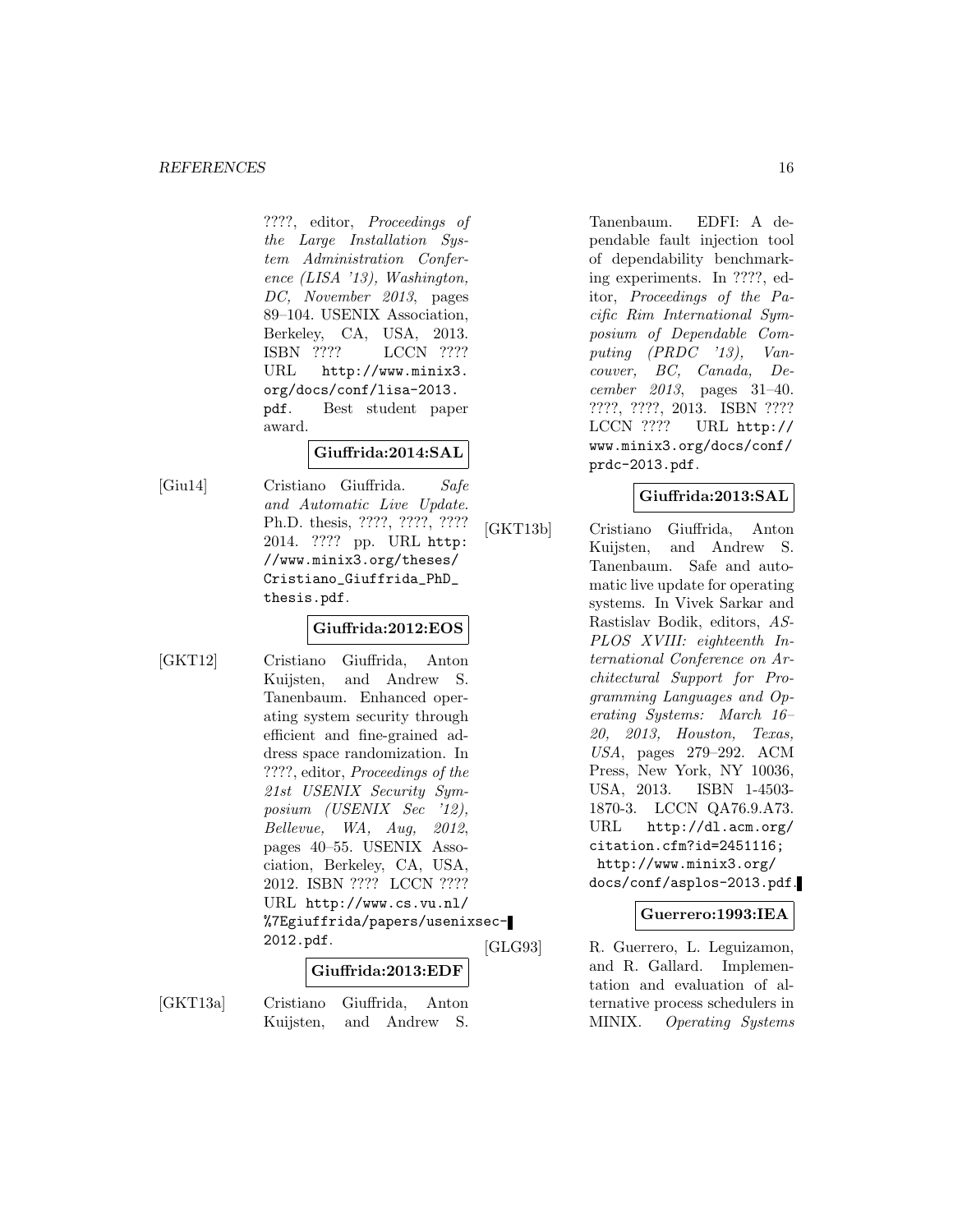Review, 27(1):79–100, January 1993. CODEN OSRED8. ISSN 0163-5980 (print), 1943- 586X (electronic).

## **Grehan:1990:MMA**

[Gre90] Rick Grehan. Multitasking for the masses: An analysis of different tools to put multitasking on your desk with just a PC or a Macintosh. Byte Magazine, 15(2):279–280, 282, 284, 286, 288, 334, February 1990. CODEN BYTEDJ. ISSN 0360-5280.

#### **Giuffrida:2009:CUN**

[GT09] Cristiano Giuffrida and Andrew S. Tanenbaum. Cooperative update: a new model for dependable live update. In Shail Arora, editor, HOTSWUP '09: Proceedings of the second International Workshop on Hot Topics in Software Upgrades, October 25, 2009, Orlando, Florida, pages 1–6. ACM Press, New York, NY 10036, USA, 2009. ISBN 1-60558- 723-0. LCCN QA76.76.S64 I584 2009. URL http://dl. acm.org/citation.cfm?id= 1656437; http://www.cs. vu.nl/%7Egiuffrida/papers/ hotswup-2009.pdf.

## **Giuffrida:2012:SAS**

[GT12] Cristiano Giuffrida and Andrew S. Tanenbaum. Safe and automated state transfer for secure and reliable update. In IEEE, editor, Pro-

ceedings of the Fourth International Workshop on Hot Topics in Software Upgrades  $(HotSWUp<sup>-12</sup>)$ , Zürich, 3 June 2012. IEEE Computer Society Press, 1109 Spring Street, Suite 300, Silver Spring, MD 20910, USA, 2012. ISBN 1-4673-1764-0, 1-4673- 1765-9. LCCN QA76.76.S64. URL http://www.minix3. org/docs/workshop/hotswup-2012.pdf.

#### **Guha:1989:EMO**

[Guh89] Amitava Guha. Enhancement of Minix operating system. Thesis (m.s.), Department of Computer Science, Southern Illinois University at Carbondale, Carbondale, IL, USA, 1989. 44 pp.

## **Hartley:1990:EMO**

[Har90] Stephen J. Hartley. Experience with MINIX in an operating systems lab. SIGCSE Bulletin (ACM Special Interest Group on Computer Science Education), 22(3):34– 38, September 1990. CO-DEN SIGSD3. ISSN 0097- 8418 (print), 2331-3927 (electronic).

#### **Hays:1989:OSC**

[Hay89] James H. Hays. An operating systems course using Minix. SIGCSE Bulletin (ACM Special Interest Group on Computer Science Education), 21 (4):11–12, December 1, 1989. CODEN SIGSD3. ISSN 0097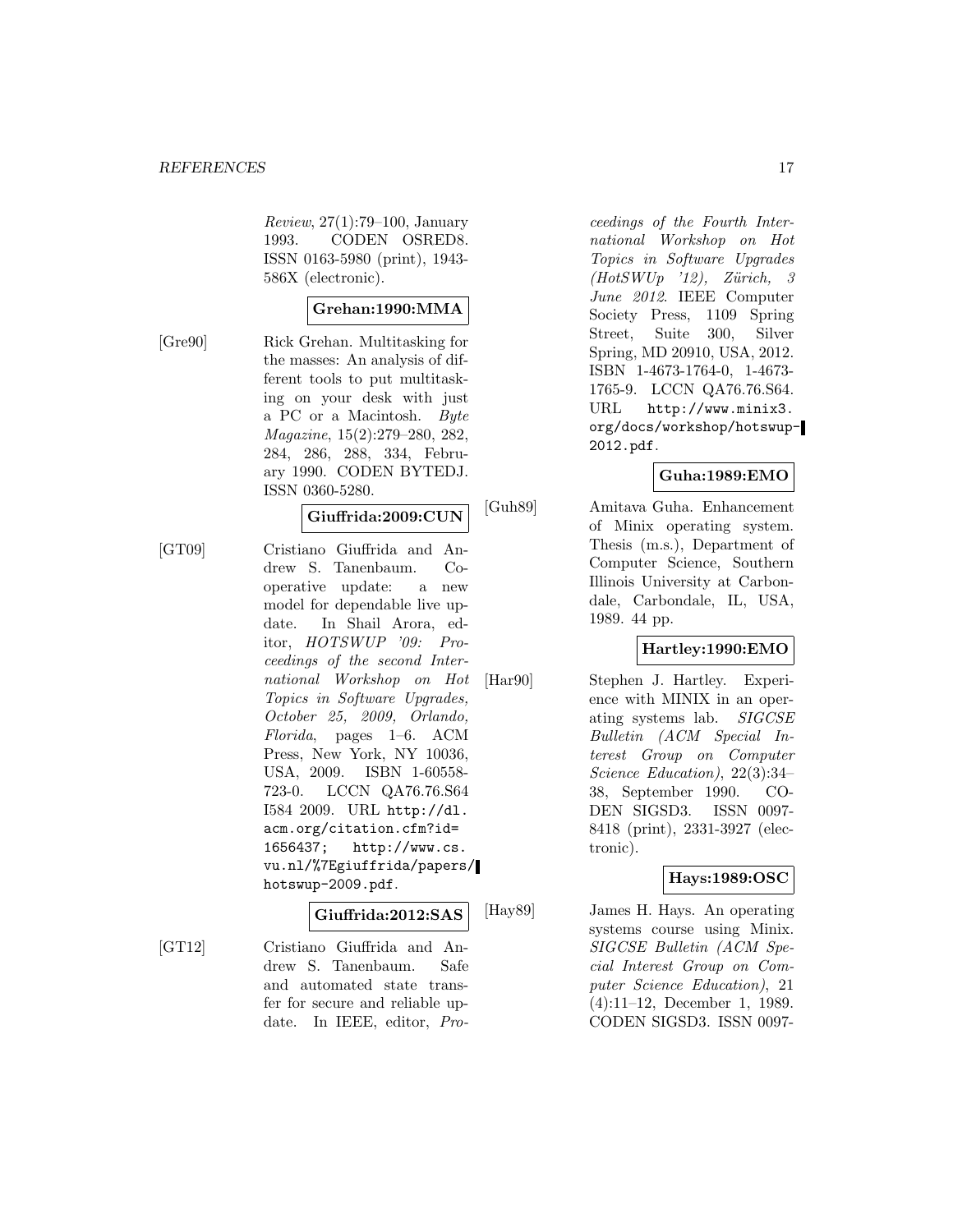8418 (print), 2331-3927 (electronic).

#### **Herder:2006:WAD**

 $[HBG<sup>+</sup>06a]$  J. N. Herder, H. Bos, B. Gras, P. Homburg, and A. S. Tanenbaum. Who's afraid of dead device drivers? Technical Report IR-CS-D29, Department of Computer Science, Vrije Universiteit, Amsterdam, The Netherlands, 2006. ?? pp.

## **Herder:2006:AFR**

[HBG<sup>+</sup>06b] Jorrit N. Herder, Herbert Bos, Ben Gras, Philip Homburg, and Andrew S. Tanenbaum. The architecture of a faultresilient operating system. In ????, editor, Proceedings of the 12th ASCI Conference (ASCI '06), Lommel, Belgium, June 2006, pages 74–81. ????, ????, 2006. ISBN ???? LCCN ???? URL http://www. minix3.org/docs/jorritherder/asci06.pdf.

#### **Herder:2006:CHD**

[HBG<sup>+</sup>06c] Jorrit N. Herder, Herbert Bos, Ben Gras, Philip Homburg, and Andrew S. Tanenbaum. Construction of a highly dependable operating system. In IEEE, editor, Proceedings, 6th European Dependable Computing Conference EDCC 2006: 18–20 October 2006, Coimbra, Portugal, pages 3–12. IEEE Computer Society Press, 1109 Spring Street, Suite 300, Silver Spring, MD 20910, USA,

2006. ISBN 0-7695-2648-9. LCCN QA76.9.F38. URL http://ieeexplore.ieee. org/servlet/opac?punumber= 4020815; http://www.euegee.org/egee\_events/events/ edcc-6-sixth-european-dependablecomputing-conference-18- 20-october-2006-coimbraportugal/; http://www. minix3.org/doc/EDCC-2006. pdf; http://www.minix3. org/docs/jorrit-herder/ edcc06.pdf.

#### **Herder:2006:MHR**

[HBG<sup>+</sup>06d] Jorrit N. Herder, Herbert Bos, Ben Gras, Philip Homburg, and Andrew S. Tanenbaum. MINIX 3: a highly reliable, self-repairing operating system. Operating Systems Review, 40(3): 80–89, July 2006. CO-DEN OSRED8. ISSN 0163- 5980 (print), 1943-586X (electronic). URL http://www. minix3.org/doc/OSR-2006. pdf; http://www.minix3. org/docs/jorrit-herder/ osr-jul06.pdf.

## **Herder:2006:MSP**

[HBG<sup>+</sup>06e] Jorrit N. Herder, Herbert Bos, Ben Gras, Philip Homburg, and Andrew S. Tanenbaum. Modular system programming in MINIX  $3.$  ; login: the USENIX Association newsletter, 31(2):19– 28, April 2006. CODEN LOGNEM. ISSN 1044-6397. URL http://www.minix3.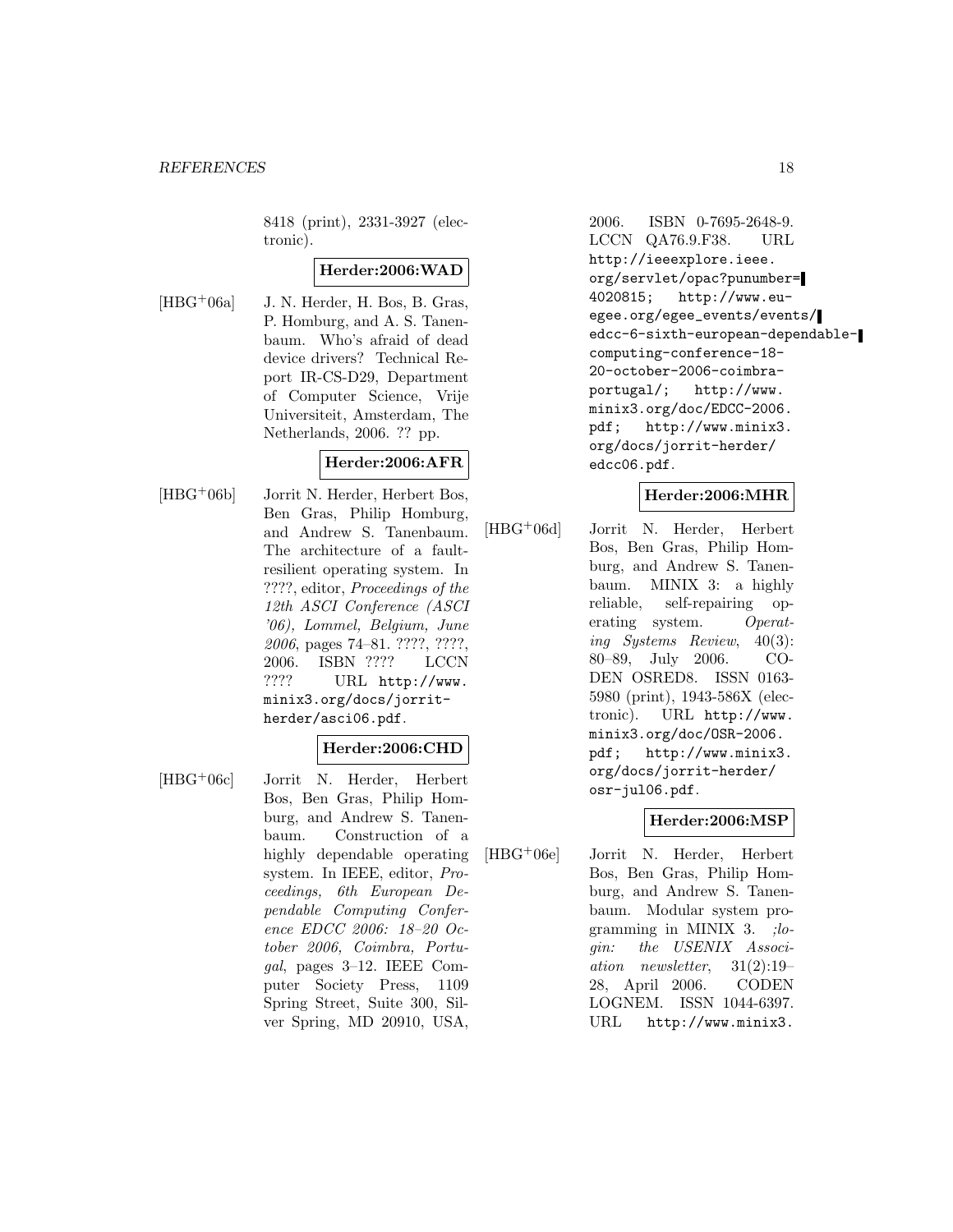org/docs/login-2006.pdf; http://www.usenix.org/ publications/login/2006- 04/openpdfs/herder.pdf.

## **Herder:2006:RUR**

[HBG<sup>+</sup>06f] Jorrit N. Herder, Herbert Bos, Ben Gras, Philip Homburg, and Andrew S. Tanenbaum. Reorganizing UNIX for reliability. In Jesshope and Egan [JE06], pages 81– 94. ISBN 3-540-40056-7, 3- 540-40058-3. ISSN 0302- 9743 (print), 1611-3349 (electronic). LCCN QA76.9.A73 A28 2006. URL http:// www.minix3.org/doc/ACSAC-2006.pdf; http://www. minix3.org/docs/jorritherder/acsac06.pdf.

## **Herder:2007:FRD**

[HBG<sup>+</sup>07a] Jorrit N. Herder, Herbert Bos, Ben Gras, Philip Homburg, and Andrew S. Tanenbaum. Failure resilience for device drivers. In IEEE, editor, Proceedings of the 37th Annual IEEE/IFIP International Conference on Dependable Systems and Networks (DSN '07), Edinburgh, UK, June 2007, pages 41–50. IEEE Computer Society Press, 1109 Spring Street, Suite 300, Silver Spring, MD 20910, USA, 2007. ISBN 0-7695-2855- 4. LCCN QA76.9.F38 I324 2007. URL http://www. minix3.org/docs/jorritherder/dsn-dccs07.pdf.

## **Herder:2007:RFR**

[HBG<sup>+</sup>07b] Jorrit N. Herder, Herbert Bos, Ben Gras, Philip Homburg, and Andrew S. Tanenbaum. Roadmap to a failureresilient operating system. ;login: the USENIX Association newsletter, 32(1):14– 20, February 2007. CODEN LOGNEM. ISSN 1044-6397. URL http://www.minix3. org/docs/login-2007.pdf; https://www.usenix.org/ publications/login/february-2007-volume-32-number-1/ roadmap-failure-resilientoperating-system.

#### **Herder:2008:CIT**

[HBG<sup>+</sup>08] Jorrit N. Herder, Herbert Bos, Ben Gras, Philip Homburg, and Andrew S. Tanenbaum. Countering IPC threats in multiserver operating systems. In IEEE, editor, PRDC 2008: the 14th IEEE Pacific Rim International Symposium on Dependable Computing: proceedings: 15–17 December, 2008, Taipei, Taiwan, pages 112–121. IEEE Computer Society Press, 1109 Spring Street, Suite 300, Silver Spring, MD 20910, USA, 2008. ISBN 0-7695-3448- 1, 1-4244-4094-7. LCCN QA76.9.F38 P33 2008. URL http://ieeexplore.ieee. org/servlet/opac?punumber= 4725263; http://www.minix3. org/docs/jorrit-herder/ prdc08.pdf.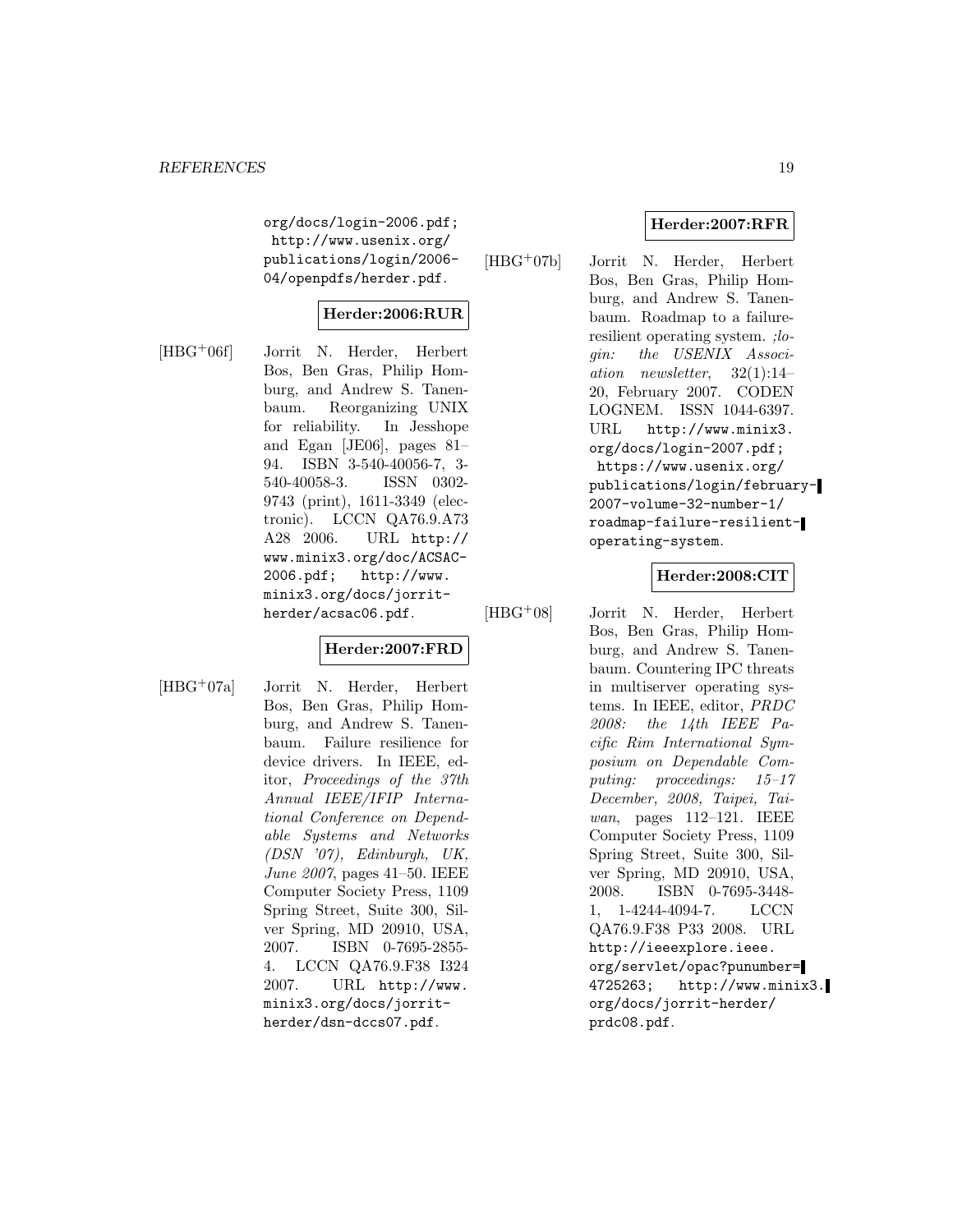#### **Herder:2009:FID**

[HBG<sup>+</sup>09] Jorrit N. Herder, Herbert Bos, Ben Gras, Philip Homburg, and Andrew S. Tanenbaum. Fault isolation for device drivers. In IEEE, editor, Proceedings of the 39th IEEE/ IFIP International Conference on Dependable Systems and Networks (DSN 09), June 29, 2009–July 2, 2009, Estoril, Lisbon, Portugal, pages 33–42. IEEE Computer Society Press, 1109 Spring Street, Suite 300, Silver Spring, MD 20910, USA, 2009. ISBN 1-4244-4421-7, 1-4244-4422-5 (print). LCCN QA76.9.F38. URL http://dl.acm.org/ citation.cfm?id=2451116; http://ieeexplore.ieee. org/servlet/opac?punumber= 5243642; http://www.minix3. org/docs/jorrit-herder/ dsn-dccs09.pdf. IEEE catalog number CFP09048-CDR.

#### **Herder:2006:LMB**

[HBT06] Jorrit N. Herder, Herbert Bos, and Andrew S. Tanenbaum. A lightweight method for building reliable operating systems despite unreliable device drivers. Technical Report IR-CS-018, Department of Computer Science, Vrije Universiteit, Amsterdam, The Netherlands, January 2006. 14 pp. URL http://www. minix3.org/doc/reliableos.pdf.

**Hruby:2013:HMW**

[HBT13a] Tomáš Hrubý, Herbert Bos, and Andrew S. Tanenbaum. Heterogeneous multicores: When slower is faster. In ????, editor, Proceedings of the Third Workshop on Systems for Future Multicore Architectures (SFMA '13), Prague, April 2013, page ?? ACM Press, New York, NY 10036, USA, 2013. ISBN ???? LCCN ???? URL http://www. minix3.org/docs/workshop/ sfma-2013.pdf.

#### **Hruby:2013:WSF**

[HBT13b] Tomáš Hrubý, Herbert Bos, and Andrew S. Tanenbaum. When slower is faster: on heterogeneous multicores for reliable systems. In ????, editor, Proceedings of the Annual Technical Conference (ATC '13), San Jose, CA, June 2013, pages 255–266. USENIX Association, Berkeley, CA, USA, 2013. ISBN ???? LCCN ???? URL http://www. minix3.org/docs/conf/atc-2013.pdf.

#### **Hruby:2014:SMS**

[HBT14] Tomáš Hrubý, Herbert Bos, and Andrew S. Tanenbaum. Towards optimal scheduling of multiserver system components. In ????, editor, Proceedings of the Fourth Workshop on Systems for Future Multicore Architectures  $(SFMA$  '14), Amsterdam, April 2014, page ?? ????, ????,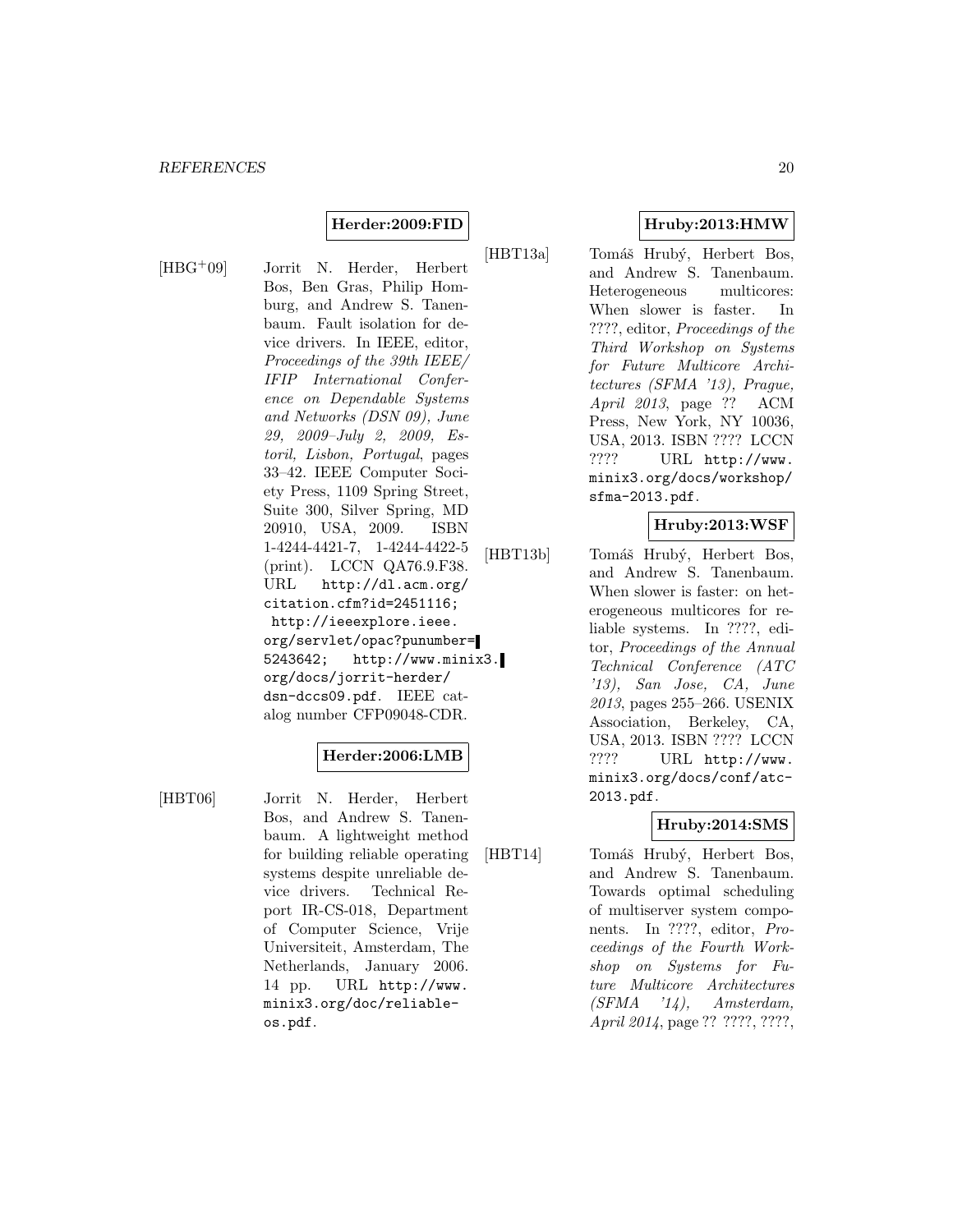2014. ISBN ???? LCCN ???? URL http://www. minix3.org/docs/workshop/ sfma-2014.pdf.

## **Hoffman:1990:FSM**

[Hd90] P. K. Hoffman and G. de V. Smit. A file server for a multi-transputer Unix system. South African Computer Journal, October 1990. ISSN 1015- 7999.

## **Heiser:2005:SES**

[Hei05] Gernot Heiser. Secure embedded systems need microkernels. ;login: the USENIX Association newsletter, 30(6): ??, December 2005. CODEN LOGNEM. ISSN 1044-6397. URL http://www.usenix. org/publications/login/ 2005-12/pdfs/heiser.pdf.

## **Hernes:1989:DFS**

[Her89] Jeffrey Lee Hernes. A distributed file server for MINIX. Thesis (m.s.), North Dakota State University, Fargo, ND, USA, 1989. iv  $+43$  pp.

## **Her:1990:ISR**

[Her90] Sheau-Chuen Her. Implement a simple remote procedure call model in minix. Thesis (m.s.), California State University, Chico, Chico, CA, USA, 1990. viii  $+43$  pp.

## **Herder:2005:ROS**

[Her05a] Jorrit N. Herder. Reliable operating systems: Research

summary. In ????, editor, Proceedings of the First EuroSys Doctoral Workshop, 23 October 2005, Brighton, UK, page ?? ????, ????, 2005. ISBN ???? LCCN ???? URL http://www. minix3.org/docs/jorritherder/eurosys-dw05-talk. pdf.

## **Herder:2005:TTM**

[Her05b] Jorrit N. Herder. Towards a true microkernel operating system: A revision of MINIX that brings quality enhancements and strongly reduces the kernel in size by moving device drivers to userspace. Master of Science thesis, Department of Computer Science, Faculty of Sciences, Vrije Universiteit, Amsterdam, The Netherlands, February 23, 2005.  $xvi + 117$  pp. URL http://www.minix3. org/doc/herder\_thesis.pdf; http://www.minix3.org/ theses/herder-true-microkernel. pdf.

## **Herder:2006:RDD**

[Her06] Jorrit N. Herder. Reincarnation of dead device drivers. In ????, editor, Proceedings of the First EuroSys Authoring Workshop, Leuven, Belgium, April 2006, page ?? ????, ????, 2006. ISBN ???? LCCN ???? URL http://www. minix3.org/docs/jorritherder/eurosys-aw06-talk. pdf.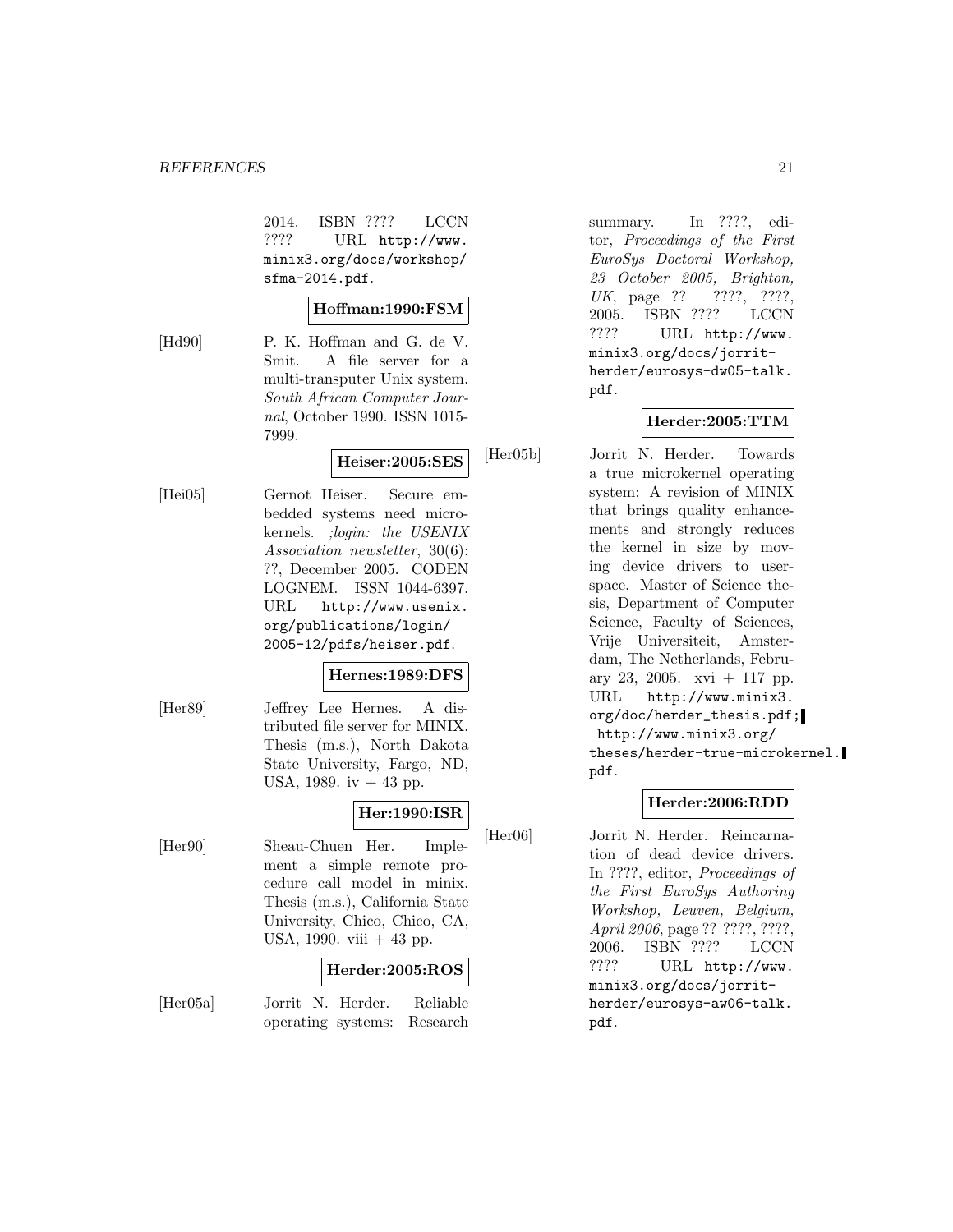## **Herder:2010:BDO**

[Her10] Jorrit Niek Herder. Building a Dependable Operating System: Fault Tolerance in MINIX 3. Ph.D. thesis, Vrije Universiteit Amsterdam, Amsterdam, The Netherlands, September 2010.  $2 + x$ vii  $+ 165$  pp. URL http: //www.minix3.org/theses/ herder\_phd\_thesis.pdf.

## **Hoffmann:2010:LBQb**

[Hof10] Leah Hoffmann. Last byte: Q&A: Systematic thinking: Andrew S. Tanenbaum talks about MINIX, microkernels, and electronic voting systems. Communications of the ACM, 53(4):112–ff, April 2010. CO-DEN CACMA2. ISSN 0001- 0782 (print), 1557-7317 (electronic).

## **Howatt:2002:OSP**

[How02] James Howatt. Operating systems projects: Minix revisited. SIGCSE Bulletin (ACM Special Interest Group on Computer Science Education), 34(4):109–111, December 2002. CODEN SIGSD3. ISSN 0097-8418 (print), 2331- 3927 (electronic). URL ftp: //ftp.math.utah.edu/pub/ mirrors/ftp.ira.uka.de/ bibliography/Misc/DBLP/ 2002.bib.

#### **Hruby:2012:KNW**

[HVBT12] Tomáš Hrubý, Dirk Vogt, Herbert Bos, and Andrew S. Tanenbaum. Keep net working — on a dependable and

fast networking stack. In IEEE, editor, Proceedings of the 42nd Annual IEEE/IFIP International Conference on Dependable Systems and Networks (DSN '12), Boston, MA, June 2012, page ?? IEEE Computer Society Press, 1109 Spring Street, Suite 300, Silver Spring, MD 20910, USA, 2012. ISBN 1-4673-1623- 7, 1-4673-1624-5. LCCN QA76.9.F38 I58 2012. URL http://ieeexplore.ieee. org/servlet/opac?punumber= 6253623; http://www.minix3. org/theses/dsn2012.pdf.

## **Herder:2009:DDF**

[HvMA<sup>+</sup>09] Jorrit N. Herder, David C. van Moolenbroek, Raja Appuswamy, Bingzheng Wu, Ben Gras, and Andrew S. Tanenbaum. Dealing with driver failures in the storage stack. In IEEE, editor, LADC 2009: 2009 Fourth Latin-American Symposium on Dependable Computing: proceedings: 1–4 September 2009, Jo˜o Pessoa, Paraíba, Brazil, pages 119– 126. IEEE Computer Society Press, 1109 Spring Street, Suite 300, Silver Spring, MD 20910, USA, 2009. ISBN 0-7695-3760-X, 1-4244-4678-3 (print). LCCN QA76.9.F3. URL http://www.minix3. org/docs/jorrit-herder/ ladc09.pdf. Best paper award.

## **IEEE:1988:AIT**

[IEE88a] IEEE, editor. Artificial in-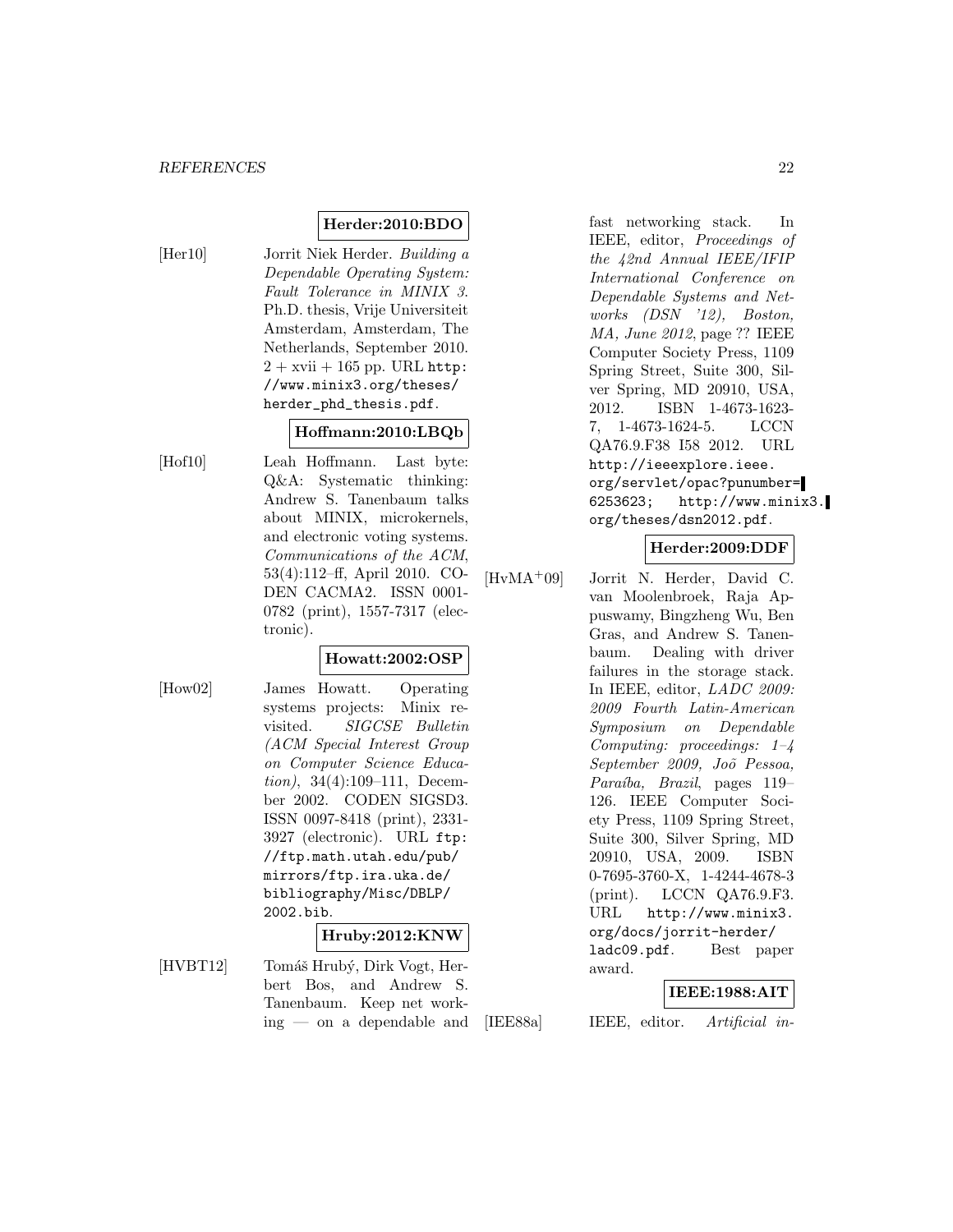telligence: theory and applications: proceedings, International Computer Science Conference '88: 19–21 December, 1988, the Excelsior Hotel, Causeway Bay, Hong Kong. IEEE Computer Society Press, 1109 Spring Street, Suite 300, Silver Spring, MD 20910, USA, 1988.

## **IEEE:1988:FAC**

[IEE88b] IEEE, editor. Fourth Aerospace Computer Security Applications Conference: Orlando, Florida, December 12–16, 1988. IEEE Computer Society Press, 1109 Spring Street, Suite 300, Silver Spring, MD 20910, USA, 1988. ISBN 0-8186-0895-1. LCCN QA76.9.A25 A39 1988. IEEE Cat. No.CH2619-5.

## **IEEE:1994:SAI**

[IEE94] **IEEE**, editor. System architecture and integration: proceedings of the 20th EUROMICRO Conference, EUROMICRO 94, September 5–8, 1994, Liverpool, England. IEEE Computer Society Press, 1109 Spring Street, Suite 300, Silver Spring, MD 20910, USA, 1994. ISBN 0-8186-6430-4. LCCN QA76.9.A73 E94 1994.

## **Iorgulescu:2013:SAL**

[Ior13] Călin Iorgulescu. Safe and automatic live update for Unix applications. Master's thesis, ????, ????, ???? 2013. ???? pp. URL http://www. minix3.org/theses/Calin\_

Iorgulescu\_Master\_Thesis. pdf.

#### **Jesshope:2006:ACS**

[JE06] Chris Jesshope and Colin Egan, editors. Advances in computer systems architecture: 11th Asia-Pacific conference, ACSAC 2006, Shanghai, China, September 6– 8, 2006, proceedings, volume 4186 of Lecture Notes in Computer Science. Springer-Verlag Inc., New York, NY, USA, 2006. ISBN 3-540- 40056-7 (softcover). LCCN QA76.9.A73 A28 2006.

## **Kachel:1989:MMB**

[Kac89] Timothy Paul Kachel. MIN-NET, a MINIX based broadcast network using RS232. Thesis (m.s.), North Dakota State University, Fargo, ND, USA, 1989. iv  $+67$  pp.

## **Kanapoulos:1992:SIW**

[Kan92] N. Kanapoulos, editor. The Second International Workshop on Rapid System Prototyping: Research Triangle Park, North Carolina, USA, June 11–13, 1991: shortening the path from specification to prototype. IEEE Computer Society Press, 1109 Spring Street, Suite 300, Silver Spring, MD 20910, USA, 1992. ISBN 0-8186-3040-X. LCCN QA76.76.D47 I598 1991. IEEE Catalog No. 92TH0454-9.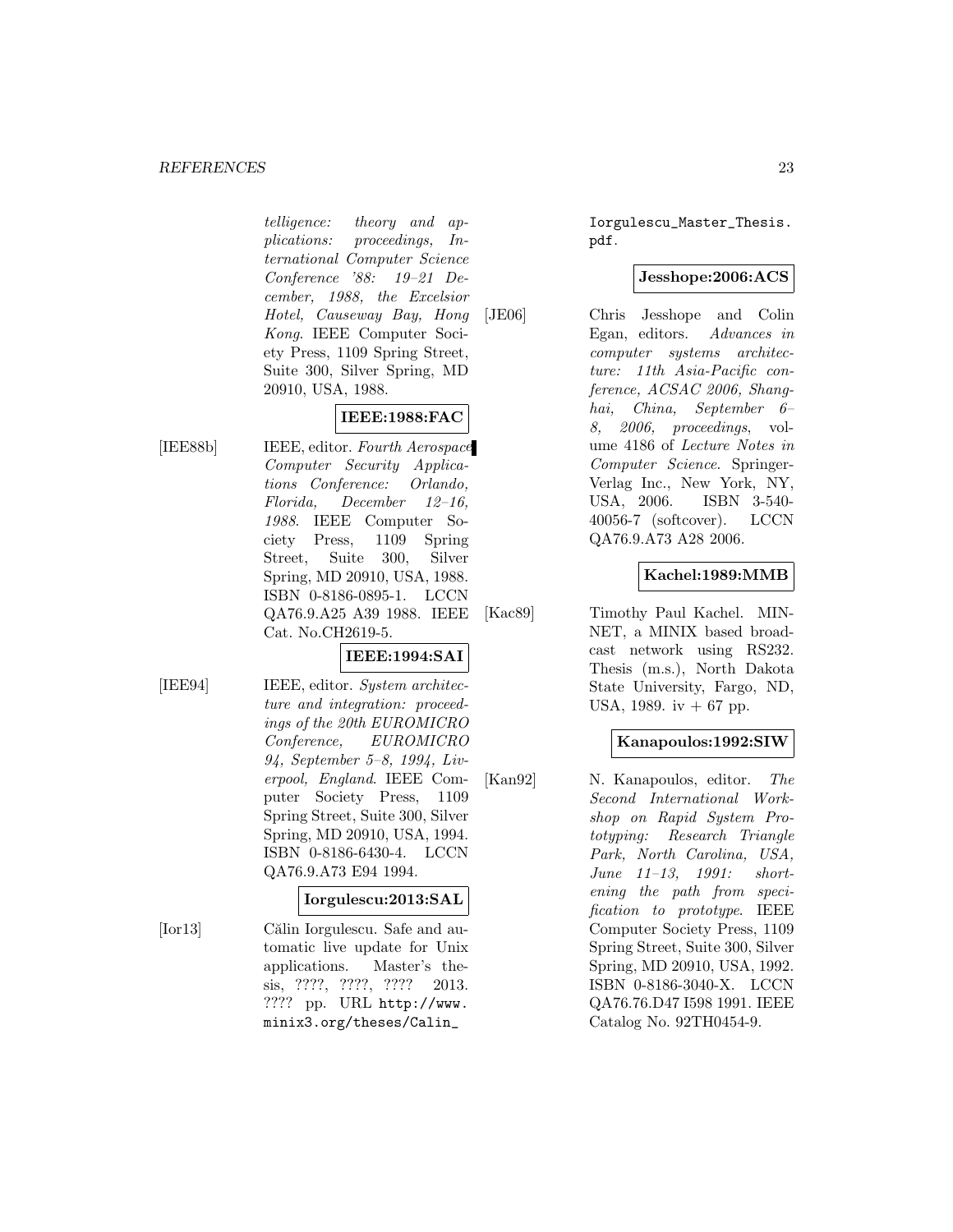## **Kelly:2006:PMX**

[Kel06] Ivan Kelly. Porting MINIX to Xen. Final year project, Department of Computer Science, University of Limerick, Limerick, Ireland, May 8, 2006. vii + 45 pp. URL http:// minixonxen.skynet.ie/cgibin/trac.cgi/attachment/ wiki/Report/Report.pdf? format=raw; http://www. minix3.org/theses/kellyxen.pdf.

## **Koo:1988:SSM**

[KK88] Yong Wan Koo and Young Chan Kim. A study on the scheduling mechanism for real time system. Journal of the Korea Information Science Society = Chongbo Kwahakhoe nonmunji,  $15(3):158-170$ , June 1988. CODEN HJKHDC. ISSN 0258-9125.

#### **Kobylanski:1989:IPS**

[Kob89] Stanley George Kobylanski. An implementation of process swapping in MINIX (a message passing oriented operating system). Thesis (m.s.), Kansas State University, Manhattan, KS, USA, 1989. vi +  $63 + 59$  pp.

#### **Koch:1990:MTS**

[Koc90] L. Koch. MINIX/THL a training system for instruction in operating systems. Informatik, Informationen Reporte, 1990. ISSN 0233-2582.

## **Kavka:1993:EDM**

[KPG93] C. Kavka, M. Printista, and R. Gallard. Extending device management in Minix. Operating Systems Review, 27 (2):35–43, April 1993. CO-DEN OSRED8. ISSN 0163- 5980 (print), 1943-586X (electronic).

## **Kuijsten:2012:POS**

[Kui12] Anton Kuijsten. Polymorphic operating systems. Master's thesis, ????, ????, ???? 2012. ???? pp. URL http: //www.minix3.org/theses/ kuijsten-polymorphic-os. pdf.

#### **Lakshmi:2004:IMM**

[Lak04] Narasimhan Krishnan Lakshmi. Improving MINIX memory management. Thesis (M.S.), Kansas State University, Manhattan, KS 66506, USA,  $2004. \text{ vi} + 62 \text{ pp}$ .

## **Larribeau:1990:MDP**

[Lar90] Scott Larribeau. The MINIX development project. Thesis (m.s.), California Polytechnic State University, San Luis Obispo, CA, USA, 1990. vi + 145 pp.

#### **Chang:1995:IWS**

[lC95] Chiu liang Chang. The implementation of a window system for MINIX 1.3. Thesis (m.s.), California State University, Chico, Chico, CA, USA, 1995.  $x + 65$  pp.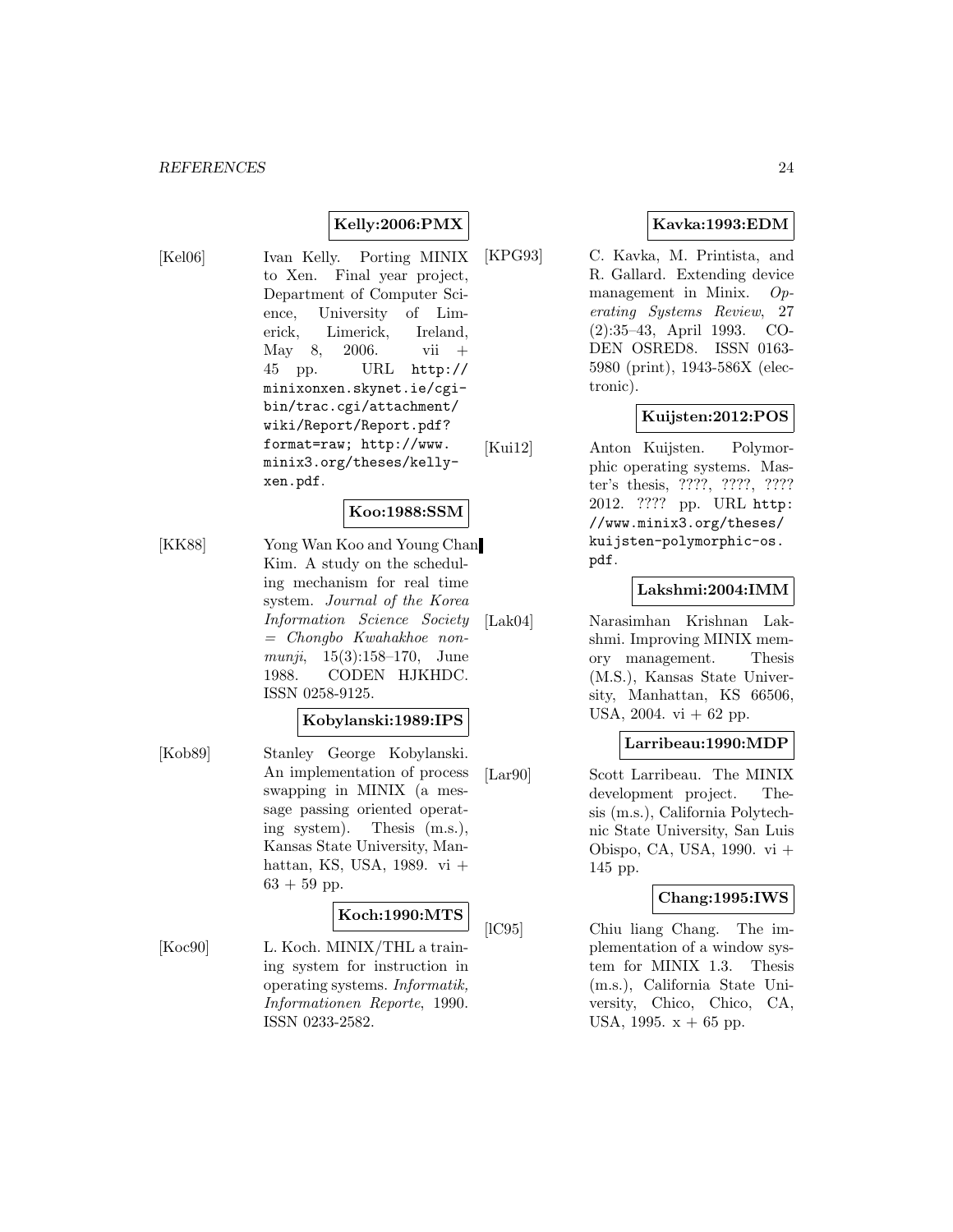#### *REFERENCES* 25

## **Li:1988:SUI**

[LG88] Lianzhi Li and Fushun Guo. The structure and userinterface of MINIX. Mini-Micro Systems, 9(10):7–10, 15, 1988. CODEN XWJXEH. ISSN 0364-9342.

#### **Li:1993:PMV**

[Li93] Xiaohong Li. Porting MINIX to VM. Thesis (m.s.), Teikyo Marycrest University, Tokyo, Japan  $(??)$ , 1993. v + 83 pp.

#### **Linnenbank:2009:IIP**

[Lin09] Niek Q. Linnenbank. Implementing the Intel Pro/1000 on MINIX 3. Course project, Department of Computer Science, Faculty of Sciences, Vrije Universiteit, Amsterdam, The Netherlands, December 12, 2009.  $i + 41$  pp. URL http: //www.minix3.org/theses/ linnenbank-ipa.pdf.

#### **Linnenbank:2011:IMS**

[Lin11] Niek Q. Linnenbank. Implementing Minix on the single chip cloud computer. Master's thesis, ????, ????, ???? 2011. ???? pp. URL http://www.minix3. org/docs/Implementing.MINIX. On.The.Single.Chip.Cloud. Computer.pdf.

#### **Louboutin:1992:IPM**

[Lou92] S. R. Y. Louboutin. An implementation of a process migration mechanism using Minix. In Anonymous [Ano92], pages 213–224.

#### **Lunduke:2017:PBT**

[Lun17a] Bryan Lunduke. Het populairste besturingssysteem ter wereld is ... MINIX? (Dutch) [The most popular operating system in the world is ... MINIX?]. Web site, November 3, 2017. URL http: //webwereld.nl/security/ 101772-het-populairstebesturingssysteem-ter-wereldis---minix.

## **Lunduke:2017:MMP**

[Lun17b] Bryan Lunduke. MINIX the most popular OS in the world, thanks to Intel. You might not know it, but inside your Intel system, you have an operating system running in addition to your main OS, MINIX. and it's raising eyebrows and concerns. Network World, ??(??):??, November 2, 2017. URL https: //www.networkworld.com/ article/3236064/servers/ minix-the-most-popularos-in-the-world-thanksto-intel.html.

## **Maginnis:1988:DCT**

[Mag88] P. Tobin Maginnis. Design considerations for the transformation of MINIX into a distributed operating system. In ACM [ACM88], pages 608– 615. ISBN 0-89791-260-8. LCCN QA 76.758 A26 1988.

## **McGregor:1997:BBD**

[McG97] Anthony James McGregor. Block-Based Distributed File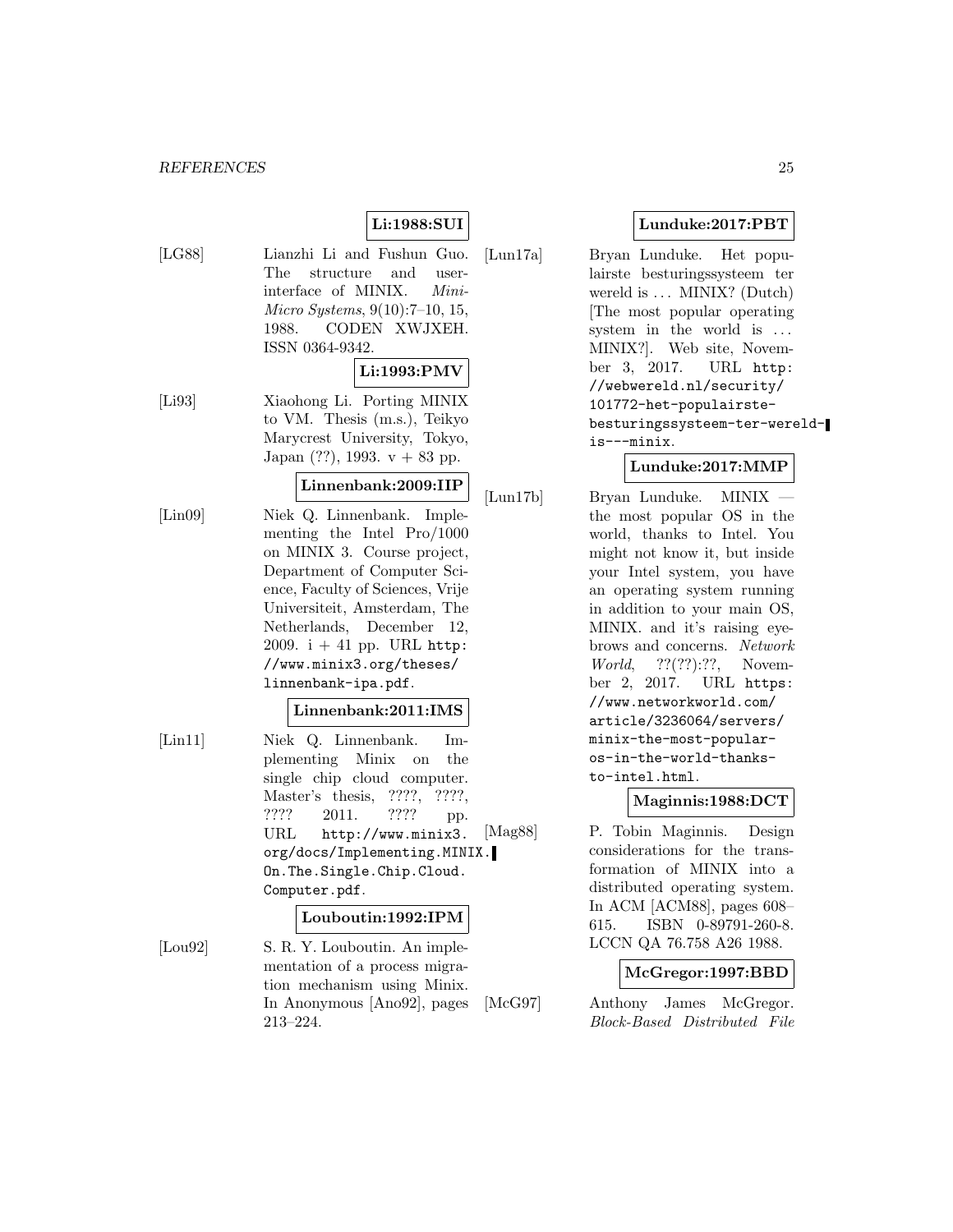Systems. Doctor of Philosophy thesis, University of Waikato, Waikato, New Zealand, ???? 1997. ???? pp. URL http://hdl.handle. net/10289/2607; http:/ /researchcommons.waikato. ac.nz/bitstream/handle/ 10289/2607/thesis.pdf.

## **Meier:1991:PM**

[Mei91] Harald Meier. Portierung von Minix auf 68000-rechner. Master's thesis, Technische Universität Braunschweig, Braunschweig, Germany, 1991.

## **Meurs:2006:BPM**

[Meu06] Rogier Meurs. Building performance measurement tools for the MINIX 3 operating system. Master's thesis, Department of Computer Science, Vrije Universiteit, Amsterdam, The Netherlands, August 2006. iv + 59 pp. URL http:// www.minix3.org/doc/meurs\_ thesis.pdf; http://www. minix3.org/theses/meursprofiling-tools.pdf.

## **Mancina:2009:EDM**

[MFH<sup>+</sup>09] Antonio Mancina, Dario Faggioli, Giuseppe Lipari Jorrit N. Herder, Ben Gras, and Andrew S. Tanenbaum. Enhancing a dependable multiserver operating system with temporal protection via resource reservations. Real-Time Systems, 43(2):177–210, October 2009. CODEN RESYE9.

ISSN 0922-6443 (print), 1573- 1383 (electronic). URL http://link.springer.com/ article/10.1007%2Fs11241- 009-9086-5; http://www. minix3.org/docs/jorritherder/rtns08.pdf. Best paper award.

#### **Matsumoto:1995:CSN**

[MHY<sup>+</sup>95] H. Matsumoto, Y. Hashino, H. Yashiro, N. Shinohara, and H. Omura. Computer simulation on nonlinear interaction of intense microwaves with space plasmas. Transactions of the Institute of Electronics, Information and Communication Engineers B-II, J78B-II (3):119–129, March 1995. CO-DEN DTBTEU.

## **Mull:1991:EST**

[MM91] Allison J. Mull and P. Tobin Maginnis. Evolutionary steps toward a distributed operating system: theory and implementation. Operating Systems  $Review, 25(4):4-13, October$ 1991. CODEN OSRED8. ISSN 0163-5980 (print), 1943- 586X (electronic).

## **Meumann:1990:MDD**

[MR90] M. D. Meumann and M. H. Rennhackkamp. MINIX for a distributed database system. South African Computer Journal, October 1990. ISSN 1015- 7999.

## **Naniwadekar:1988:IRM**

[Nan88a] Devendra Naniwadekar. Implementation of a resource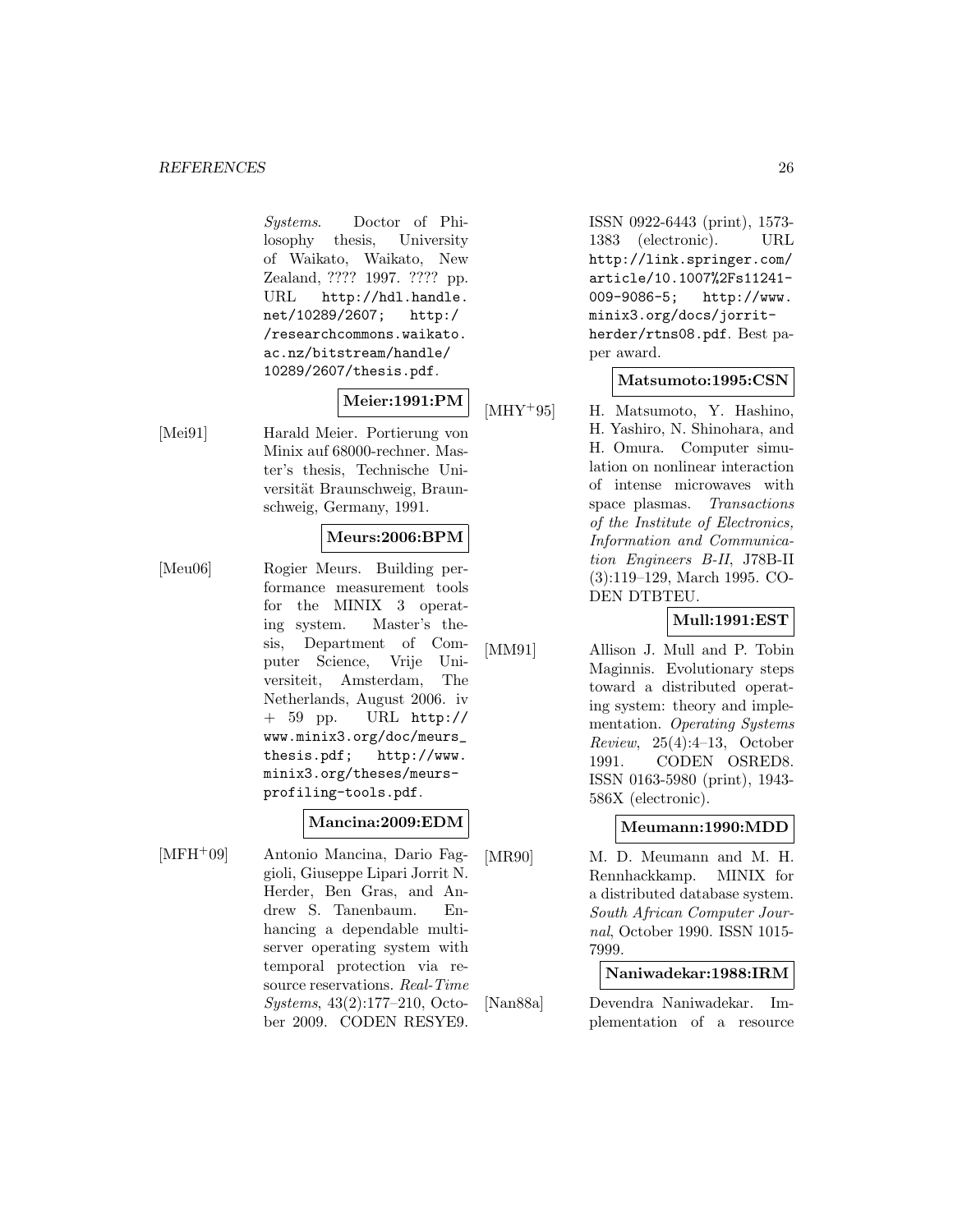manager for distributed MINIX. In ACM [ACM88], page 686. ISBN 0-89791-260-8. LCCN QA 76.758 A26 1988.

## **Naniwadekar:1988:ACD**

[Nan88b] Devendra Vithal Naniwadekar. Approximations to creating a distributed MINIX operating system. Thesis (m.s.), University of Mississippi, Oxford, MS, USA, 1988. v + 89 pp.

## **Navaux:1988:MA**

[NCCN88] P. O. A. Navaux, T. S. Cirano, A. S. Carissimi, and J. C. Netto. M3P-project architecture. In Silveira [Sil88], pages 234–244.

## **Nakao:1993:ACD**

[NKN93] Zensho Nakao, Masaya Kinjo, and Masahiro Nakama. Ada and C: differences as the language for system programming. ACM SIGADA Ada Letters, 13(5):22–31, September/October 1993. CO-DEN AALEE5. ISSN 1094- 3641 (print), 1557-9476 (electronic).

## **Noll:2004:MDD**

[Nol04] Ryan P. Noll. Minix device driver for the AMD PCnet32. Thesis (B.S.), California Polytechnic State University, San Luis Obispo, CA, USA, 2004. various pp.

#### **ONeil:1995:GDD**

[OK95] T. E. O'Neil and B. Knudson. A generic device driver

for the MINIX operating system. In Anonymous [Ano95], pages 187–193.

## **Olabe:1997:OSD**

[Ola97] M. A. Olabe. Operating systems design and implementation: an integrated approach using Minix. Computers in education journal, 7(1):59–65, January/March 1997. CO-DEN CEJOE7. ISSN 1069- 3769.

## **Ostrand:2002:DFL**

[OW02] T. J. Ostrand and E. J. Weyuker. The distribution of faults in a large industrial software system. In Frankl [Fra02], pages 55–64. ISBN 1- 58113-562-9. LCCN ????

## **Pazzini:1992:TMT**

[PN92] M. Pazzini and P. Navaux. TRIX, a multiprocessor transputerbased operating system. In Valero et al.  $[VOJ<sup>+</sup>92]$ , pages 621–630 (vol. 1). ISBN 84- 87867-13-8. LCCN ???? Two volumes.

## **Priescu:2012:EUH**

[Pri12] Valentin Gabriel Priescu. Efficient use of heterogeneous multicore architectures in reliable multiserver systems. Master's thesis, ????, ????, ???? 2012. ???? pp. URL http: //www.minix3.org/theses/ priescu\_thesis\_2012.pdf.

## **Ramesh:1988:DDM**

[Ram88] K. S. Ramesh. Design and development of MINIX dis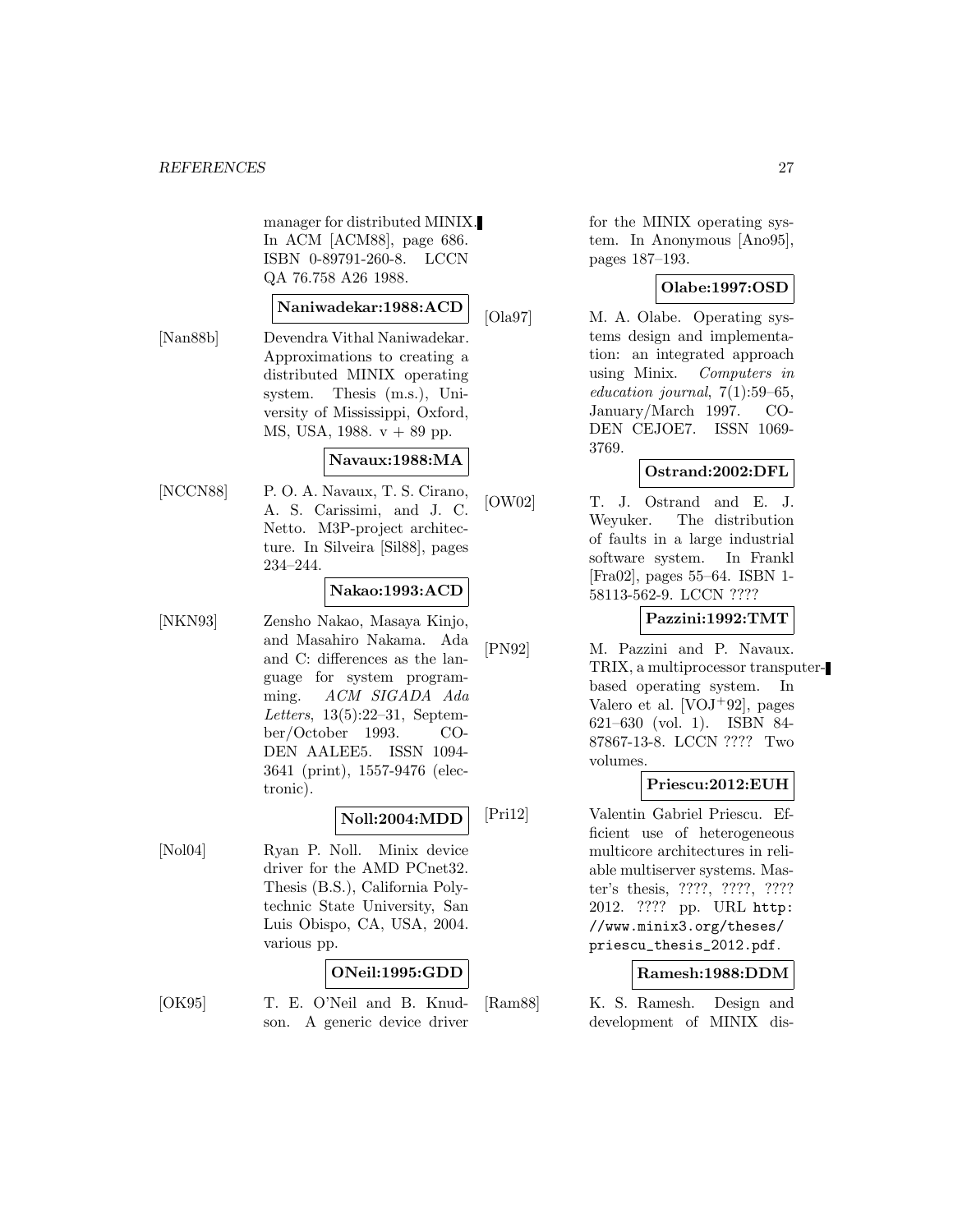tributed operating system. In ACM [ACM88], page 685. ISBN 0-89791-260-8. LCCN QA 76.758 A26 1988.

#### **Rennhackkamp:1990:NDD**

[Ren90] M. H. Rennhackkamp. The NRDNIX distributed database management system. South African Computer Journal, January 1990. ISSN 1015- 7999.

## **Roskos:1988:MSP**

[Ros88] J. Eric Roskos. MINIX security policy model. In IEEE [IEE88b], pages 393– 399. ISBN 0-8186-0895-1. LCCN ???? Available from IEEE Service Cent (catalog no. 88CH2619-5). Piscataway, NJ, USA.

#### **Rong:1993:LMM**

[RT93] Tsai Shang Rong and Lian-Jou Tsai. A logical machine monitor supporting an environment for development and execution of operating systems. The Journal of Systems and Software, 21(1):27– 39, April 1993. CODEN JS-SODM. ISSN 0164-1212.

## **Swift:2004:RDD**

[SABL04] M. M. Swift, M. Annamalai, B. N. Bershad, and H. M. Levy. Recovering device drivers. In ????, editor, Proceedings of the 6th Symposium on Operating System Design and Implementation, pages 1– 15. ACM Press, New York, NY

10036, USA, 2004. ISBN ???? LCCN ????

#### **Sand:1990:IDF**

[San90] Erik Martin Sand. Implementation of a distributed file system for MINIX: a paper. Thesis (m.s.), North Dakota State University, ?Fargo, ND, USA, 1990.  $v + 158$  pp.

#### **Severance:2014:ATI**

[Sev14] Charles Severance. Andrew S. Tanenbaum: The impact of MINIX. Computer, 47(7):7–8, July 2014. CODEN CPTRB4. ISSN 0018-9162 (print), 1558- 0814 (electronic).

## **Silveira:1988:ADV**

[Sil88] P. M. Silveira, editor. Anais do VIII Congresso da Sociedade Brasileira de Computacao (VIII Congress of the Brazilian Computing Society). Sociedade Brasileira Computacao, Rio de Janeiro, Brazil, 1988.

#### **Smith:1991:RPU**

[Smi91] Richard Smith. Real-time processing under the MINIX system. Thesis (m.sc.), University of Regina, Regina, Saskatchewan, Canada, 1991. 2 microfiches. University Microfilms order no. UMI00319115.

#### **Swift:2010:UMS**

[Swi10] Björn Patrick Swift. User mode scheduling in MINIX 3. Individual programming assignment, Department of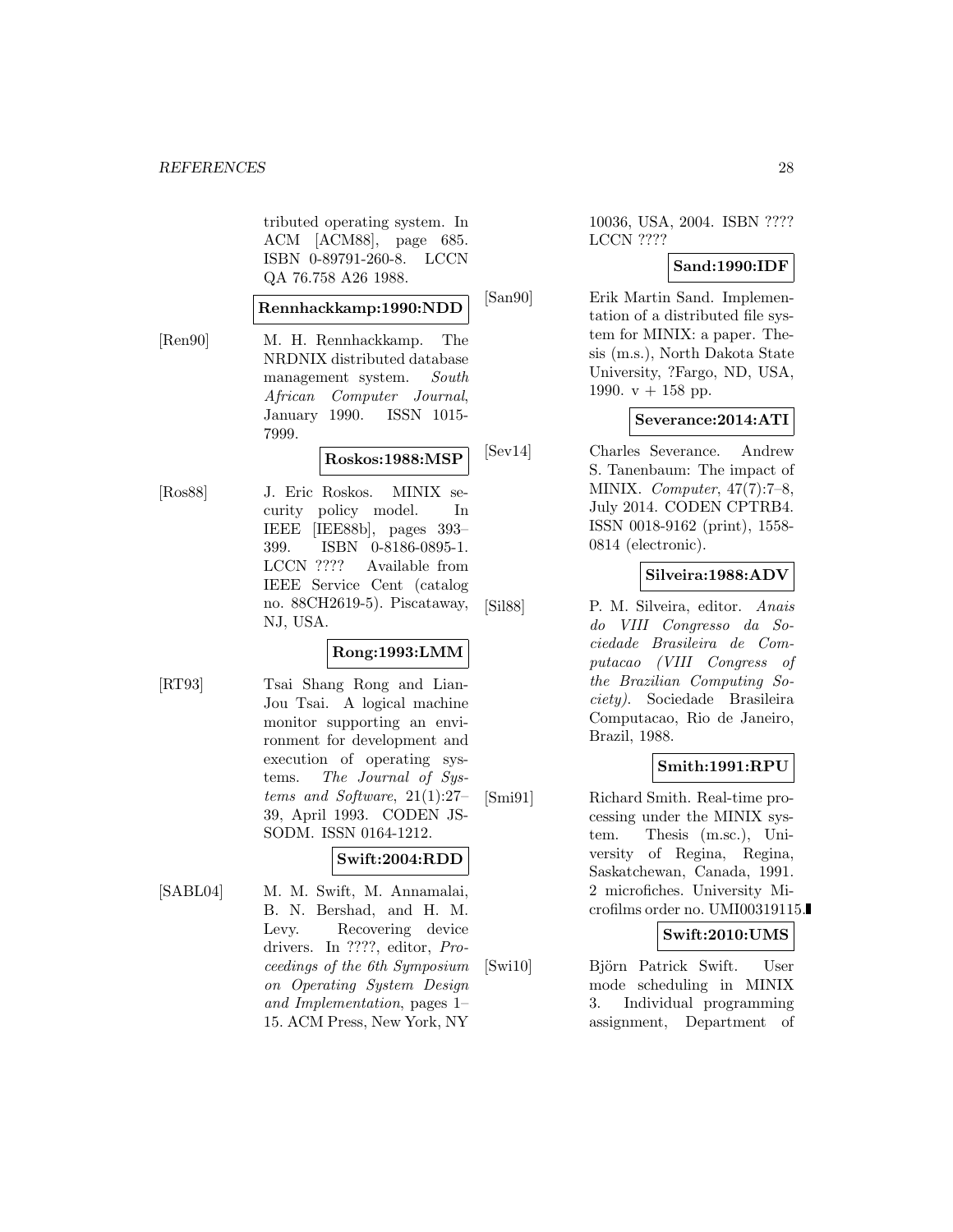Computer Science, Faculty of Sciences, Vrije Universiteit, Amsterdam, The Netherlands, October 27, 2010. 20 pp. URL http://www.minix3. org/docs/scheduling/report.<br>pdf. [Tan87b] pdf.

#### **Szekeres:2011:IDM**

[Sze11] Adriana Szekeres. IOMMU driver for MINIX 3. Course project, Department of Computer Science, Faculty of Sciences, Vrije Universiteit, Amsterdam, The Netherlands, May 2011. ii  $+ 18$  pp. URL http://www.minix3. org/docs/szekeres-iommu. pdf.

#### **Tanenbaum:2010:MSR**

[TAB<sup>+</sup>10] Andrew S. Tanenbaum, Raja Appuswamy, Herbert Bos, Lorenzo Cavallaro, Cristiano Giuffrida, Jorrit N. Herder, Tomáš Hrubý, Erik van der Kouwe, and David van Moolenbroek. MINIX 3: Status report and current research. ; login: the USENIX Association newsletter, 35(3): 7–13, June 2010. CODEN LOGNEM. ISSN 1044-6397. URL http://www.minix3. org/docs/login-2010.pdf; https://www.usenix.org/ publications/login/june-2010-volume-35-number-3/ minix-3-status-report-andcurrent-research.

#### **Tanenbaum:1987:OSD**

[Tan87a] A. S. Tanenbaum. Operating Systems: Design and Im-

plementation. Prentice-Hall, Englewood Cliffs, NJ 07632, USA, 1987. ISBN 0-13-637331- 3.

#### **Tanenbaum:1987:MAU**

Andrew S. Tanenbaum. MINIX: A UNIX clone with source code for the IBM PC. ;login: the USENIX Association newsletter, 12(2):3–9, March 1987. CODEN LOGNEM. ISSN 1044-6397.

**Tanenbaum:1987:MUC**

[Tan87c] Andrew S. Tanenbaum. MINIX: a UNIX clone with source code for the IBM PC. ;login: the USENIX Association newsletter, 12(2):3–9, March/April 1987. CODEN LOGNEM. ISSN 1044-6397.

#### **Tanenbaum:1987:MBSa**

[Tan87d] Andrew S. Tanenbaum. Minix binaries and sources for 512K IBM PC-AT's, 1987. 6 computer disks.

#### **Tanenbaum:1987:MBSb**

[Tan87e] Andrew S. Tanenbaum. Minix binaries and sources for 640K IBM PC's, 1987. ISBN 0-13- 583873-8. 9 computer disks.

#### **Tanenbaum:1987:UCS**

[Tan87f] Andrew S. Tanenbaum. A UNIX clone with source code for operating systems courses. Operating Systems Review, 21 (1):20–29, January 1987. CO-DEN OSRED8. ISSN 0163- 5980 (print), 1943-586X (electronic).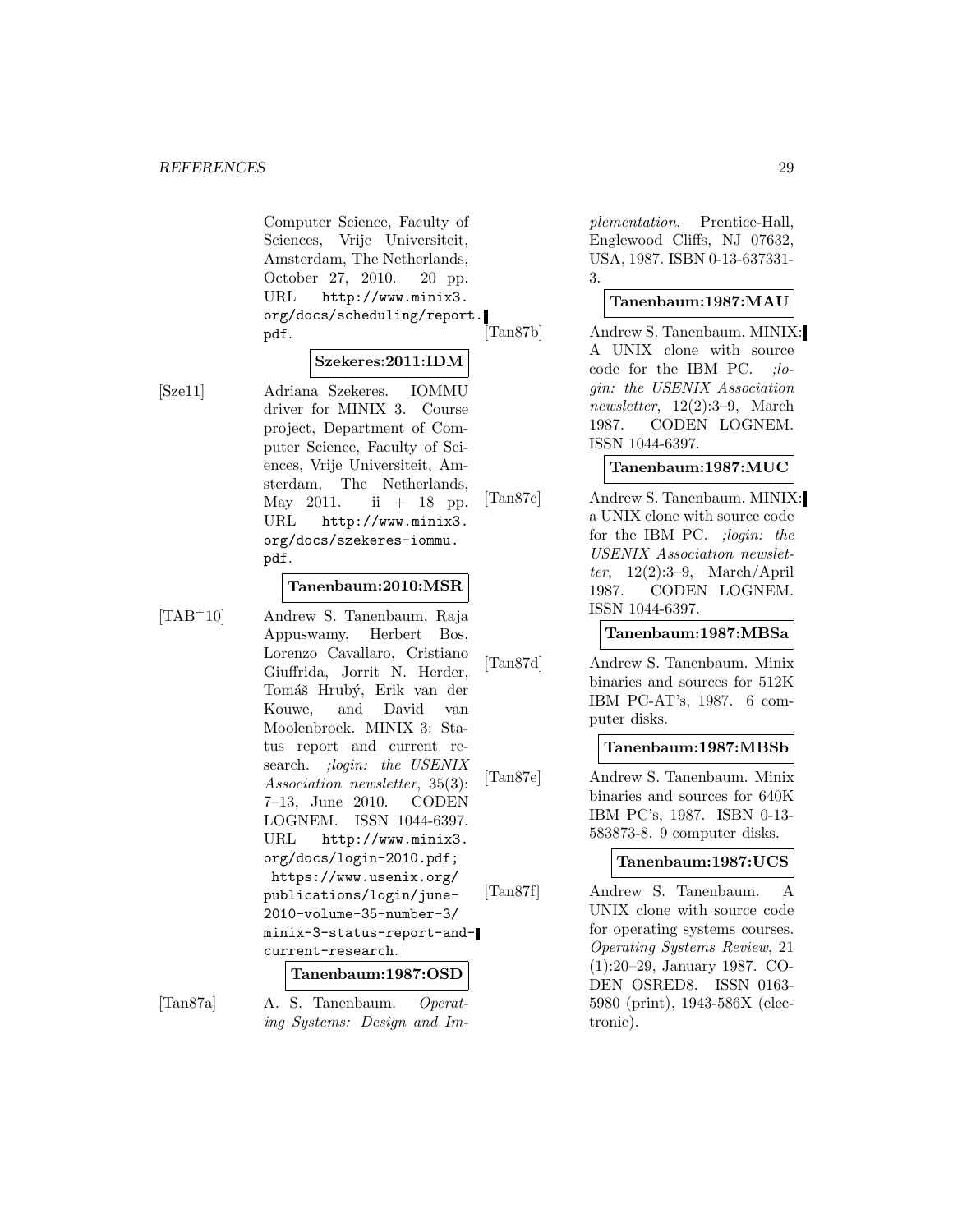#### **Tanenbaum:1988:MIPb**

[Tan88a] Andrew S. Tanenbaum. Minix 1.3 for the IBM PC-AT's, 1988. ISBN 0-13-583303-5. 5 computer disks.

#### **Tanenbaum:1988:MIPa**

[Tan88b] Andrew S. Tanenbaum. MINIX for the IBM PC, XT, and AT. Prentice-Hall software series. Prentice-Hall, Englewood Cliffs, NJ 07632, USA, 1988. ISBN 0-13-584400-2 (paperback).  $xy + 486$  pp. LCCN QA76.76.O63.

#### **Tanenbaum:1988:OSD**

[Tan88c] Andrew S. Tanenbaum. Operating System: Design and Implementation. Prentice-Hall, Englewood Cliffs, NJ 07632, USA, 1988. ISBN 0-13-637331- 3.

#### **Tanenbaum:1991:M**

[Tan91a] Andrew S. Tanenbaum. MINIX, 1991. 12 computer disks.

## **Tanenbaum:1991:MIP**

[Tan91b] Andrew S. Tanenbaum. MINIX 1.5 5 1/4in for the IBM PC, XT, AT, 386 and PS/2, 1991. ISBN 0-13-585076-2. 17 computer disks.

#### **Tanenbaum:1991:MAS**

[Tan91c] Andrew S. Tanenbaum. MINIX 1.5 for the Atari ST and MegaST, 1991. ISBN 0-13- 585035-5. 10 computer disks.

#### **Tanenbaum:2001:MOS**

[Tan01] Andrew S. Tanenbaum. Modern operating systems. Prentice-Hall, Englewood Cliffs, NJ 07632, USA, second edition, 2001. ISBN 0-13-031358- 0.  $xxiv + 951$  pp. LCCN QA76.76.O63 T359 2001.

#### **Tanenbaum:2016:LLY**

[Tan16] Andrew S. Tanenbaum. Lessons learned from 30 years of MINIX. Communications of the ACM, 59(3):70–78, March 2016. CODEN CACMA2. ISSN 0001-0782 (print), 1557- 7317 (electronic). URL http: //cacm.acm.org/magazines/ 2016/3/198874/fulltext.

#### **Tanenbaum:2017:OLI**

[Tan17] Andrew S. Tanenbaum. An open letter to Intel. Web site, November 2017. URL http:// www.cs.vu.nl/~ast/intel/.

## **Tsai:1991:ICM**

[TC91] Shang Rong Tsai and Ru Jing Chen. Interprocess communication with multicast support in DMINIX operating system. Microprocessing and Mi $coroprogramming, 32(1-5):145-$ 152, August 1991. CODEN MMICDT. ISSN 0165-6074. 17th EUROMICRO Symposium on Microprocessing and Microprogramming. Hardware and Software Design Automation.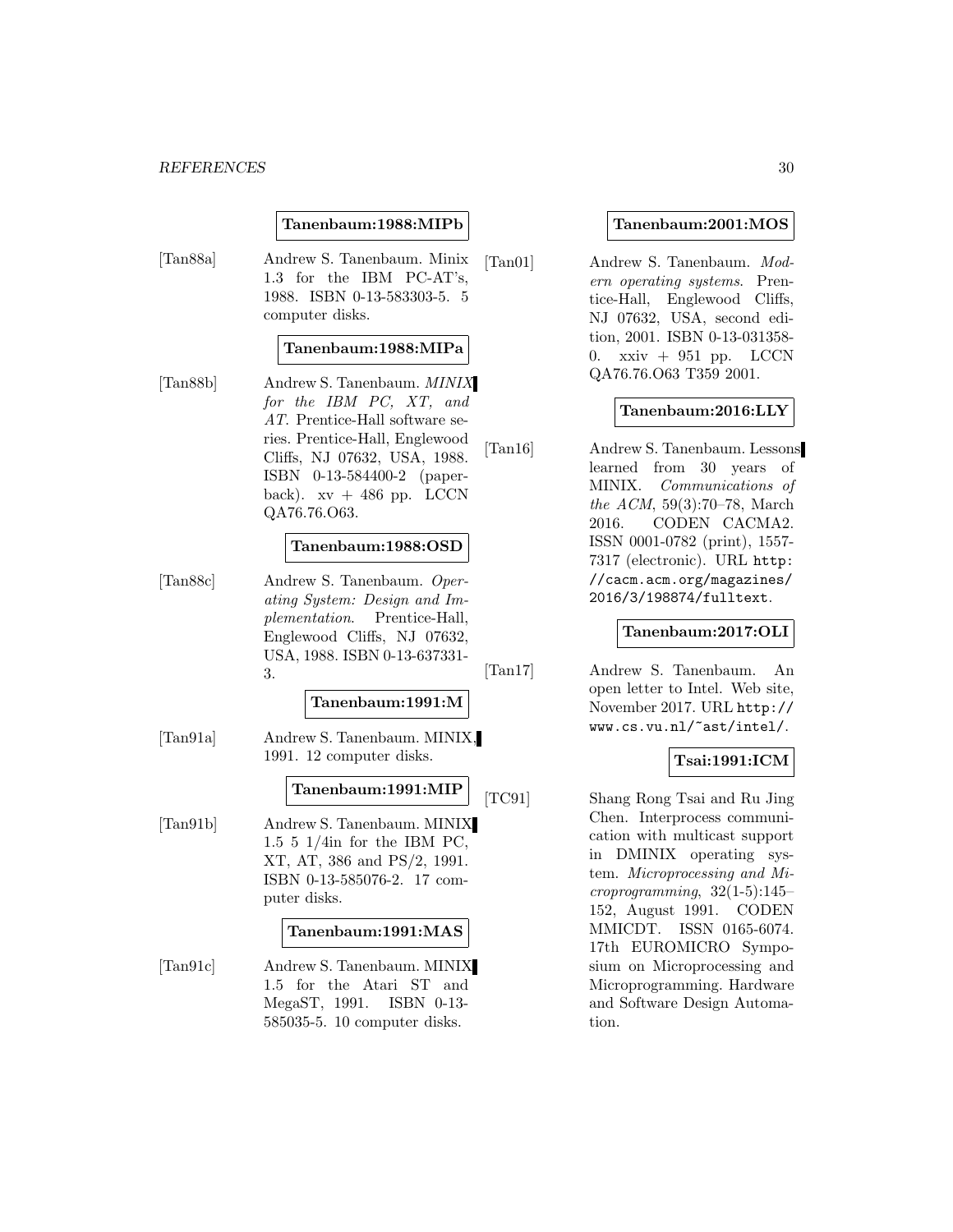## **Tsai:1994:LBF**

[TCJ94] Shang Rong Tsai, Jyh-Tzong Chiou, and Huan-Ting Jen. Load balance facility in distributed MINIX system. In IEEE [IEE94], pages 162–169. ISBN 0-8186-6430-4. LCCN QA76.9.A73 E94 1994.

## **Tanenbaum:2006:CWM**

[THB06] Andrew S. Tanenbaum, Jorrit N. Herder, and Herbert Bos. Can we make operating systems reliable and secure? Computer, 39 (5):44–51, May 2006. CO-DEN CPTRB4. ISSN 0018- 9162 (print), 1558-0814 (electronic). URL http://www. computer.org/csdl/mags/ co/2006/05/r5044-abs.html. Cover feature.

#### **Tiwana:1990:ITI**

[Tiw90] Gurumukh Singh Tiwana. Implementation of TCP/IP in the Minix operating system. Thesis (m.s.), Southern Illinois University at Carbondale, Carbondale, IL, USA, 1990. iii  $+ 48 + [1]$  pp.

#### **Tanenbaum:1992:MRM**

[TKS92] Andrew S. (Andrew Stuart) Tanenbaum, Adrie Koolen, and Johan W. Stevenson. Minix 1.5 reference manual. Prentice-Hall, Englewood Cliffs, NJ 07632, USA, 1992. ISBN 0-13-579632-6. vii + 709 pp. LCCN QA76.76.O63 M74525 1992.

#### **Tanenbaum:1988:MAS**

[TSM88] Andrew S. Tanenbaum, Johan W. Stevenson, and Jost Muller. MINIX for the ATARI ST and MINIX manual for the ATARI ST. Prentice-Hall, Englewood Cliffs, NJ 07632, USA, version 1.1. edition, 1988. ISBN 0-13-584392- 8 (disks), 0-13-584434-7 (manual). LCCN QA76.76.O63. 9 computer disks.

## **Tsai:1993:LMM**

[TT93] Shang Rong Tsai and Lian-Jou Tsai. A logical machine monitor supporting an environment for development and execution of operating systems. The Journal of Systems and Software, 21(1):27– 39, April 1993. CODEN JS-SODM. ISSN 0164-1212.

#### **Tanenbaum:1997:OSD**

[TW97] Andrew S. Tanenbaum and Albert S. Woodhull. Operating Systems: Design and Implementation. Prentice-Hall, Englewood Cliffs, NJ 07632, USA, second edition, 1997. ISBN 0-13- 638677-6. xvii + 939 pp. LCCN QA76.76.O63T36 1997. US\$62.00. Includes CD-ROM.

#### **Tanenbaum:2006:OSD**

[TW06] Andrew S. Tanenbaum and Albert S. Woodhull. Operating systems: design and implementation. Pearson Prentice Hall, Upper Saddle River,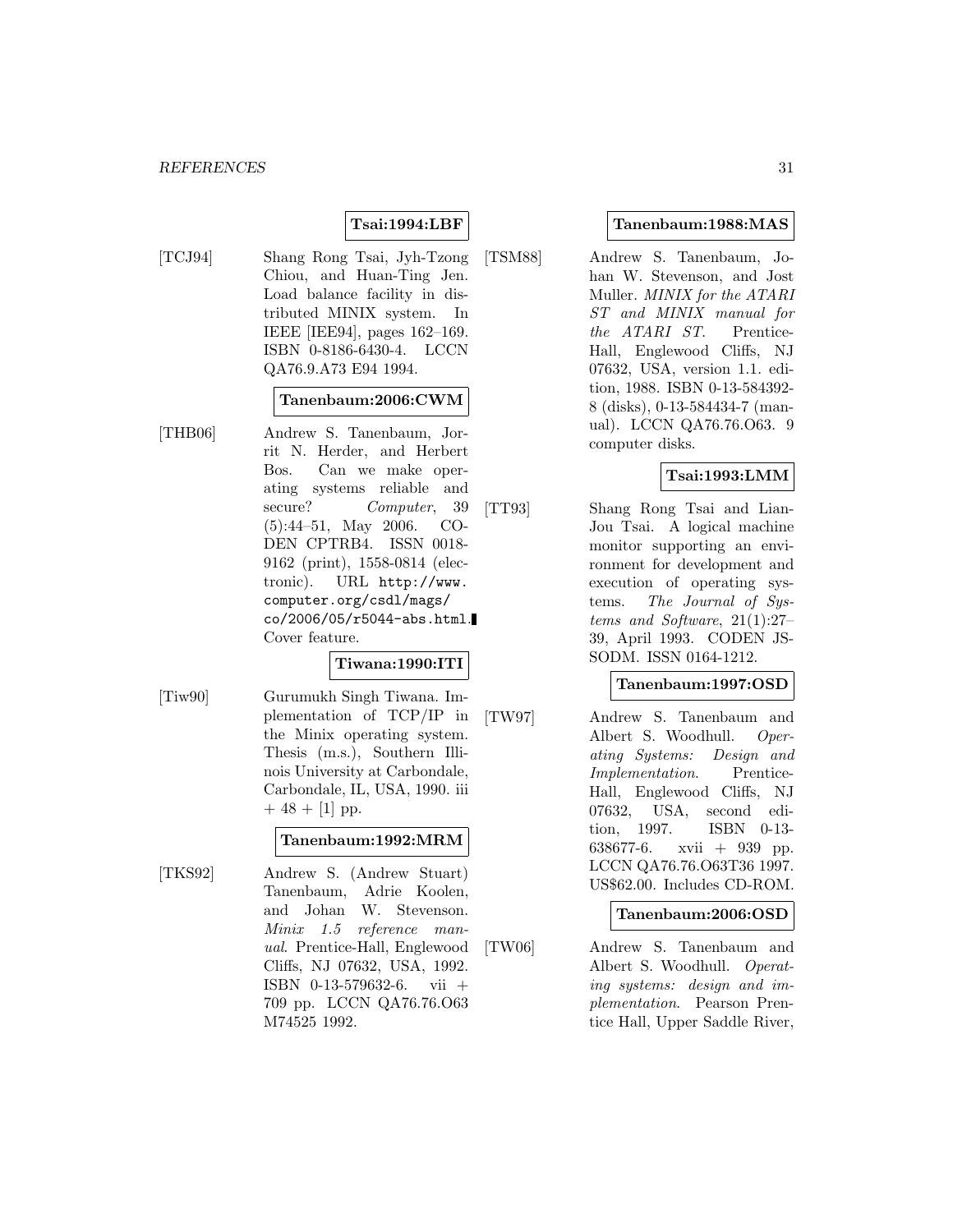NJ 07458, USA, third edition, 2006. ISBN 0-13-142938- 8. xvii + 1054 pp. LCCN QA76.76.O63 T36 2006.

#### **Tanenbaum:2009:OSD**

[TW09] Andrew S. Tanenbaum and Albert S. Woodhull. Operating systems: design and implementation. Pearson Prentice Hall, Upper Saddle River, NJ 07458, USA, third edition, 2009. ISBN 0-13-505376-5. xvii + 1054 pp. LCCN ????

#### **Tanenbaum:1998:OSS**

[TWC98] Andrew S. Tanenbaum, Albert S. Woodhull, and Junko Chigira. Operetingu shisutemu: sekkei to riron oyobi minikkusu ni yoru jisso. Purentisuhoru Shuppan, Tokyo, Japan, second edition, 1998. ISBN 4- 89471-047-1. 1033 pp. LCCN ????

## **Tyson:2017:IME**

[Tys17] Mark Tyson. Intel Management Engine runs on MINIX 3 OS. Web site, November 6, 2017. URL https://hexus. net/tech/news/software/ 111857-intel-managementengine-runs-minix-3-os/.

#### **Vaidyanathan:1996:PMM**

[Vai96] Ranjani Vaidyanathan. Porting MINIX to a multiprocessor platform. Thesis (m. s.), Southwest Texas State University, San Marcos, TX, US, 1996. 156 pp.

#### **vanderKouwe:2009:PQV**

[vdK09] Erik van der Kouwe. Porting the QEMU virtualization software to MINIX 3. Master's thesis, ????, ????, ???? 2009. ???? pp. URL http://www.few. vu.nl/%7Evdkouwe/doc/mscthesis-cs-presentationerik-van-der-kouwe.pdf; http://www.minix3.org/theses/ kouwe-qemu.pdf.

#### **vanderKouwe:2014:EDF**

[vdKGT14a] Erik van der Kouwe, Cristiano Giuffrida, and Andrew S. Tanenbaum. Evaluating distortion in fault-injection experiments. In IEEE, editor, HASE 2014: 2014 IEEE 15th International Symposium on High-Assurance Systems Engineering: proceedings, 9– 11 January, 2014, Miami, Florida, USA, page ?? IEEE Computer Society Press, 1109 Spring Street, Suite 300, Silver Spring, MD 20910, USA, 2014. ISBN 1-4799-3465-8 (print). LCCN TA168. URL http://ieeexplore.ieee. org/servlet/opac?punumber= 6754245; http://www.minix3. org/docs/conf/hase-2014. pdf. Best paper award.

## **vanderKouwe:2014:SSI**

[vdKGT14b] Erik van der Kouwe, Cristiano Giuffrida, and Andrew S. Tanenbaum. On the soundness of silence: Investigating silent failures using fault injection experiments. In IEEE, editor,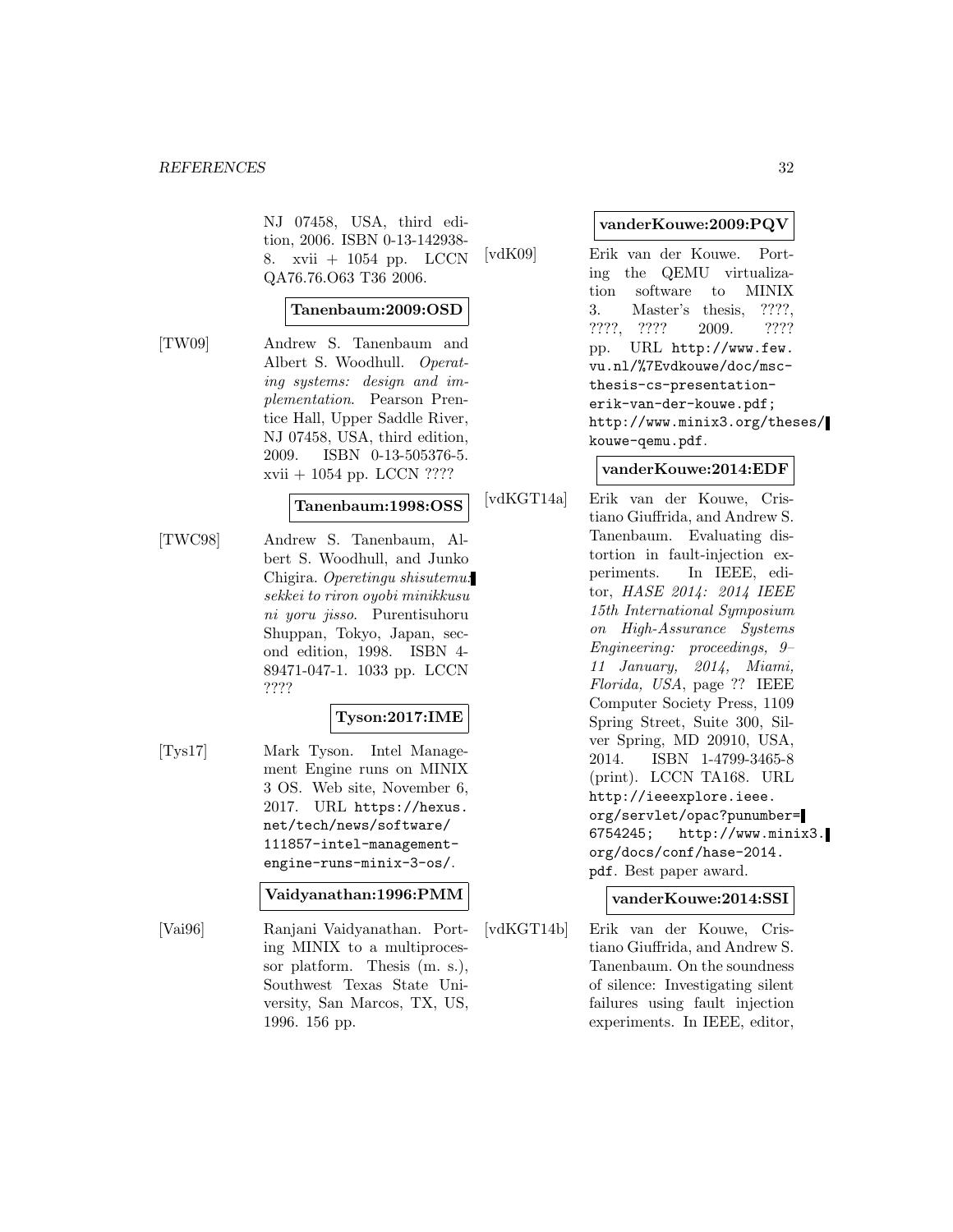#### *REFERENCES* 33

Proceedings 2014 Tenth European Dependable Computing Conference: EDCC 2014: Newcastle upon Tyne, Newcastle, United Kingdom: 13– 16 May 2014, pages 118–129. IEEE Computer Society Press, 1109 Spring Street, Suite 300, Silver Spring, MD 20910, USA, 2014. ISBN 1-4799- 3803-3, 1-4799-3804-1. LCCN QA76.9.F38. URL http:// www.minix3.org/docs/conf/ edcc-2014.pdf.

#### **Veerman:2009:DUF**

[Vee09] Thomas Veerman. Dynamic updates and failure resistance for the Minix file server. Master of Science's thesis, Department of Computer Science, Faculty of Sciences, Vrije Universiteit, Amsterdam, The Netherlands, May 11, 2009.  $ix + 71$  pp. URL http: //www.minix3.org/theses/ veerman-dynamic-updates. pdf.

## **Vogt:2013:TEM**

[VGBT13] Dirk Vogt, Cristiano Giuffrida, Herbert Bos, and Andrew S. Tanenbaum. Techniques for efficient in-memory checkpointing. In Christian Cachin and Robbert van Renesse, editors, Proceedings of HotDep '13: the 9th Workshop on Hot Topics in Dependable Systems: November 13, 2013, Nemacolin Woodlands Resort, (Farmington, PA, USA), page ?? ACM Press, New

York, NY 10036, USA, 2013. ISBN 1-4503-2457-6. LCCN QA76.9.F38. URL http:/ /dl.acm.org/citation.cfm? id=2524224; http://www. minix3.org/docs/workshop/ hotdep-2013.pdf.

**vanStaereling:2011:EMM**

[vHvAvMT11] R. van Heuven van Staereling, Raja Appuswamy, David C. van Moolenbroek, and Andrew S. Tanenbaum. Efficient, modular metadata management with Loris. In IEEE, editor, Proceedings of the Sixth IEEE International Conference on Networking, Architecture, and Storage (NAS '11), Dalian, Liaoning, China, 28–30 July 2011, pages 278– 287. IEEE Computer Society Press, 1109 Spring Street, Suite 300, Silver Spring, MD 20910, USA, 2011. ISBN 0-7695-4509-2, 1-4577-1172- 9. LCCN TK5105.86. URL http://ieeexplore.ieee. org/servlet/opac?punumber= 6005103; http://www.minix3. org/docs/loris/NAS2011. pdf.

#### **Viken:1993:LRA**

[Vik93] Jørn I. Viken. Lindex — en reimplementasjon av MINIX ved hjelp av Linda. (Norwegian) [Lindex: a reimplementation of MINIX with the help of Linda]. Hovedoppgave i informatikk (informatics thesis), Universitetet i Oslo, Oslo, Norway, 1993. 179 pp.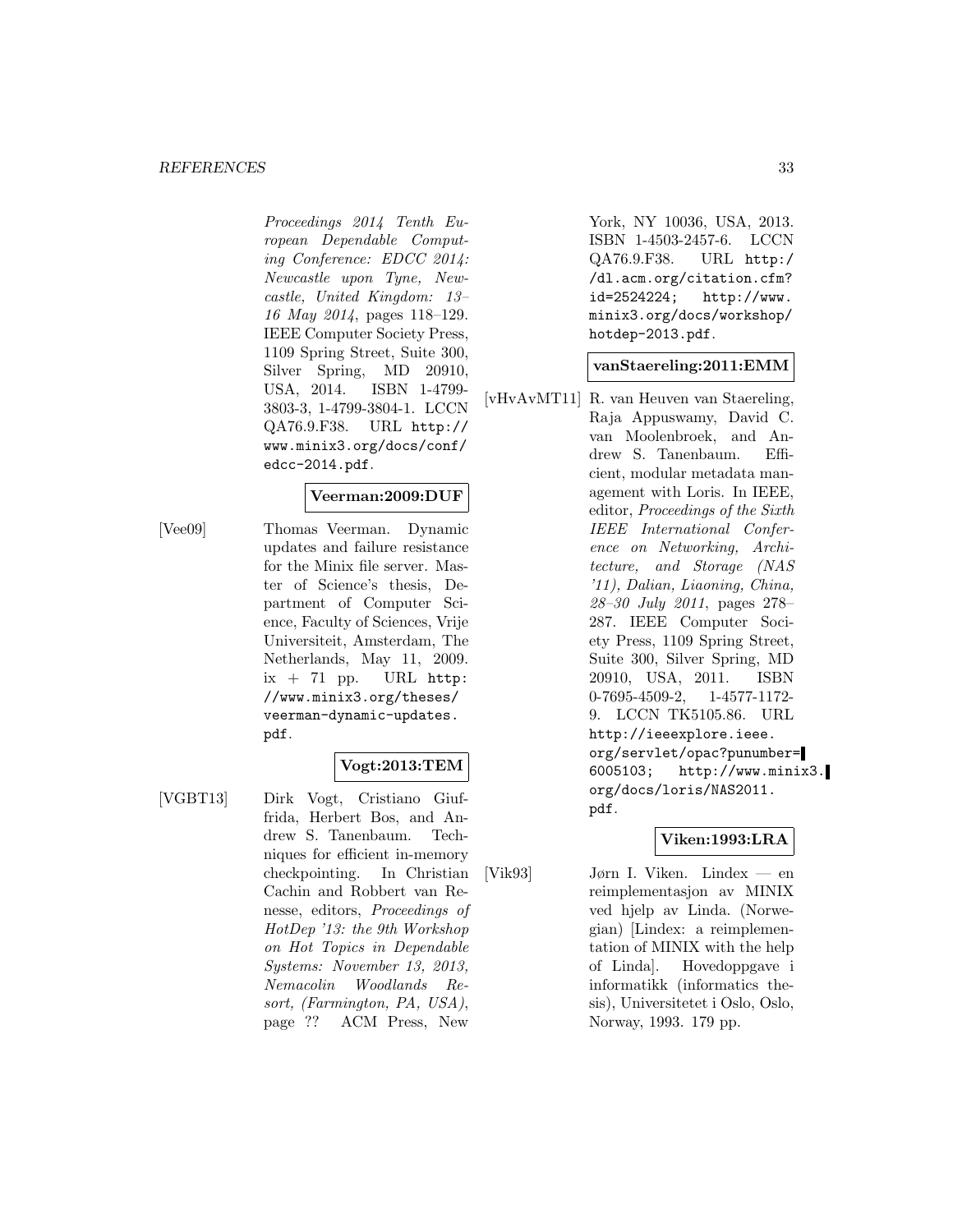#### **vanMoolenbroek:2007:MSM**

[vM07] David van Moolenbroek. Multimedia support for MINIX 3. Master's thesis in computer science, Department of Computer Science, Faculty of Sciences, Vrije Universiteit, Amsterdam, The Netherlands, September 2007. 187 pp. URL http://www.minix3. org/doc/moolenbroek\_thesis. pdf; http://www.minix3. org/theses/moolenbroekmultimedia-support.pdf.

#### **vanMoolenbroek:2011:IEE**

[vMAT11] David C. van Moolenbroek, Raja Appuswamy, and Andrew S. Tanenbaum. Integrated end-to-end dependability in the Loris storage stack. In ????, editor, Proceedings of the Seventh Workshop on Hot Topics in System Dependability (HotDep'11), Hong Kong, China, June 2011, pages 165– 170. USENIX Association, Berkeley, CA, USA, 2011. ISBN ???? LCCN ???? URL http://www.minix3. org/docs/loris/HotDep2011. pdf.

#### **vanMoolenbroek:2012:ISP**

[vMAT12] David C. van Moolenbroek, Raja Appuswamy, and Andrew S. Tanenbaum. Integrated system and process crash recovery in the Loris storage stack. In IEEE, editor, NAS 2012: 2012 IEEE Seventh International Conference on Networking, Architec-

ture, and Storage: proceedings: 28–30 June 2012, Xiamen, Fujian, China, pages 1–10. IEEE Computer Society Press, 1109 Spring Street, Suite 300, Silver Spring, MD 20910, USA, 2012. ISBN 1-4673- 1889-2. LCCN TK5105.86. URL http://www.minix3. org/docs/loris/NAS2012. pdf.

## **vanMoolenbroek:2013:BBB**

[vMAT13a] David C. van Moolenbroek, Raja Appuswamy, and Andrew S. Tanenbaum. Battling bad bits with checksums in the Loris page cache. In IEEE, editor, LADC 2013: Sixth Latin-American Symposium on Dependable Computing: 2–5 April 2013, Rio de Janeiro, Brazil, pages 68–77. IEEE Computer Society Press, 1109 Spring Street, Suite 300, Silver Spring, MD 20910, USA, 2013. ISBN 0-7695- 4962-4, 1-4673-5746-4. LCCN QA76.9.F3 L33 2013. URL http://ieeexplore.ieee. org/servlet/opac?punumber= 6542299; http://www.minix3. org/docs/conf/ladc-2013. pdf. Best paper award.

#### **vanMoolenbroek:2013:TBP**

[vMAT13b] David C. van Moolenbroek, Raja Appuswamy, and Andrew S. Tanenbaum. Transactionbased process crash recovery of file system namespace modules. In IEEE, editor, Proceedings 2013 IEEE 19th Pa-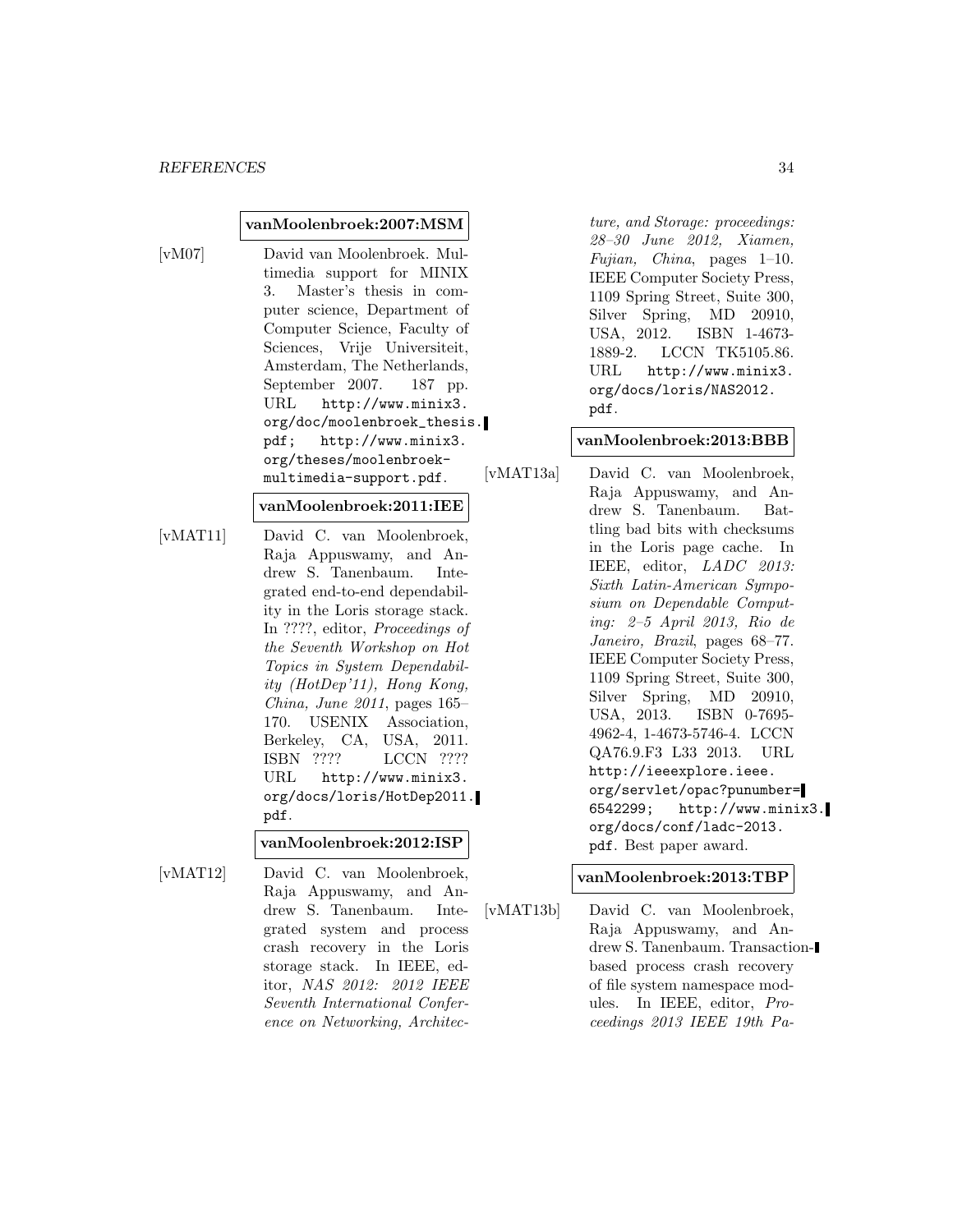#### *REFERENCES* 35

cific Rim International Symposium on Dependable Computing: PRDC 2013: 2–4 December 2013: Vancouver, BC, Canada, pages 338–347. IEEE Computer Society Press, 1109 Spring Street, Suite 300, Silver Spring, MD 20910, USA, 2013. ISBN 0-7695-5130-0. LCCN QA76.9.F38. URL http:// www.minix3.org/docs/conf/ prdc-2013a.pdf.

#### **vanMoolenbroek:2014:TFL**

[vMAT14] David C. van Moolenbroek, Raja Appuswamy, and Andrew S. Tanenbaum. Towards a flexible, lightweight virtualization alternative. In ????, editor, SYSTOR '14: proceedings of the 7th ACM International Systems and Storage Conference: June 10–12,  $2014$ , Haifa, Israel, pages 1– 7. ACM Press, New York, NY 10036, USA, 2014. ISBN 1-4503-2920-9. LCCN ???? URL http://dl.acm.org/ citation.cfm?id=2611354; http://www.minix3.org/ docs/conf/systor-2014.pdf.

## **Valero:1992:PCT**

[VOJ<sup>+</sup>92] M. Valero, E. Onate, M. Jane, J. L. Larriba, and B. Suarez, editors. Parallel Computing and Transputer Applications. CIMNE, Barcelona, Spain, 1992. ISBN 84-87867- 13-8. LCCN ???? Two volumes.

#### **Wainer:1995:IRT**

[Wai95] Gabriel A. Wainer. Imple-

menting real-time services in MINIX. Operating Systems Review, 29(3):75–84, July 1995. CODEN OSRED8. ISSN 0163-5980 (print), 1943- 586X (electronic).

## **Wei:1992:DSU**

[Wei92] Yan Wei. Disk structures of Unix file systems. Mini-Micro Systems, 13(10):60–64, 1992. CODEN XWJXEH. ISSN 1000-1220.

#### **Williams:1998:MLU**

[Wil98] James D. Williams. A methodology for Linux as a user process based on Solaris Minix on the SPARC architecture. Thesis (M.S.), New Mexico State University, as Cruces, NM 88003-8001, USA, 1998.  $xiii + 141$  pp.

#### **Winkler:1991:SPS**

[Win91] Stanley Winkler, editor. Shortening the path from specification to prototype: the First International Workshop on Rapid System Prototyping, Research Triangle Park, North Carolina, USA, June  $4-7$ , 1990. IEEE Computer Society Press, 1109 Spring Street, Suite 300, Silver Spring, MD 20910, USA, 1991. ISBN 0-8186-2175-3. LCCN QA76.9.C65 I577 1990. IEEE Cat. No.91TH0380-6.

## **Xu:1995:SIP**

[Xu95] Li Xu. Study of an implementation of processes in